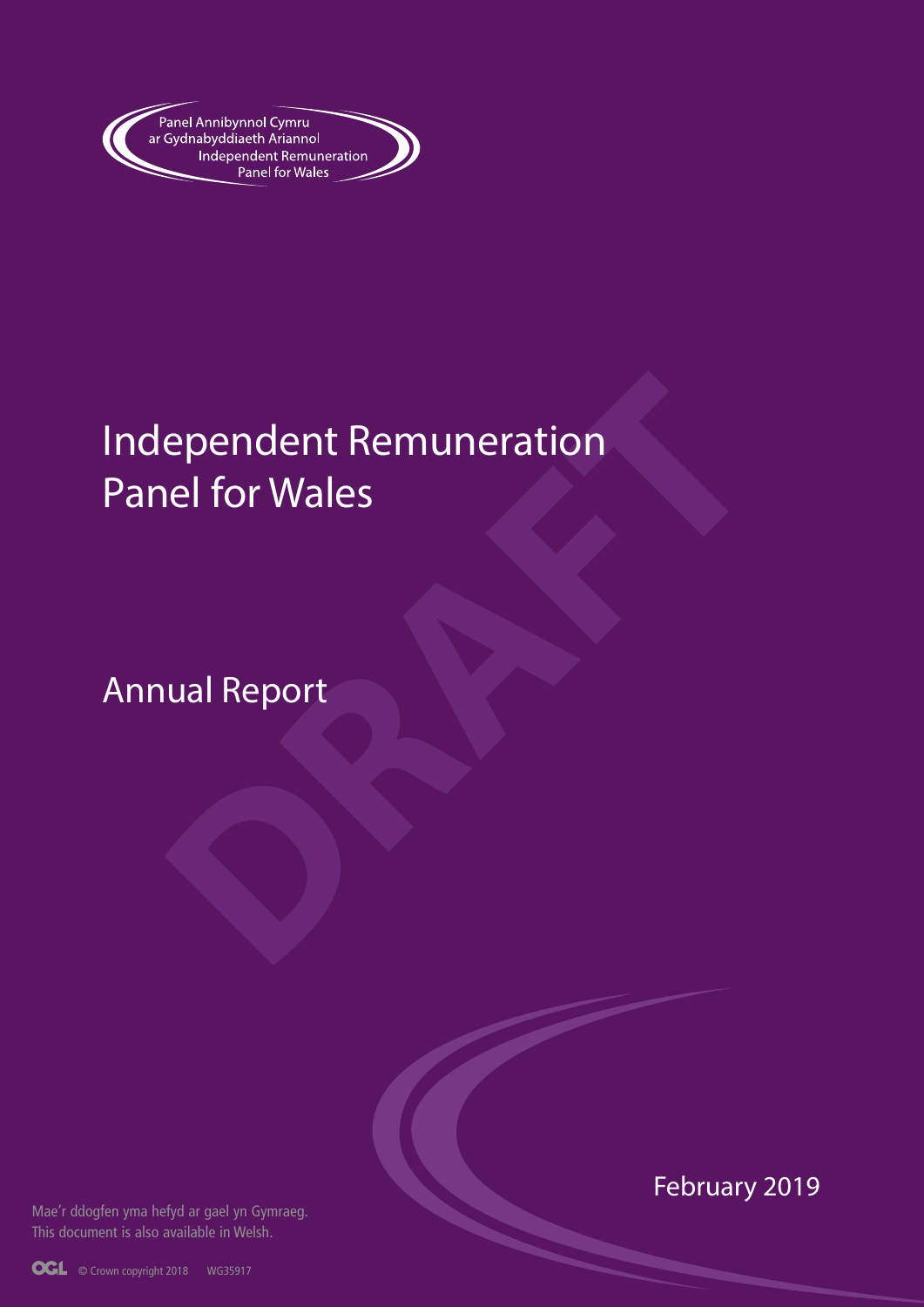### **ANNUAL REPORT 2019**

### **FOREWORD**

Last year the Panel visited each of the 22 principal councils and met with many members and officers. We produced and published a report setting out our findings from the visit. The report is available on the Panel's website.

In this draft Annual Report we have reflected some of the issues that arose during our visits. We have previously indicated that payments to councillors have not kept pace with the original comparator the Panel used to establish an appropriate level of remuneration because of pressures on public expenditure. The effect of this can be seen in the table and graph that we have included in this report.

We are proposing another modest increase in the basic salary of elected members of principal councils which will at least prevent further erosion. For the first time in several years we are also proposing a small increase in the remuneration of leaders and executive members.

The Panel is also proposing further changes in respect of payments to members of community and town councils.

As ever, we will appreciate receiving responses to this draft Report by the deadline contained in the covering letter.

**John Bader Chair**

### **Panel Membership**

John Bader – Chair Gregory Owens - Vice Chair Stephen Mulholland

Julie May Saz Willey Roger Symonds

Detailed information about the members can be found on the website: <http://gov.wales/irpwsub/home/?lang=en>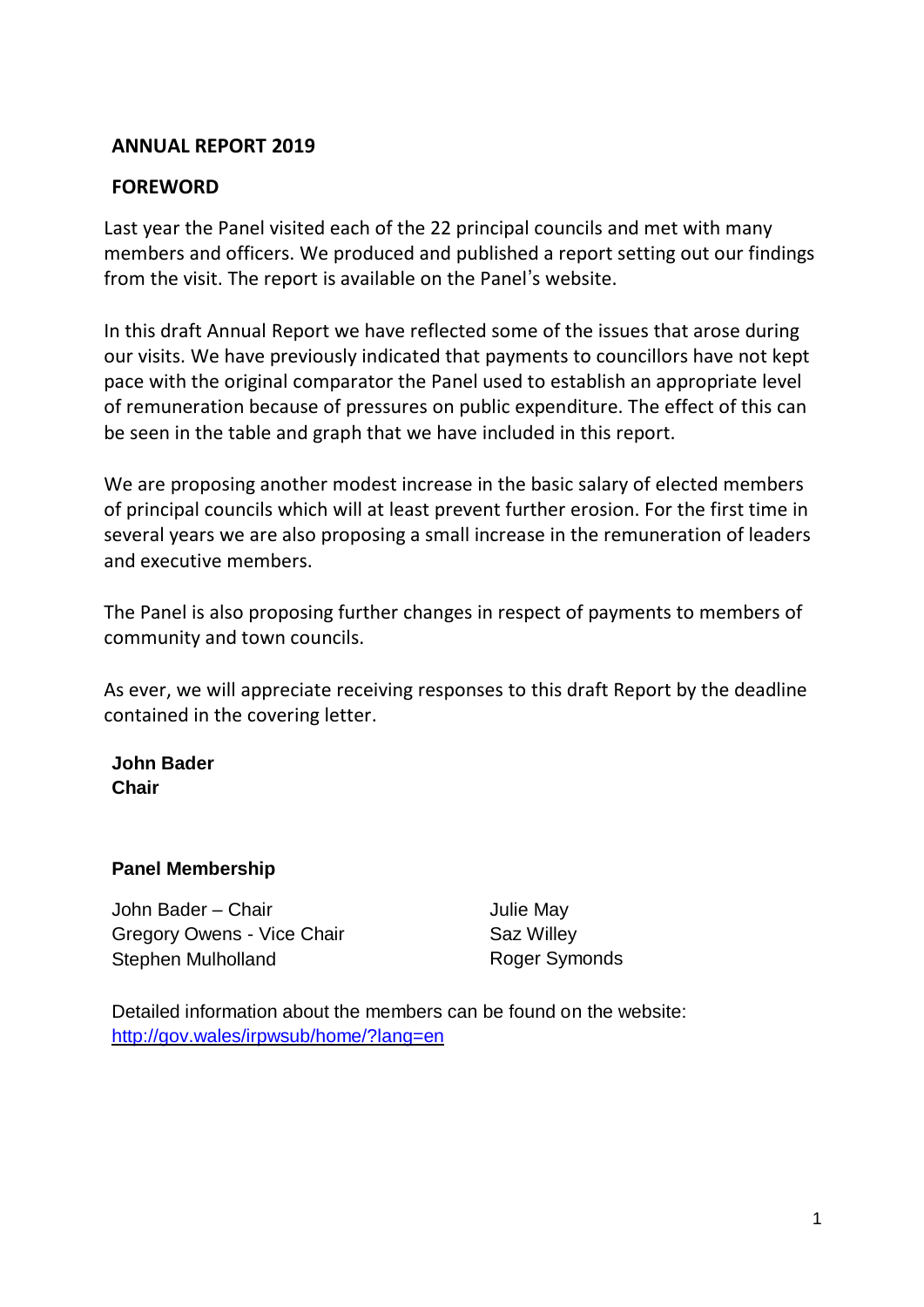# **Contents**

| Introduction                                                                                                                            | 3  |
|-----------------------------------------------------------------------------------------------------------------------------------------|----|
| 1. The Panel's Framework: Principles of Members' Remuneration                                                                           | 6  |
| 2. Annual Report Summary Page                                                                                                           | 8  |
| 3. Payments to Elected Members of Principal Councils: Basic, Senior and Civic<br><b>Salaries</b>                                        | 9  |
| 4. Joint Overview and Scrutiny Committees (JOSC)                                                                                        | 22 |
| 5. Pension Provision for Elected Members of Principal Councils                                                                          | 23 |
| 6. Entitlement to Family Absence                                                                                                        | 24 |
| 7. Payments to Members of National Park Authorities                                                                                     | 25 |
| 8. Payments to Members of Welsh Fire and Rescue Authorities                                                                             | 29 |
| 9. Payments to Co-opted Members of Principal Councils, National Park Authorities<br>and Fire & Rescue Authorities                       | 33 |
| 10. Reimbursement of Costs of Care                                                                                                      | 35 |
| 11. Sickness Absence for Senior Salary Holders                                                                                          | 36 |
| 12. Reimbursement of Travel and Subsistence Costs when on Official Business                                                             | 38 |
| 13. Payments to Members of Community and Town Councils                                                                                  | 40 |
| 14. Compliance with Panel Requirements                                                                                                  | 49 |
| 15. Salaries of Heads of Paid Service of Principal Councils and Fire and Rescue<br>Authorities and Chief Officers of Principal Councils | 50 |
| Annex 1: The Panel's Determinations for 2019/20                                                                                         | 57 |
| Annex 2: Independent Remuneration Panel for Wales (IRPW) Regulations:                                                                   | 62 |
| Annex 3: Schedule of member remuneration                                                                                                | 77 |
| Annex 4: Publication of Remuneration - the Panel's Requirements                                                                         | 79 |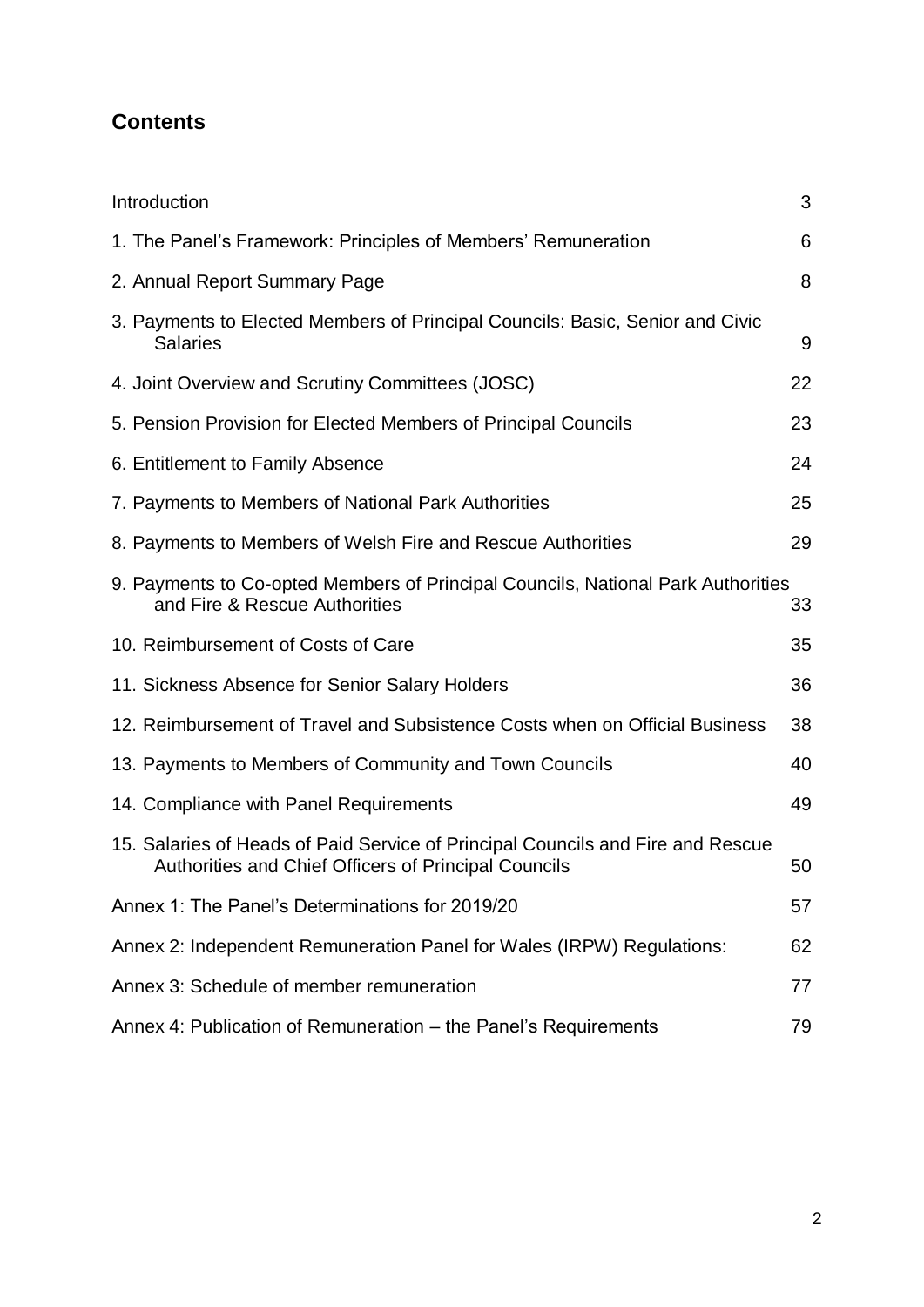# **Introduction**

**This is the eleventh Annual Report of the Independent Remuneration Panel for Wales (the Panel), and the eighth published under the requirements of the Local Government (Wales) Measure 2011(as amended).**

- <span id="page-3-0"></span>1. As with all the Panel's Annual Reports the determinations on member remuneration are underpinned by the principles set out in Section 1.
- 2. The Panel has consistently expressed its view that maintaining the democratic values of local governance cannot be cost-free. Members of local authorities (including co-opted and appointed members) are there to represent the interests of local people, undertake the governance of local communities, and secure appropriate value-for-money public services for local tax-payers through effective scrutiny for which they are accountable to their community. These are significant and important tasks for members of the relevant authorities within the Panel's remit. Payments to members are made available to encourage a diversity of willing and able people to undertake local governance through their elected, appointed or co-opted roles.
- 3. In determining the level of payments to members of local councils, the Panel seeks to meet the principle of '*acceptability'* by ensuring that these are not '*so great as to require a significant diversion of resources from key council priorities'*. But Section 142(8) of the Measure is more explicit on '*affordability'*  when it states that "*when setting an amount<sup>1</sup>...the Panel must take into account what it considers will be the likely financial impact of doing so on relevant authorities*". Meeting the requirement of the Measure in regard to affordability has been a challenge for the Panel, not least because of public interest in the payments made to members. The Panel acknowledges that the issue of affordability – in relation both to relevant authorities' service budgets and to the electorate's disposable incomes – is likely to impact on the public perception of any increases to members' payments.
- 4. However, payments to members for their time, worth and responsibility must be, and must be seen to be, fair to those undertaking the role. In 2009 the Panel aligned members' payments to the median gross earnings of all full-time employees resident in Wales as reported in the Annual Survey of Hourly Earnings (ASHE). The basic salary at that time was set at three-fifths of the All Wales Median Salary and senior salaries were set at multiples of this annual median salary. In setting these salaries the Panel recognised that there was an unpaid public service contribution.
- 5. During our visits to all principal councils last year many members expressed the view that, compared with a traditional paid employment the basic salary is too low to attract younger people and to encourage greater diversity. They also pointed out the significant differences between remuneration and support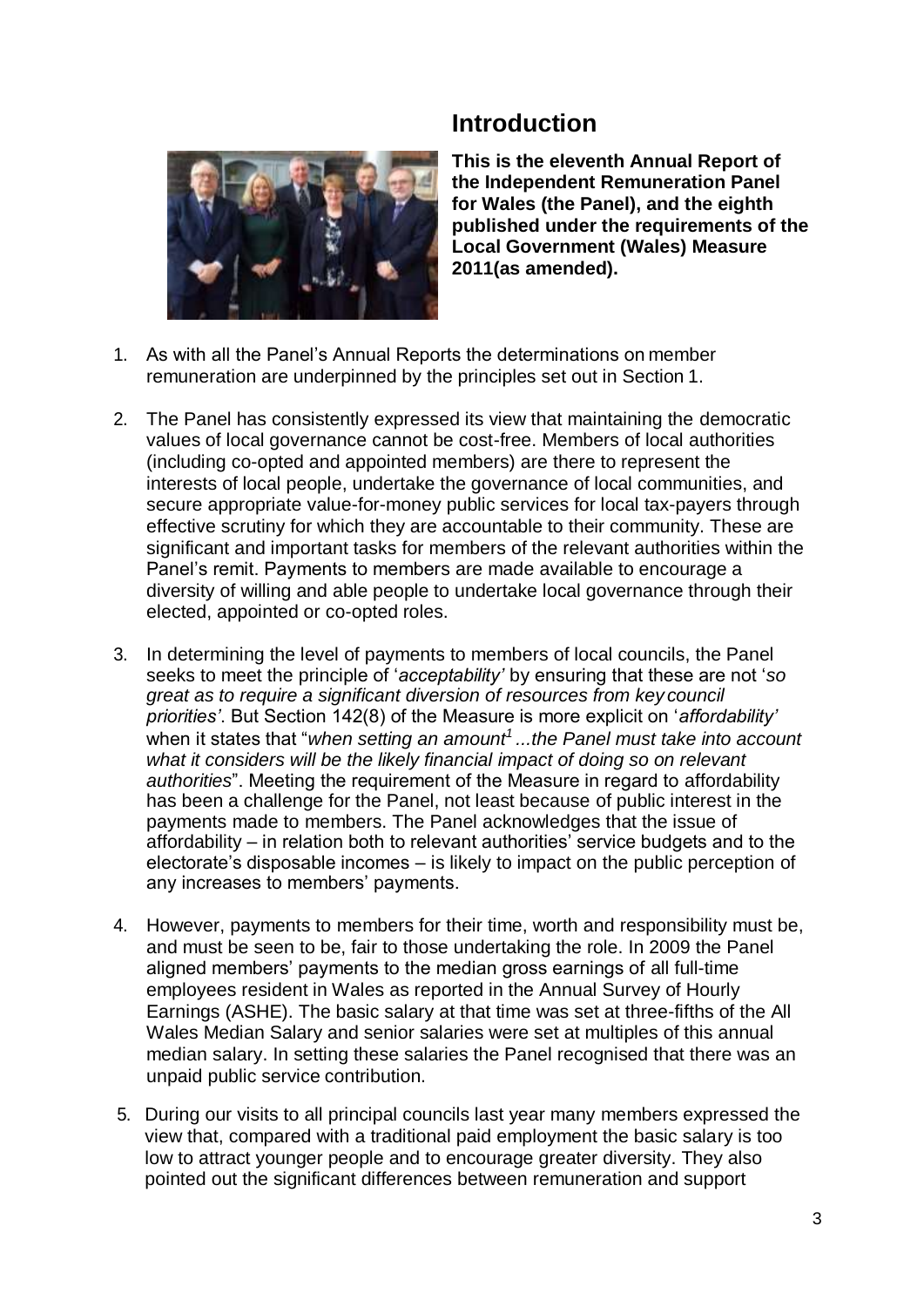available to elected members in other levels of government in Wales. They proposed that the level of the basic salary should therefore be raised significantly in recognition of the importance of the role of an elected member of a principal council.

- 6. The financial constraints on the public sector and particularly local authorities has meant that the link with average Welsh earnings has not been maintained. The Panel considers that this has undervalued the worth of elected members. To avoid further erosion in relation to average earnings the Panel has decided to increase the basic annual salary to £13,868 (an increase of 1.97%).
- 7. The salaries of leaders and members of the executive have not been increased for several years (except for the increase in the basic element). We consider that holders of these posts have significant functional responsibility and compared to remuneration of many other public sector roles are not well paid. We have therefore proposed a modest increase of £800 (inclusive of the £268 increase in the basic salary).
- 8. From the discussions during our visits to the principal councils it is clear that very few members are utilising the provision in the Framework to reimburse the costs of care. It appears that some members are still reluctant to claim all that they are entitled to support them in their role, because of concerns about the adverse publicity this can attract (see Annex 4 for the publication options). We urge Democratic Services Committees to take steps to encourage and facilitate greater use of this element of our Framework so that members concerned are not financially disadvantaged.
- 9. The Panel has continued to contribute wherever possible to enhancing diversity in local government in Wales through its determinations. To take this a step further the Panel has produced a leaflet for prospective candidates on the remuneration of members of councils. We are pleased that several councils have added this leaflet to their website.
- 10. We have continued to engage with community and town councils and met with several representative groups earlier in the year. We also convened 4 sessions with council clerks to provide an opportunity for clarification about administrative matters. As a result we propose further amendments to our Framework in respect of community and town councils. The proposed determinations for community and town councils are in Section 13.
- 11. The Local Government (Democracy) (Wales) Act 2013 amended the Local Government (Wales) Measure 2011 by inserting Section 143A. This requires that any principal council or fire and rescue authority that intends to change the salary of its Head of Paid Service must consult the Panel unless the change is in keeping with changes applied to other officers. Section 143A also enables the Panel to take a view on anything in the Pay Policy Statement of an authority that relates to the salary of the Head of Paid Service (normally the Chief Executive or Chief Fire Officer). The Local Government (Wales) Act 2015 extended this responsibility, on a temporary basis to Chief Officers of principal authorities. The Panel's approach to its use of these powers is set out in Section 15 of this Report and accords with the guidance issued to the Panel by the Welsh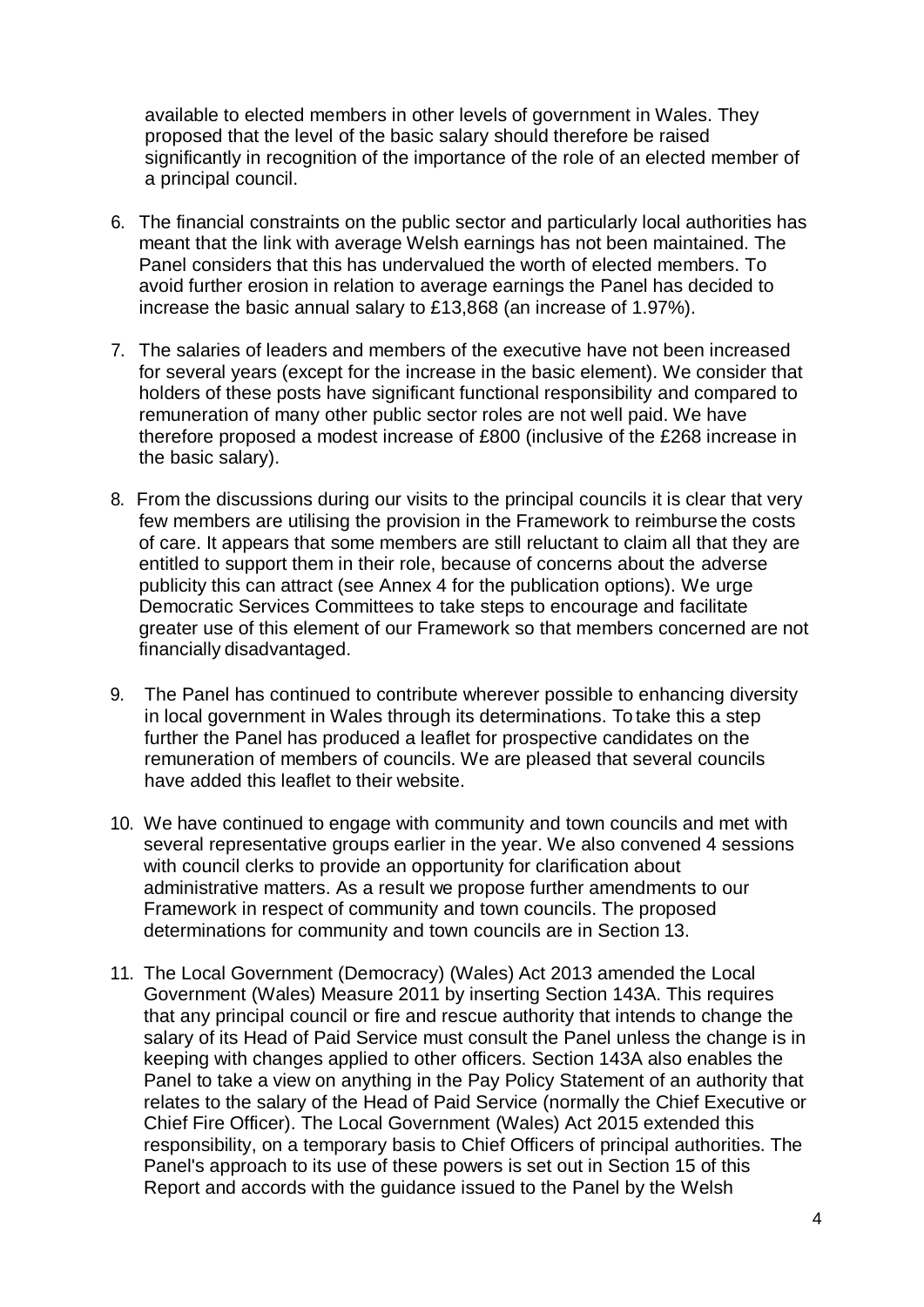Government.

12. Since assuming the additional responsibility in respect of changes to the salaries of chief officers of principal councils the Panel has dealt with several submissions each year. The Panel's decisions in the past year are at Section 15.

<sup>1</sup><http://www.legislation.gov.uk/mwa/2011/4/contents/enacted>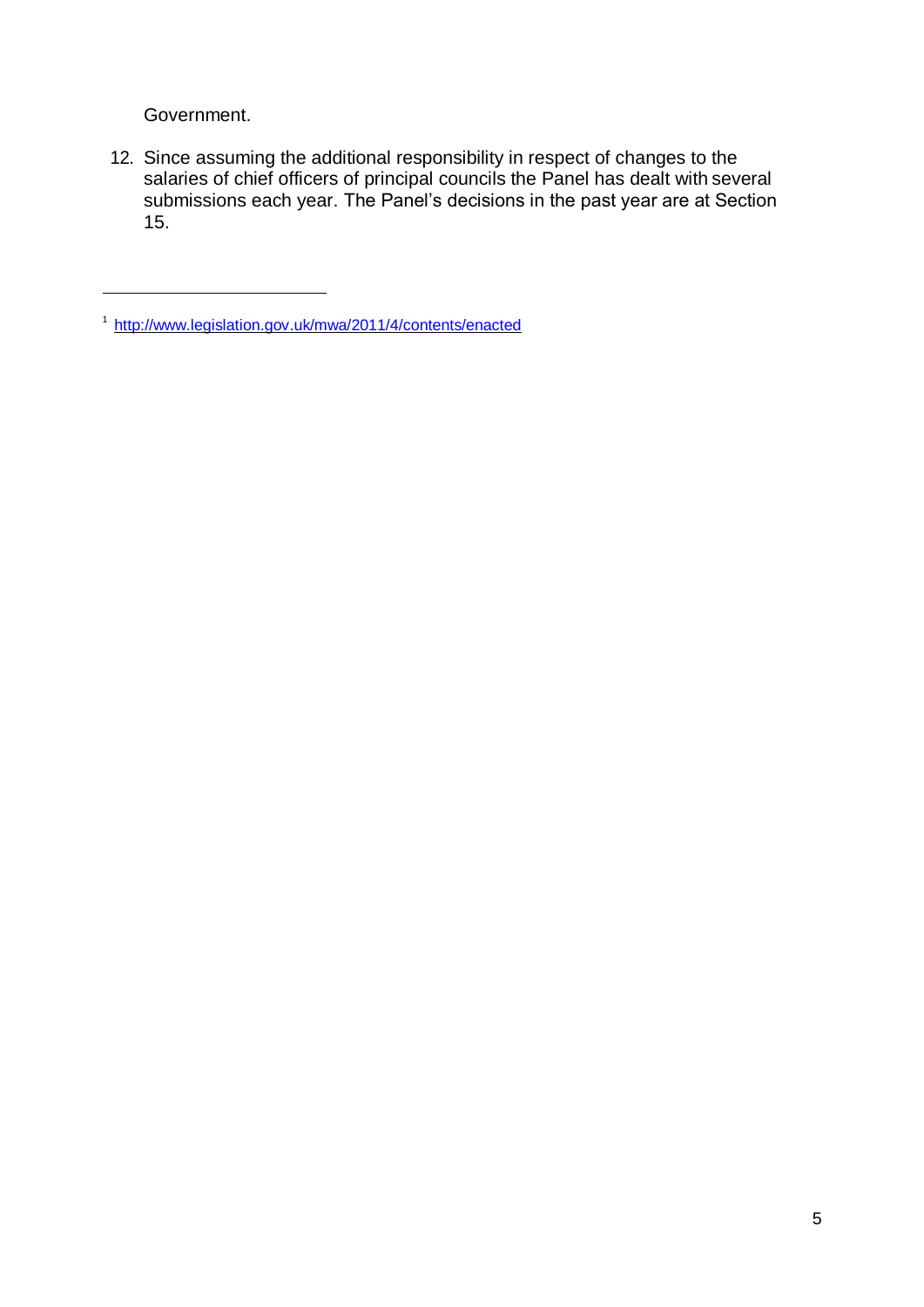# <span id="page-6-0"></span>**1. The Panel's Framework: Principles of Members' Remuneration**

### **Upholding trust and confidence**

1.1 Citizens rightly expect that all those who choose to serve in local authorities uphold the public trust by embracing the values and ethics implicit in such public service. These principles underpin the contribution that the work of the Panel and its Framework make towards upholding public trust and confidence.

### **Simplicity**

1.2 The Framework is clear and understandable. This is essential for the Panel to be able to communicate its determinations effectively to all those who are affected by, or who have an interest in its work.

### **Remuneration**

1.3 The Framework provides for payment to members of local authorities who carry a responsibility for serving their communities. The level of payment should not act as a barrier to taking up or continuing in post. There should be no requirement that resources necessary to enable the discharge of duties are funded from the payment. The Framework provides additional payments for those who are given greater levels of responsibility.

### **Diversity**

1.4 Democracy is strengthened when the membership of local authorities adequately reflects the demographic and cultural make-up of the communities such authorities serve. The Panel will always take in to account the contribution its Framework can make in encouraging the participation of those who are significantly under-represented at local authority level.

### **Accountability**

1.5 Taxpayers and citizens have the right to receive value for money from public funds committed to the remuneration of those who are elected, appointed or co-opted to serve in the public interest. The Panel expects all principal councils to make information readily and appropriately available about the activities and remuneration of their members.

### **Fairness**

1.6 The Framework will be capable of being applied consistently to members of all local authorities within the Panel's remit as a means of ensuring that levels of remuneration are fair, affordable and generally acceptable.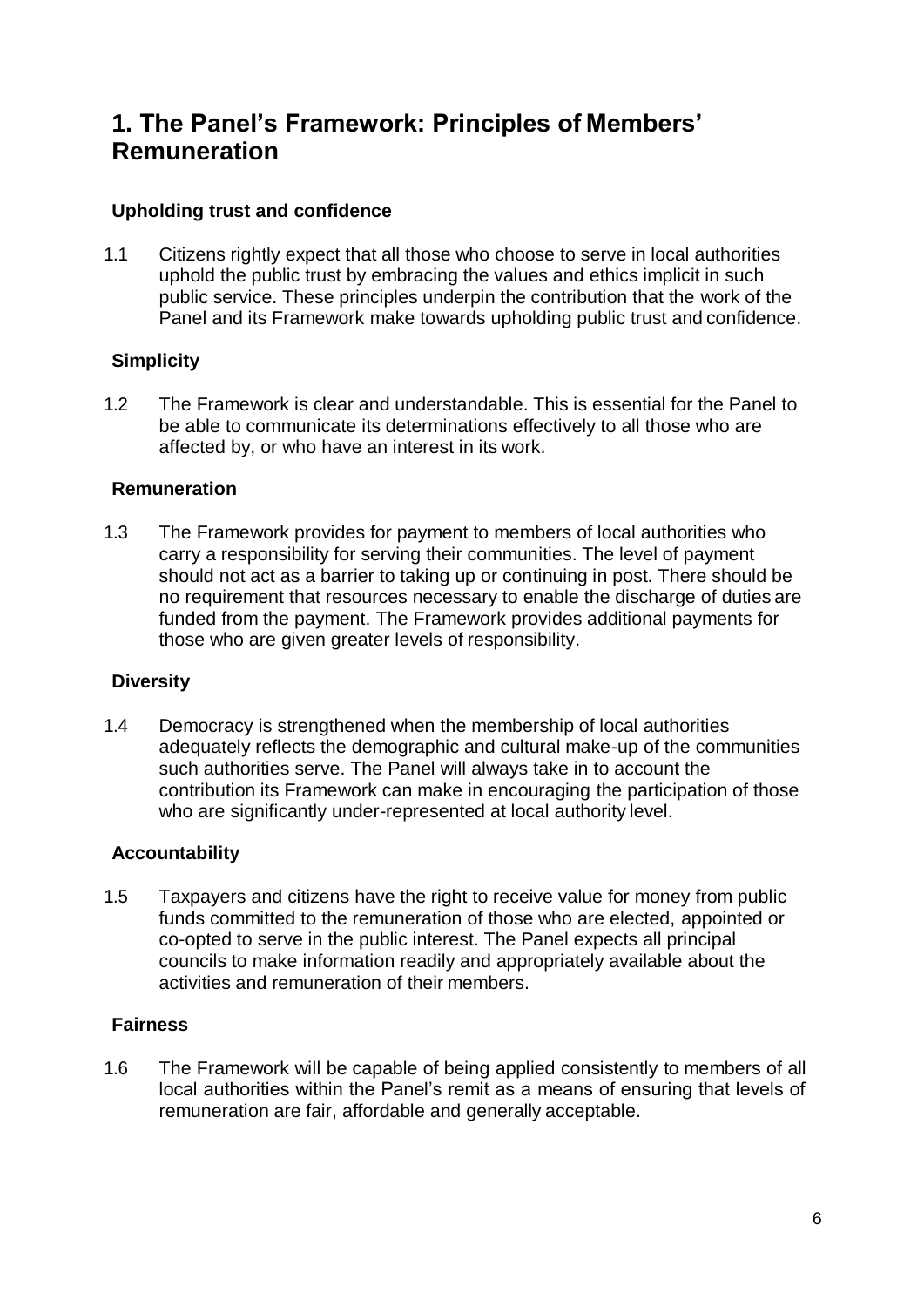### **Quality**

1.7 The Panel recognises that the complex mix of governance, scrutiny and regulatory duties incumbent upon members requires them to engage with a process of continuous quality improvement. The Panel expects members to undertake such training and personal development opportunities as are required to properly discharge the duties for which they are remunerated.

### **Transparency**

1.8 Transparency of members' remuneration is in the public interest. Some members receive additional levels of remuneration by virtue of being elected or appointed to more than one public body. The Framework serves to ensure that knowledge of all members' remuneration is made easily available to the public.

### **Remuneration of Officers**

1.9 The Panel applies these principles of fairness, accountability and transparency in all its determinations in relation to remuneration of members of all the authorities that fall within its remit. The same principles also apply when the Panel is required to make recommendations in relation to the remuneration of the paid officers of these authorities.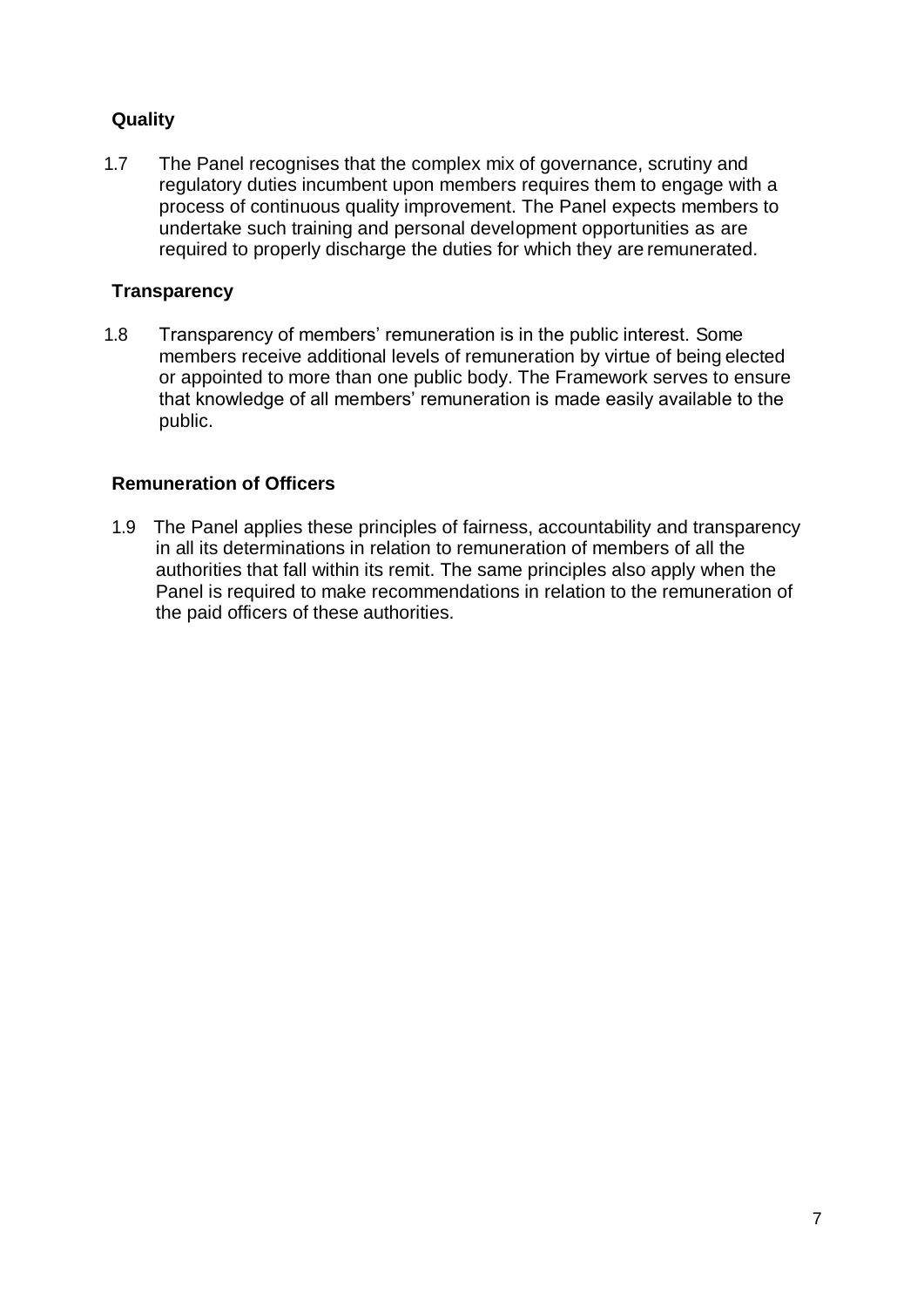# <span id="page-8-0"></span>**2. Annual Report Summary Page**

| <b>Type of Payment</b>                                           |                                     |                                            | <b>Type of Authority</b>                               |                                              |
|------------------------------------------------------------------|-------------------------------------|--------------------------------------------|--------------------------------------------------------|----------------------------------------------|
|                                                                  | <b>Principal</b><br><b>Councils</b> | <b>National Park</b><br><b>Authorities</b> | <b>Fire and</b><br><b>Rescue</b><br><b>Authorities</b> | <b>Community and</b><br><b>Town Councils</b> |
| <b>Basic Salary</b>                                              | page 12                             | page 26                                    | page 30                                                | N/A <sup>2</sup>                             |
| <b>Senior Roles</b>                                              | page 15                             | page 26                                    | page 30                                                | page 42                                      |
| <b>Committee Chairs</b>                                          | page 15                             | page 26                                    | page 30                                                | N/A                                          |
| <b>Opposition Groups</b>                                         | page 15                             | N/A                                        | N/A                                                    | N/A                                          |
| <b>Civic Heads and Deputies</b>                                  | page 16                             | N/A                                        | N/A                                                    | page 44                                      |
| <b>Presiding Members</b>                                         | page 17                             | N/A                                        | N/A                                                    | N/A                                          |
| <b>Mileage</b>                                                   | page 38                             | page 38                                    | page 38                                                | page 43                                      |
| <b>Other Travel Costs</b>                                        | page 38                             | page 38                                    | page 38                                                | page 43                                      |
| <b>Subsistence Costs</b>                                         | page 39                             | page 39                                    | page 39                                                | page 43                                      |
| <b>Costs of Care</b>                                             | page 35                             | page 35                                    | page 35                                                | page 44                                      |
| <b>Family Absence</b>                                            | page 24                             | N/A                                        | N/A                                                    | N/A                                          |
| <b>Sickness Absence</b>                                          | page 36                             | page 36                                    | page 36                                                | N/A                                          |
| <b>Joint Overview and Scrutiny</b><br><b>Committees</b>          | page 22                             | N/A                                        | N/A                                                    | N/A                                          |
| <b>Pension</b>                                                   | page 23                             | N/A                                        | N/A                                                    | N/A                                          |
| <b>Co-optees</b>                                                 | page 33                             | page 33                                    | page 33                                                | N/A                                          |
| <b>Specific or Additional</b><br><b>Allowances</b>               | page 20                             | page 27                                    | page 31                                                | N/A                                          |
| <b>Payments to Community and</b><br><b>Town Councillors</b>      | N/A                                 | N/A                                        | N/A                                                    | page 40                                      |
| <b>Compensation for Financial Loss</b>                           | N/A                                 | N/A                                        | N/A                                                    | page 43                                      |
| <b>Statement of Payments</b>                                     | page 79                             | page 79                                    | page 79                                                | page 79                                      |
| <b>Schedule of Remuneration</b>                                  | Page 77                             | Page 77                                    | Page 77                                                | N/A                                          |
| <b>Salaries of Chief Executives and</b><br><b>Chief Officers</b> | Page 50                             | N/A                                        | Page 50                                                | N/A                                          |

 $\frac{1}{2}$  Not Applicable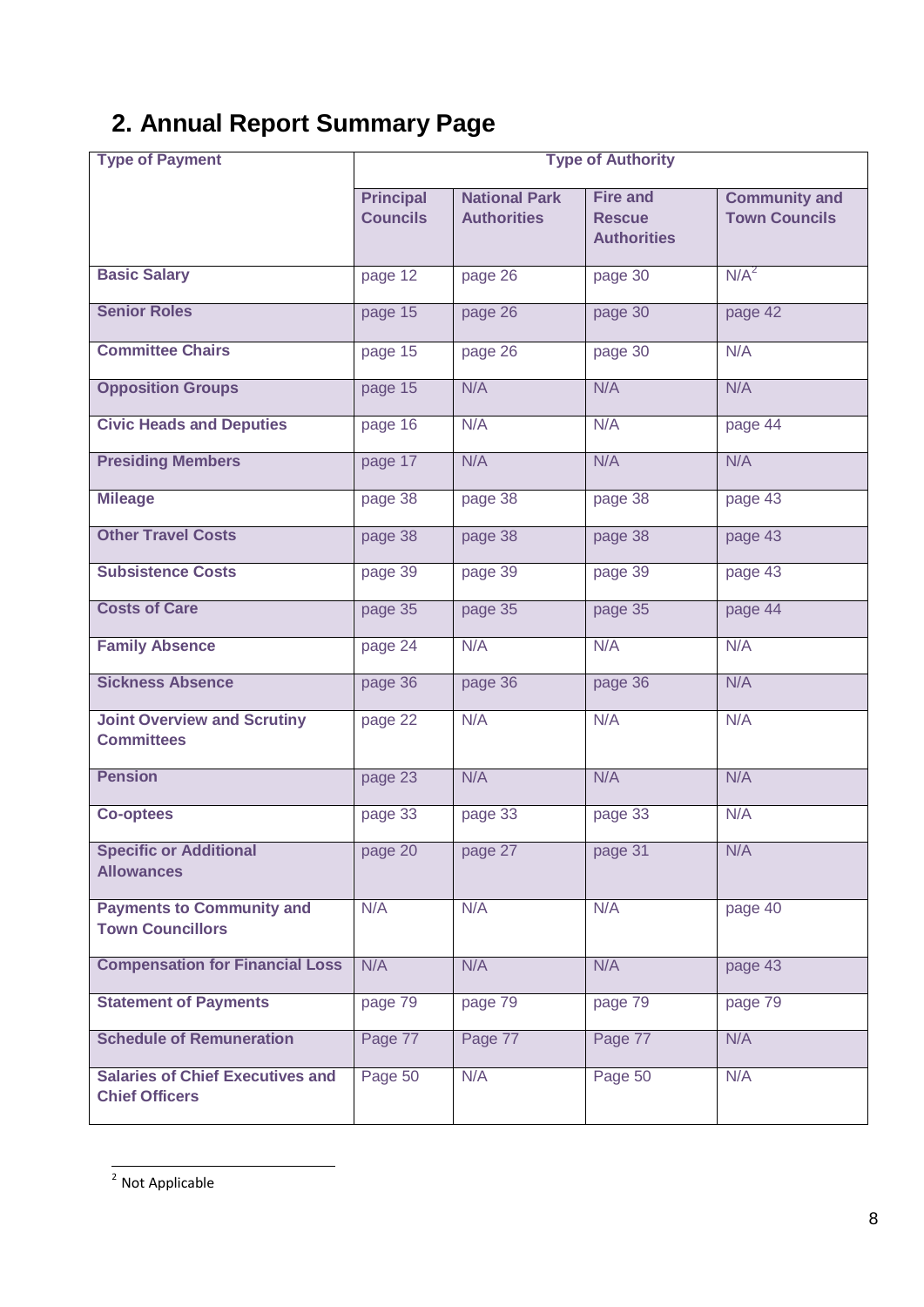# <span id="page-9-0"></span>**3. Payments to Elected Members of Principal Councils: Basic, Senior and Civic Salaries**

### **Basic salary for elected members of principal councils**

- 3.1 The Panel in 2009 aligned the basic salary to the median gross earnings of all full-time employees resident in Wales as reported in the Annual Survey of Hourly Earnings (ASHE). Given the pressures on public expenditure it has not been possible for this alignment to be maintained. If this alignment had continued the basic salary would currently be significantly higher than the current prescribed amount (close to £16,000 pa). This is calculated on an assumption that the basic activity required of an elected member (i.e. without the additional work required for a senior salary) is equivalent to three days' work.
	- 3.1.1 The tables below represent IRPW determinations on changes in pay of backbench members in Wales, together with 4 measures of possible alternative rates of increases, over the subsequent 8 years. Table 1 gives the percentage increases. Table 2 gives the actual figures. Retail Price Index (RPI) and Consumer Price Index (CPI) have been adopted by government and many organisations as appropriate inflationary measures. The National Joint Council (NJC) scale (a measure of public sector pay) takes spinal point 27 as an appropriate comparator figure to the members' basic rate. The All Wales Median Salary is published by the National Statistical Office. The 2010 starting figure in all cases is £13,868.
	- 3.1.2 To set this in the context of other Welsh elected members, over this same period assembly members' salaries have increased by 24% (£53,852 to £66,874 - now indexed to Average Salaries in Wales ASHE) and MPs' salaries have increased by 17.7% (£65,738 to £77,379).
	- 3.1.3 Thus, backbench members' salaries have remained relatively static over the last 9 years and, in real terms, have fallen significantly behind by any reasonable measure.

| Year                          | 2010 | 2011 | 2012   | 2013             | 2014 | 2015 | 2016 | 2017 | 2018 | 2019 |
|-------------------------------|------|------|--------|------------------|------|------|------|------|------|------|
| <b>IRPW</b>                   | 3.8  | 0    | $-5.0$ | $\boldsymbol{0}$ | 0.95 | 0    | 0    | 0.75 | 1.5  | 1.97 |
| <b>Basic</b>                  |      |      |        |                  |      |      |      |      |      |      |
| <b>RPI</b>                    | 4.8  | 4.8  | 3.1    | 2.7              | 1.6  | 1.2  | 2.5  | 4.1  | 2.3  |      |
| <b>CPI</b>                    | 3.3  | 4.5  | 2.8    | 2.6              | 1.5  | 0    | 0.7  | 2.7  | 2.4  |      |
| <b>NJC SP</b><br>27           | 0    | 0    | 0.7    | 0.43             | 2.05 | 1.0  | 1.0  | 2.0  | 2.0  | 2.6  |
| <b>Wales</b><br><b>Median</b> | 2.5  | 0    | 0.44   | 4.0              | 0.64 | 1.0  | 2.7  | 1.2  | 3.6  |      |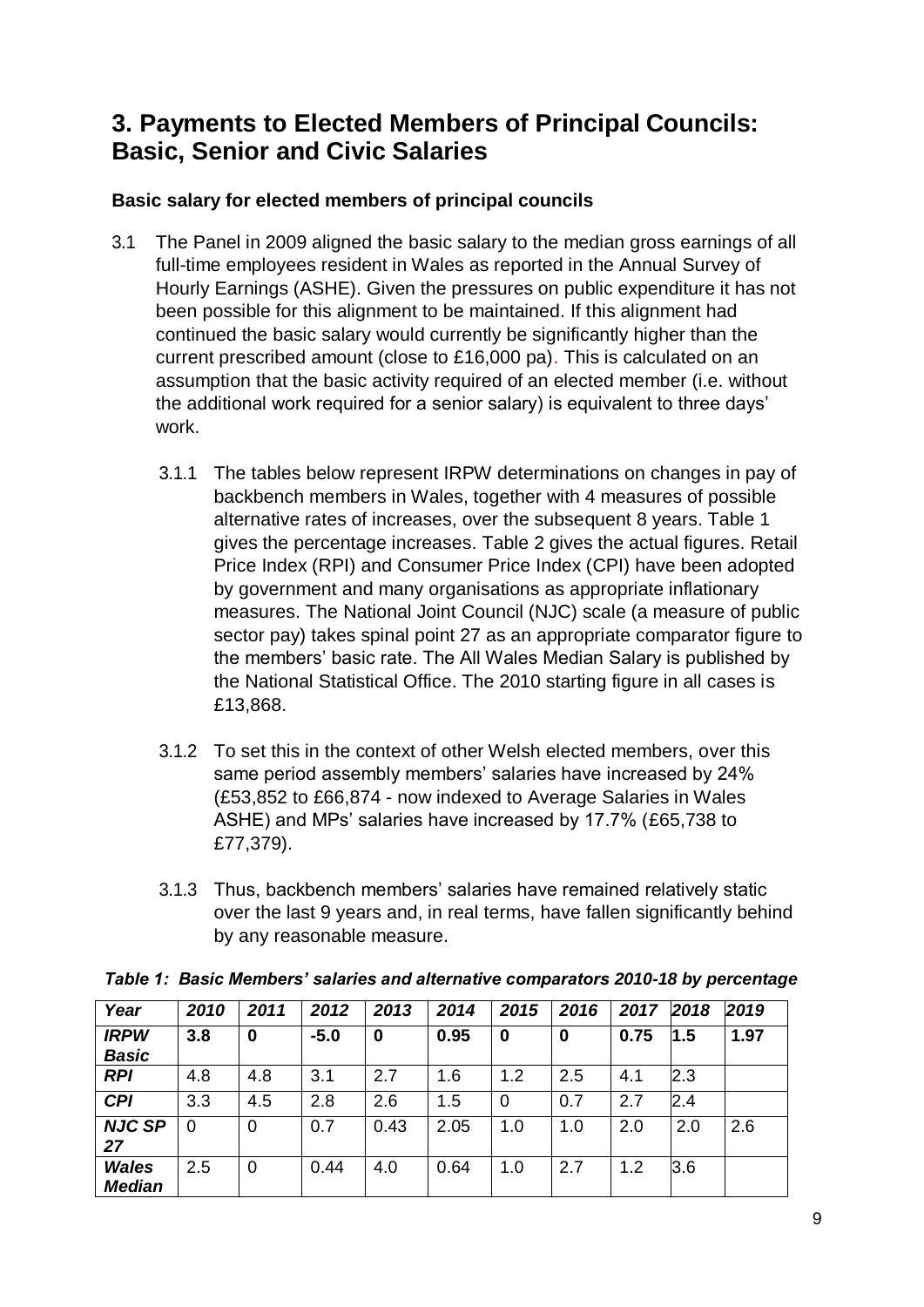| Year          | 2010  | 2011  | 2012  | 2013  | 2014  | 2015  | 2016  | 2017  | 2018        | 2019         |
|---------------|-------|-------|-------|-------|-------|-------|-------|-------|-------------|--------------|
| <b>IRPW</b>   | 13868 | 13868 | 13175 | 13175 | 13300 | 13300 | 13300 | 13400 |             | 3600   13868 |
| <b>Basic</b>  |       |       |       |       |       |       |       |       |             |              |
| <b>RPI</b>    | 13868 | 14533 | 14984 | 15388 | 5635  | 15822 | 16218 | 16883 | 17271       |              |
| <b>CPI</b>    | 13868 | 14492 | 14897 | 15285 | 15514 | 15514 | 15623 | 16044 | 16429       |              |
| <b>NJC SP</b> | 13868 | 13868 | 13965 | 14025 | 14312 | 14455 | 14600 | 14892 | 15190115585 |              |
| 27            |       |       |       |       |       |       |       |       |             |              |
| <b>Wales</b>  | 13868 | 13868 | 13929 | 14486 | 14579 | 14725 | 15122 | 15303 | 5855        |              |
| <b>Median</b> |       |       |       |       |       |       |       |       |             |              |

*Table 2: Basic Members' salaries and alternative comparators 2010-18 by actual*

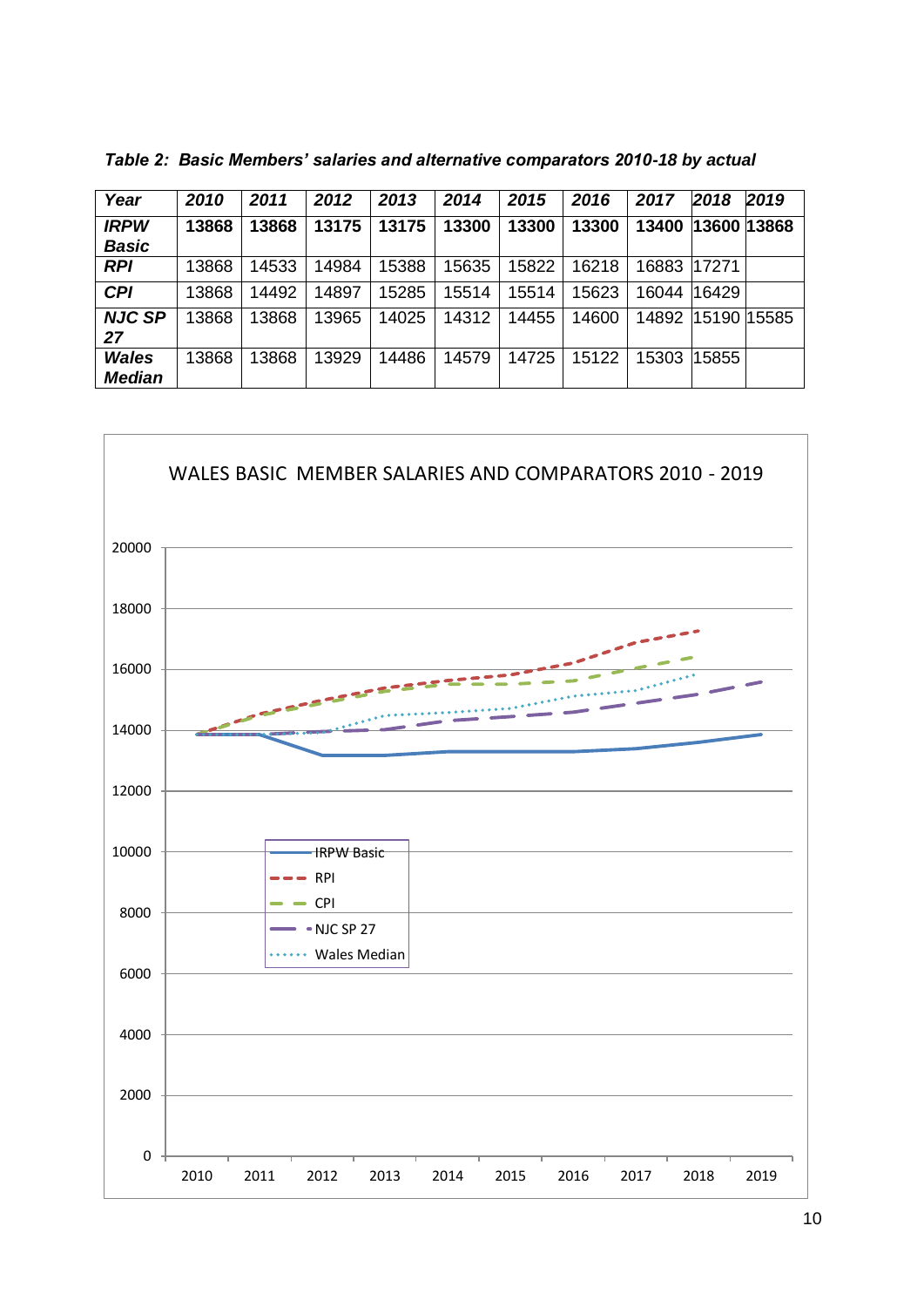- 3.2 The Panel remains aware that the core activities required of an elected member of a principal council vary. Duties undertaken should enable all members to discharge their core non-executive responsibilities in the governance of their council and in representing those living in their ward. As an elected role, such posts are not readily treated in the same manner as employment with precisely quantified hours. The work that arises in representing ward residents is particularly varied because it is influenced by the very diverse socio-economic conditions, demographics, levels of urbanisation and different ratios of residents to councillors. These circumstances can vary significantly within individual authorities as well as in comparisons of local authorities throughout Wales. Elected positions carry an expectation of a level of personal commitment to community that goes beyond defined remunerated hours. Elected members commonly report time spent that is well in excess of the notional three days (extra time worked and previously defined by the Panel as a 'public service discount').
- 3.3 In 2017 Panel members visited all Welsh principal councils to meet with elected members to inform and update their understanding of elected and co-opted member activities. During 2018 the Panel will continue its regular liaison with councillors and officers. Panel members will meet with the Chairs of Democratic Services Committees and their officers and meet with Council Leaders and other elected member representatives under the auspices of the WLGA. The Panel has also, through varied correspondence with councils and individual council members and others maintained its ongoing dialogue. The position generally expressed by councillors and officers remains, particularly in the context of austerity, that the basic workload discharged by all elected members is substantial and significantly exceeds 3 days per week.
- 3.4 When making financial determinations for this Annual Report, the Panel has considered the progression of a variety of benchmark figures for the period from 2010 to 2017. As well as the ASHE median gross earnings figures for Wales the Panel also considered the RPI, the CPI, NJC Pay Scales and Living Wage figures. As shown in Table 1 above, the gap between the level of basic remuneration for elected members of principal councils and relevant indicators of rises in income and costs of living indicators has continued to grow. In 2017 the Panel began action to narrow the gap and limit the rate of erosion. Any adjustments have been in keeping with the Panel's principle that its determinations should be affordable and acceptable. Although public sector funding continues to be constrained, the information set out in Table 1 and Table 2 supports the Panel's consideration that a further increase in the basic salary is justified. It has determined there shall be an increase of £268 a year which equates to 1.97%. This restores the level of the basic salary to the amount paid in 2011. The proposed increase applies to the basic salary for members of principal councils in recognition of the basic duties expected of all elected members.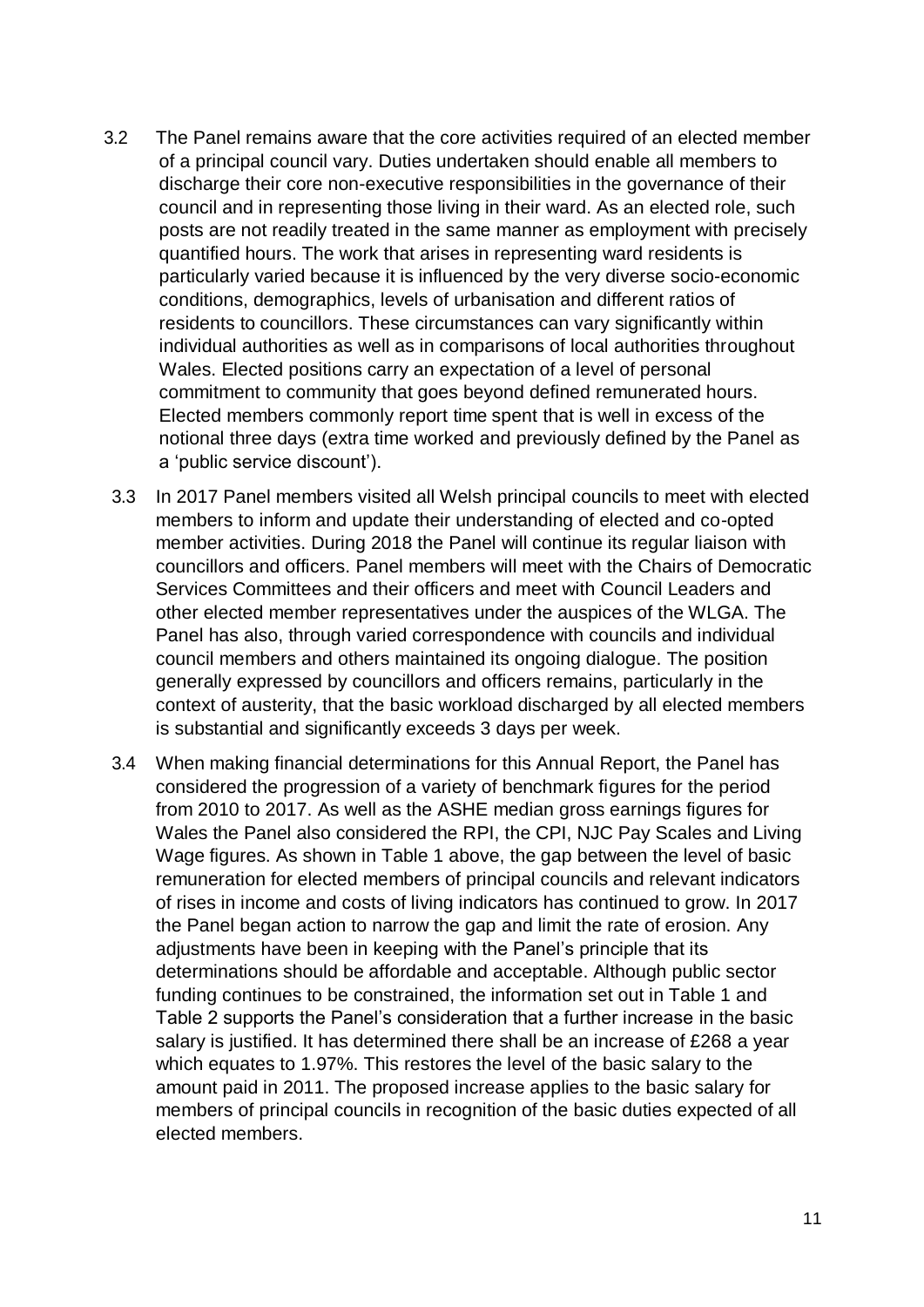### **Senior salaries for elected members of principal councils**

3.5 The limit on the number of senior salaries payable ('the cap') will remain in place. In 2019/20 the maximum number of senior salaries payable within each council will not be altered and will be as set out in Table 3. This reflects the increase to the cap for the Isle of Anglesey Council as set out in the Panel's supplementary report issued in 2017.

**Determination 1: Basic salary in 2019/20 for elected members of principal councils shall be £13,868.**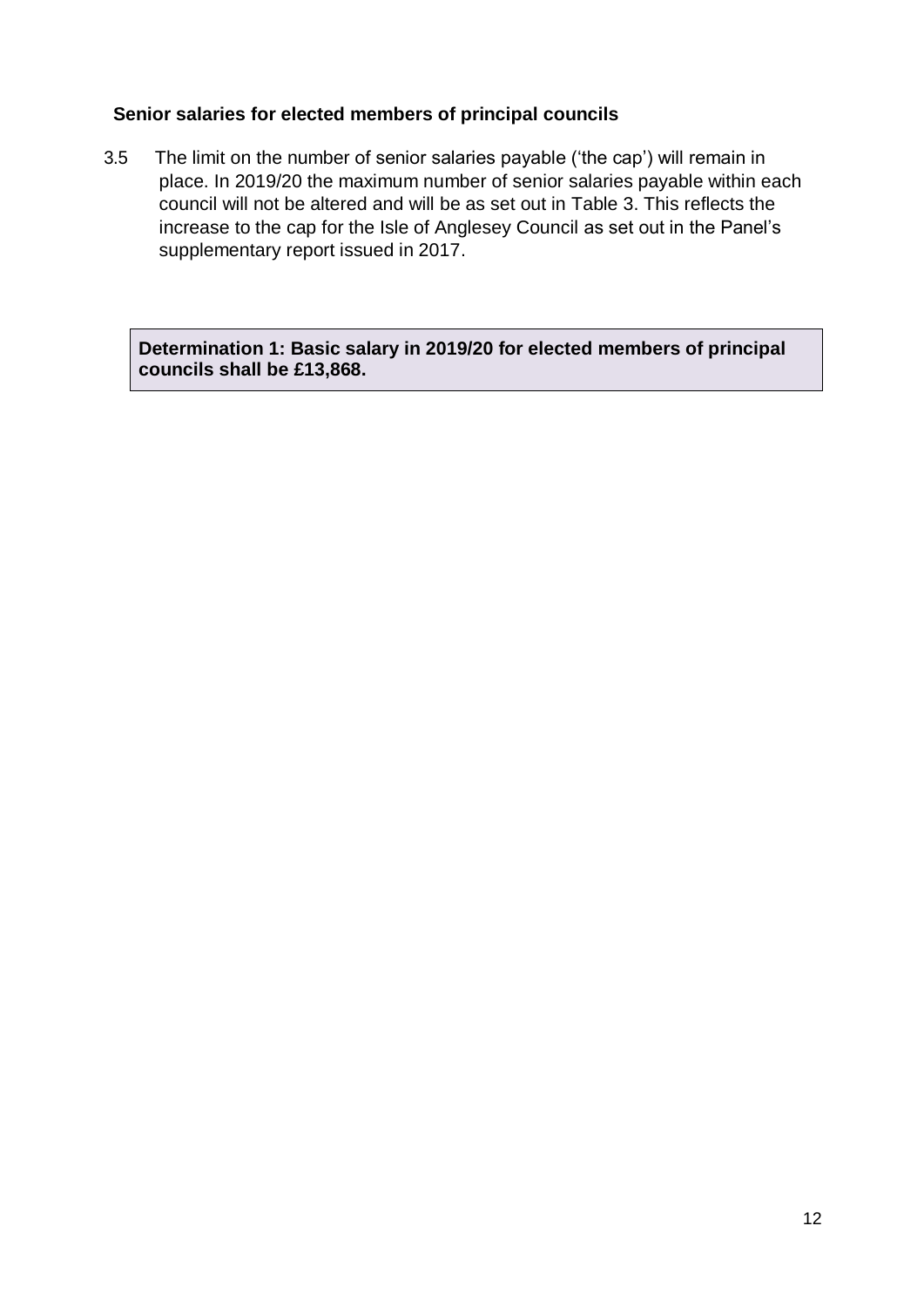**Table 3:** Maximum numbers of council membership eligible for payment of a senior salary

| <b>Council</b>                            | <b>Number of councillors</b>                       | <b>Number of senior salaries</b> |  |  |  |
|-------------------------------------------|----------------------------------------------------|----------------------------------|--|--|--|
| <b>Group A</b> (populations over 200,000) |                                                    |                                  |  |  |  |
| Cardiff                                   | 75                                                 | 19                               |  |  |  |
| Rhondda Cynon Taf                         | 75                                                 | 19                               |  |  |  |
| Swansea                                   | 72                                                 | 19                               |  |  |  |
|                                           | <b>Group B</b> (populations of 100,000 to 200,000) |                                  |  |  |  |
| <b>Bridgend</b>                           | 54                                                 | 18                               |  |  |  |
| Caerphilly                                | 73                                                 | 18                               |  |  |  |
| Carmarthenshire                           | 74                                                 | 18                               |  |  |  |
| Conwy                                     | 59                                                 | 18                               |  |  |  |
| Flintshire                                | 70                                                 | 18                               |  |  |  |
| Gwynedd                                   | 75                                                 | 18                               |  |  |  |
| <b>Neath Port Talbot</b>                  | 64                                                 | 18                               |  |  |  |
| Newport                                   | 50                                                 | 18                               |  |  |  |
| Pembrokeshire                             | 60                                                 | 18                               |  |  |  |
| Powys                                     | 73                                                 | 18                               |  |  |  |
| Vale of Glamorgan                         | 47                                                 | 18                               |  |  |  |
| Wrexham                                   | 52                                                 | 18                               |  |  |  |
| Group C (populations of up to 100,000)    |                                                    |                                  |  |  |  |
| <b>Blaenau Gwent</b>                      | 42                                                 | 17                               |  |  |  |
| Ceredigion                                | 42                                                 | 17                               |  |  |  |
| Denbighshire                              | 47                                                 | 17                               |  |  |  |
| Isle of Anglesey                          | 30                                                 | 16                               |  |  |  |
| Merthyr Tydfil                            | 33                                                 | 16                               |  |  |  |
| Monmouthshire                             | 43                                                 | 17                               |  |  |  |
| Torfaen                                   | 44                                                 | 17                               |  |  |  |

### **Payments to members of the Executive, Chairs of committees and the Leader of the Opposition**

3.6 The Panel has not increased the senior salaries paid to these post holders for six years. They have only received any increase in the basic salary applicable to all members.

The Executive

3.6.1 In 2009 the Panel concluded that Executive members should be considered as working the equivalent of full time (up to 40 hours per week) but not necessarily nine to five. Continued discussions with members and officers have reinforced this conclusion. In fact many executive members indicated that their workload has increased and concerns were also expressed by many members that the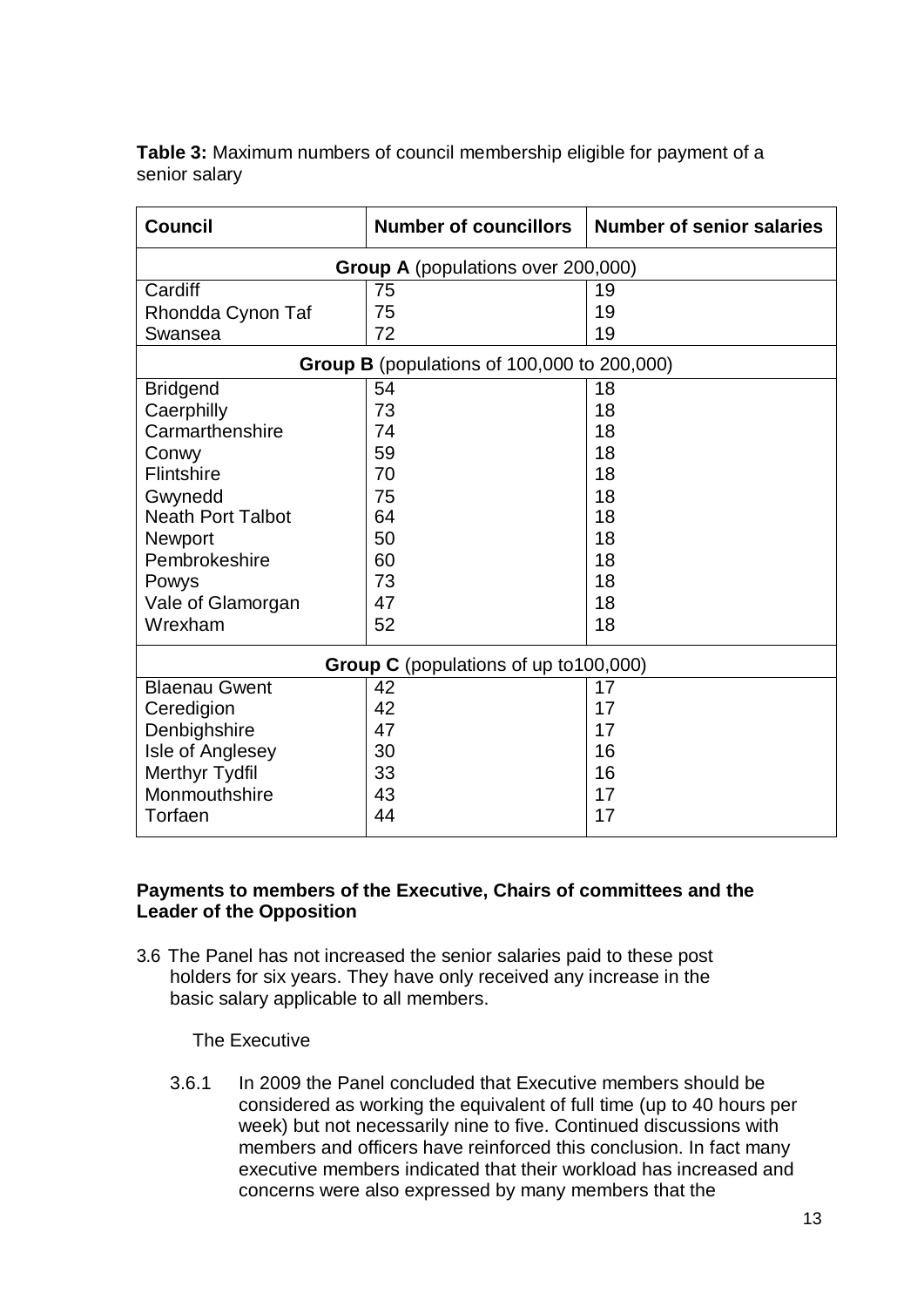differential in salary between a chair of a committee and a member of an executive did not recognise the difference in responsibility or workload.

- 3.6.2 In recognition of this the Panel has determined that there should be an increase to the Band 1 and Band 2 senior salaries payable to the Leader, the Deputy Leader and Executive Members.
- 3.6.3 The amount of the increase is £800. This is inclusive of the £268 increase to the basic salary that all members will receive as set out in Determination 2.

Chairs of Committees

- 3.6.4 There is a significant difference in the responsibilities and functions of chairing different committees. Councils are reminded that they do not have to pay chairs of committees. It is a matter for each council to decide which, if any, chairs of committees are remunerated. This allows councils to take account of differing levels of responsibility.
- 3.6.5 Where chairs of committees are paid, the remuneration is: £22,568.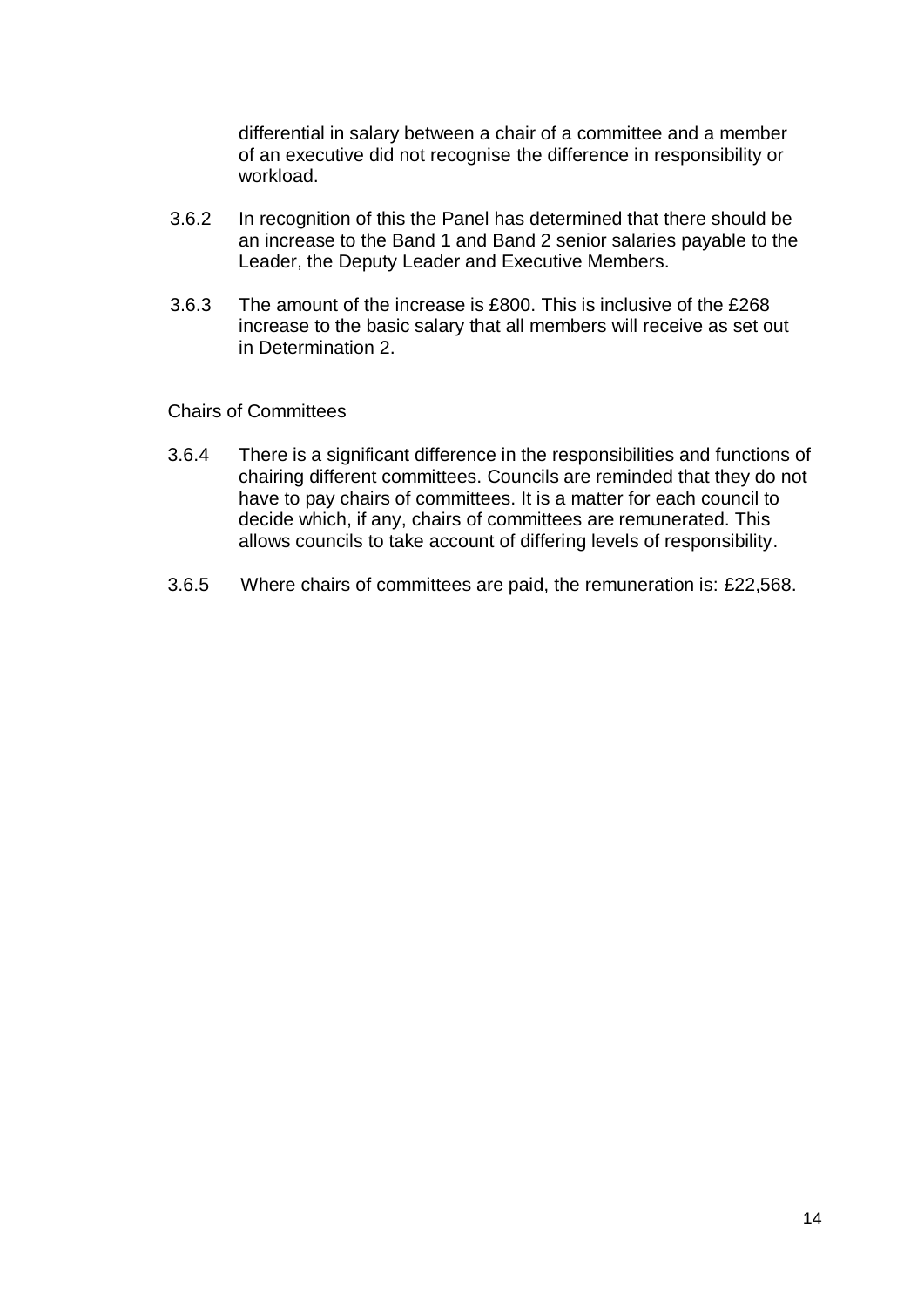**Determination 2: The Panel has determined that senior salary levels in 2019/20 for members of principal councils shall be as set out in Table 4.**

**Table 4:** Basic salary and senior salaries payable to members of principal councils

| Basic salary (payable to all elected members) £13,868            |                                                                  |                                                                                                                                                                                                |                                                                                                                                         |  |  |
|------------------------------------------------------------------|------------------------------------------------------------------|------------------------------------------------------------------------------------------------------------------------------------------------------------------------------------------------|-----------------------------------------------------------------------------------------------------------------------------------------|--|--|
|                                                                  | <b>Group A</b><br>(Cardiff,<br>Rhondda<br>Cynon Taf,<br>Swansea) | <b>Group B</b><br>(Bridgend,<br>Caerphilly,<br>Carmarthenshire,<br>Conwy, Flintshire,<br>Gwynedd, Newport,<br>Neath Port Talbot,<br>Pembrokeshire,<br>Powys,<br>Vale of Glamorgan,<br>Wrexham) | <b>Group C</b><br>(Blaenau Gwent,<br>Ceredigion,<br>Denbighshire,<br>Merthyr Tydfil,<br>Monmouthshire,<br>Torfaen, Isle of<br>Anglesey) |  |  |
| Senior salaries (inclusive of basic salary)                      |                                                                  |                                                                                                                                                                                                |                                                                                                                                         |  |  |
| <b>Band 1</b><br>Leader                                          | £54,100                                                          | £49,100                                                                                                                                                                                        | £44,100                                                                                                                                 |  |  |
| Deputy leader                                                    | £38,100                                                          | £34,600                                                                                                                                                                                        | £31,100                                                                                                                                 |  |  |
| <b>Band 2</b><br><b>Executive members</b>                        | £33,100                                                          | £30,100                                                                                                                                                                                        | £27,100                                                                                                                                 |  |  |
| <b>Band 3</b><br>Committee chairs (if remunerated):              |                                                                  | £22,568                                                                                                                                                                                        |                                                                                                                                         |  |  |
| <b>Band 4</b><br>Leader of largest opposition group <sup>3</sup> |                                                                  | £22,568                                                                                                                                                                                        |                                                                                                                                         |  |  |
| <b>Band 5</b><br>Leader of other political groups                |                                                                  | £17,568                                                                                                                                                                                        |                                                                                                                                         |  |  |

### **Table 4 notes:**

a. The Panel considers that the leadership and executive roles (Band 1 and 2 salaries respectively) carry the greatest individual accountability and that 'size of population' remains a major factor in influencing levels of responsibility and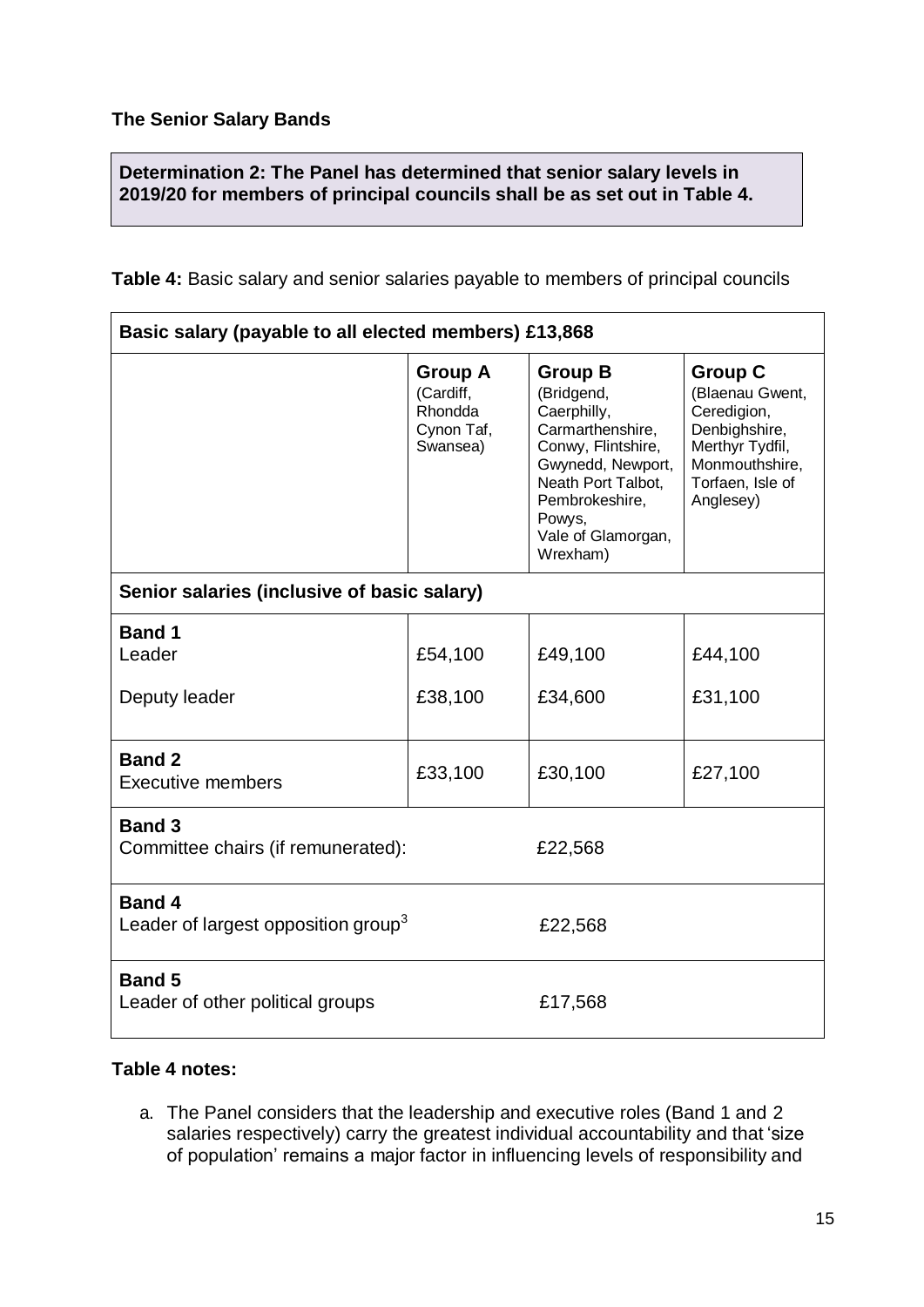the use of the three population groups (A, B and C) has therefore been retained. For information: Group A Population 200,000 and above; Group B Population 100,001 to 199,999; Group C Population up to 100,000.

- b. It is proposed to increase Band 1 and Band 2 senior salaries for Leader, Deputy Leader and Executive Members by £800, inclusive of the £268 increase on the basic salary that all members will receive.
- c. Committee chairs will be paid at Band 3. It is a matter for each council to decide which, if any, chairs of committees are remunerated. This allows councils to take account of differing levels of responsibility.
- d. The stipulation that an opposition group leader or any other group leader must represent at least 10% of the council membership before qualifying for a senior salary remains unchanged.
- e. The Panel has determined that a council must make a senior salary available to the leader of the largest opposition group.
- f. The Panel has determined that, if remunerated, a Band 5 senior salary must be paid to leaders of other political groups.

See IRPW Regulations, Annex 2, Part 1(2) for a definition of "*largest opposition group*" and "*other political group*".

### **Payments to Civic Heads and Deputies (Civic Salaries)**

- 3.7 The Panel notes that most councils have currently set salaries for civic heads and deputies to accord with their population groups, rather than to reflect the specific responsibilities attached to the roles. Councils have strongly expressed to the Panel that elected members do not wish to make any choices that require Councils themselves to choose and match the level of activity or duties of a specific member to a given range of salary levels for a role. All such choices are now removed. In the case of civic salaries, if paid, the payment for Band 3 is set at £22,568 for a civic head and at the Band 5 salary of £17,568 for a deputy civic head (Determination 3).
- 3.8 A council may decide not to apply any civic salary to the posts of civic head and/or deputy civic head.
- 3.9 The posts of civic head and deputy civic head are not included in the cap (with the exception of Isle of Anglesey and Merthyr Tydfil Councils).

<sup>&</sup>lt;sup>3</sup> Leader of largest opposition group. See IRPW Regulations, Annex 2, Part 1(2) for a definition of "*largest opposition group*" and "*other political group*".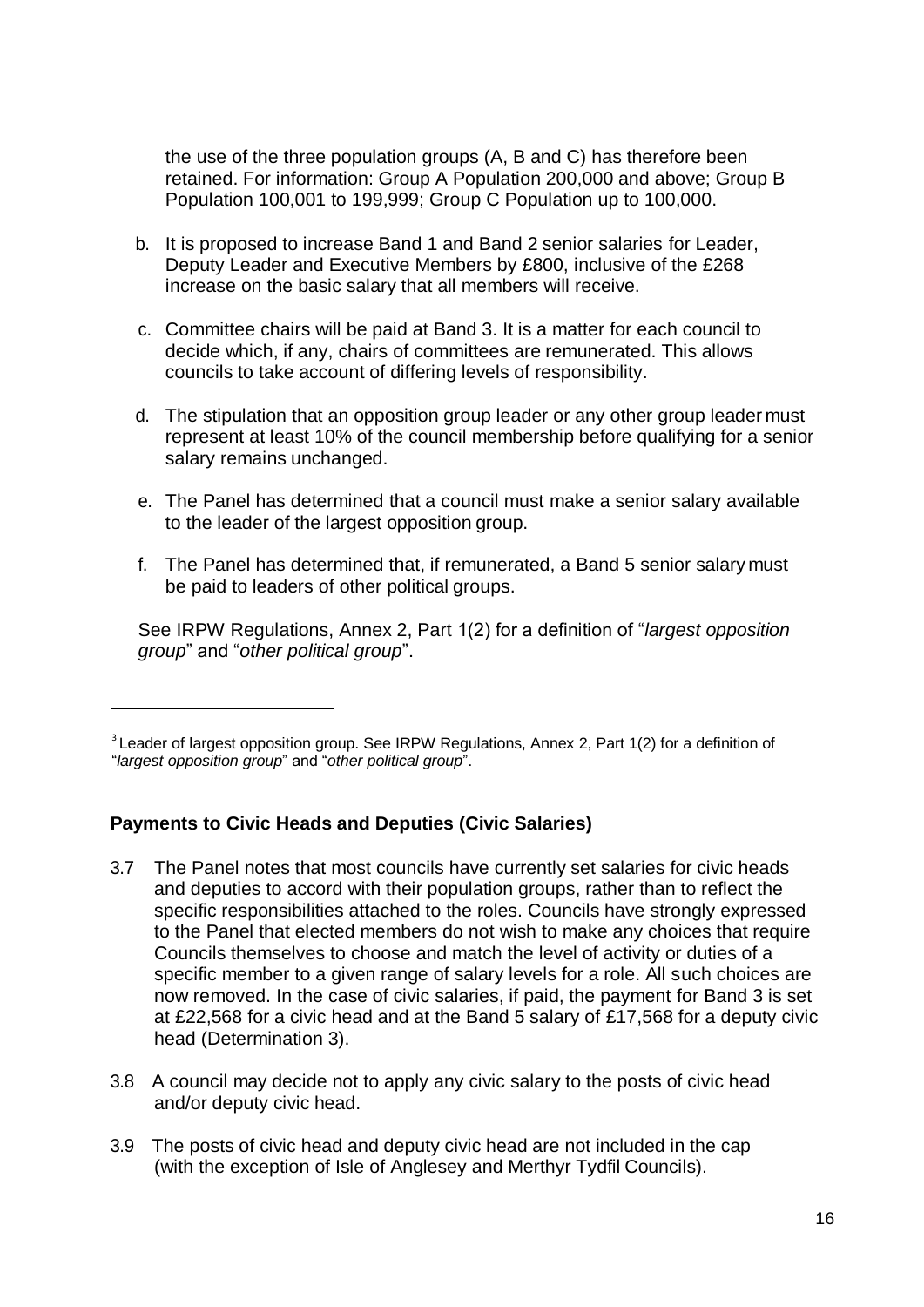**Determination 3: The Panel has determined that (where paid) a civic head must be paid a Band 3 salary of £22,568 and (where paid) a deputy civic head must be paid a Band 5 salary of £17,568.**

- 3.10 Civic heads are senior posts within councils which are distinct from political or executive leadership. In addition to chairing major meetings the civic head is the authority's 'first citizen' and 'ambassador' representing the council to a wide variety of institutions and organisations. The Panel's requirement that members should not have to pay for the cost of the support (see determination 7) that is needed to carry out their duties applies also in respect of deputy civic heads.
- 3.11 In many instances civic heads receive secretarial support and are provided with transport for official duties and can access a separate hospitality budget which is managed and controlled by council officers.
- 3.12 The Panel recognises the wide range of provision made for civic heads in respect of transport, secretarial support, charitable giving and clothing. Funding decisions in relation to levels of such additional support are not matters of personal remuneration, but of the funding required to carry out the tasks and duties. These matters remain entirely a matter for individual councils. Councils remain free to invest in support at whatever levels they deem appropriate for the levels of civic leadership they have in place.
- 3.13 The Local Government (Democracy) (Wales) Act 2013 allows councils to appoint a presiding member whose role is to chair meetings of the whole council. Where appointed, there would be a consequential reduction in the responsibilities of the respective civic head.

### **Payments to Presiding Members**

3.14 Councils are reminded that if a presiding member is appointed they do not have to be remunerated. If they are remunerated the post will count towards the cap and be paid at a Band 3 senior salary of £22,568.

**Determination 4: The Panel has determined that, where appointed and if remunerated, a presiding member must be paid a Band 3 senior salary of £22,568.** 

**Determination 5: The Panel has determined that the post of deputy presiding member will not be remunerated.**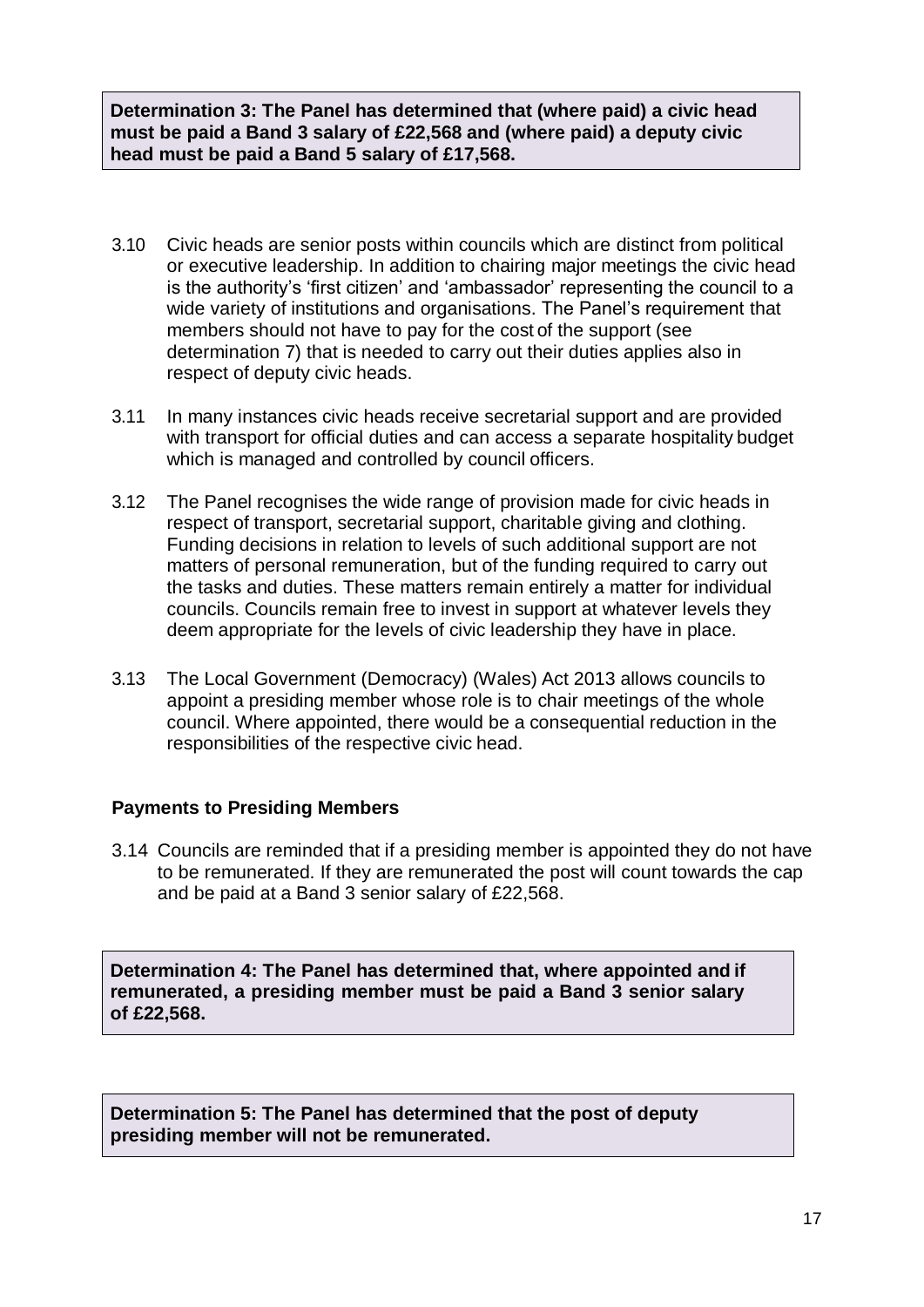### **Key factors underpinning the Panel's determinations**:

- 3.15 The basic salary, paid to all elected members, is remuneration for the responsibility of community representation and participation in the scrutiny, regulatory and related functions of local governance for the time equivalent of three days a week. Any time commitment beyond three days is an unpaid public service contribution.
- 3.16 The prescribed salary and expenses must be paid in full to each member unless an individual has independently and voluntarily opted in writing to the authority's proper officer to forego all or any element of the payment. It is fundamental that there is transparency in this process so any possible suggestion that members are put under pressure to forego some of the salaries is avoided.

The following must be applied:

- a) An elected member must not be remunerated for more than one senior post within his or her authority
- b) An elected member must not be paid a senior salary and a civic salary
- c) All senior and civic salaries are paid inclusive of basic salary
- d) If a council chooses to have more than one remunerated deputy leader, the difference between the senior salary for the deputy leader and other executive members should be divided by the number of deputy leaders and added to the senior salary for other executive members in order to calculate the senior salary payable to each deputy leader
- e) Members in receipt of a Band 1 or Band 2 senior salary cannot receive a salary from any NPA or FRA to which they have been appointed
- f) Members in receipt of a Band 1 or Band 2 salary cannot receive anypayment from a Community or Town Council of which they are a member other than travel and subsistence expenses and reimbursement of costs of care

### **Supporting the work of local authority elected members**

- 3.17 Following the local elections in 2017 Panel members undertook visits to all principal authorities in Wales. These visits provided valuable opportunities for members and officers to discuss the variations that occur and to share and understand the benefits gained by properly supporting the ability of members to discharge their basic duties effectively.
- 3.18 The Panel expects the support provided should take account of the specific needs of individual members. The functions of Democratic Services Committees include a requirement to review the level of support provided to members to carry out their duties and the Panel would expect these committees to carry this out and bring forward proposals to the full council as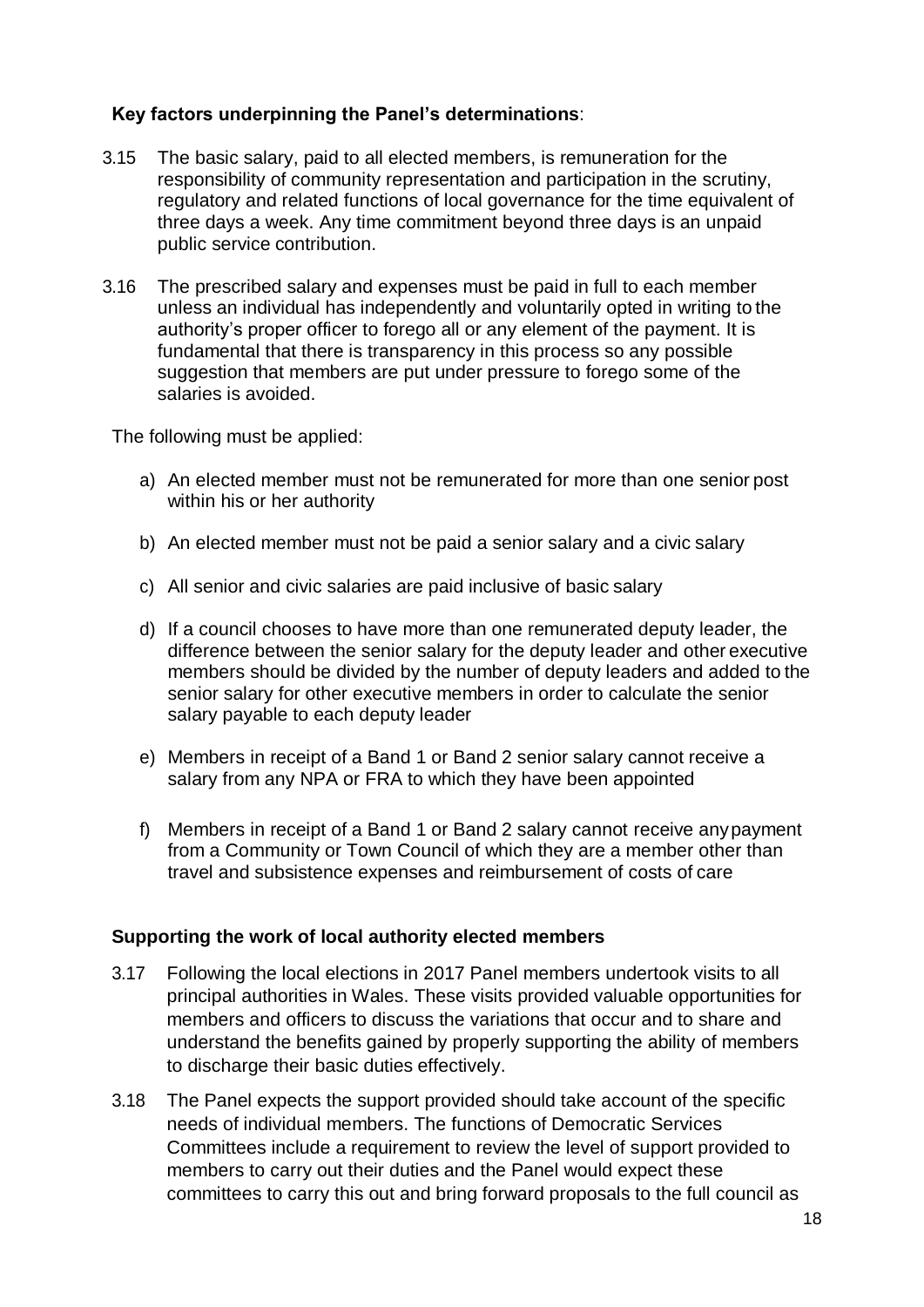to what is considered to be reasonable. Any proposals should be made with due regard to Determinations 6 and 7 below. For example, the Panel does not consider it appropriate that elected members should be required to pay for any telephone usage to enable them to discharge their council duties as a ward member, committee member or cabinet member.

- 3.19 The Panel considers it is necessary for each elected member to have ready use of e-mail services, and electronic access to appropriate information via an internet connection. The Panel does not consider it appropriate that elected members should be required to pay for internet related services to enable them to discharge their council duties as a ward member, committee member or cabinet member. This comprises the necessary provision for a member to be in proper contact with council services and to maintain contact with those they represent. Many councils in Wales are committed to 'paperless working' and without electronic access members would be significantly limited in their ability to discharge their duties. It is not appropriate for facilities required by members to be available only within council offices within office hours.
- 3.20 The responsibility of each council through its Democratic Services Committee to provide support should be based on an assessment of the needs of its members. When members' additional needs or matters of disability apply, or there are specific training requirements indicated, each authority will need to assess any particular requirements of individual members.
- 3.21 For co-opted members the support requirements are set out in section 9 and determination 35.

**Determination 6: The Panel has determined that each authority, through its Democratic Services Committee, must ensure that all its elected members are given as much support as is necessary to enable them to fulfil their duties effectively. All elected members should be provided with adequate telephone, email and internet facilities giving electronic access to appropriate information.**

**Determination 7: The Panel has determined that such support should be without cost to the individual member. Deductions must not be made from members' salaries by the respective authority as a contribution towards the cost of support which the authority has decided necessary for the effectiveness and or efficiency of members.**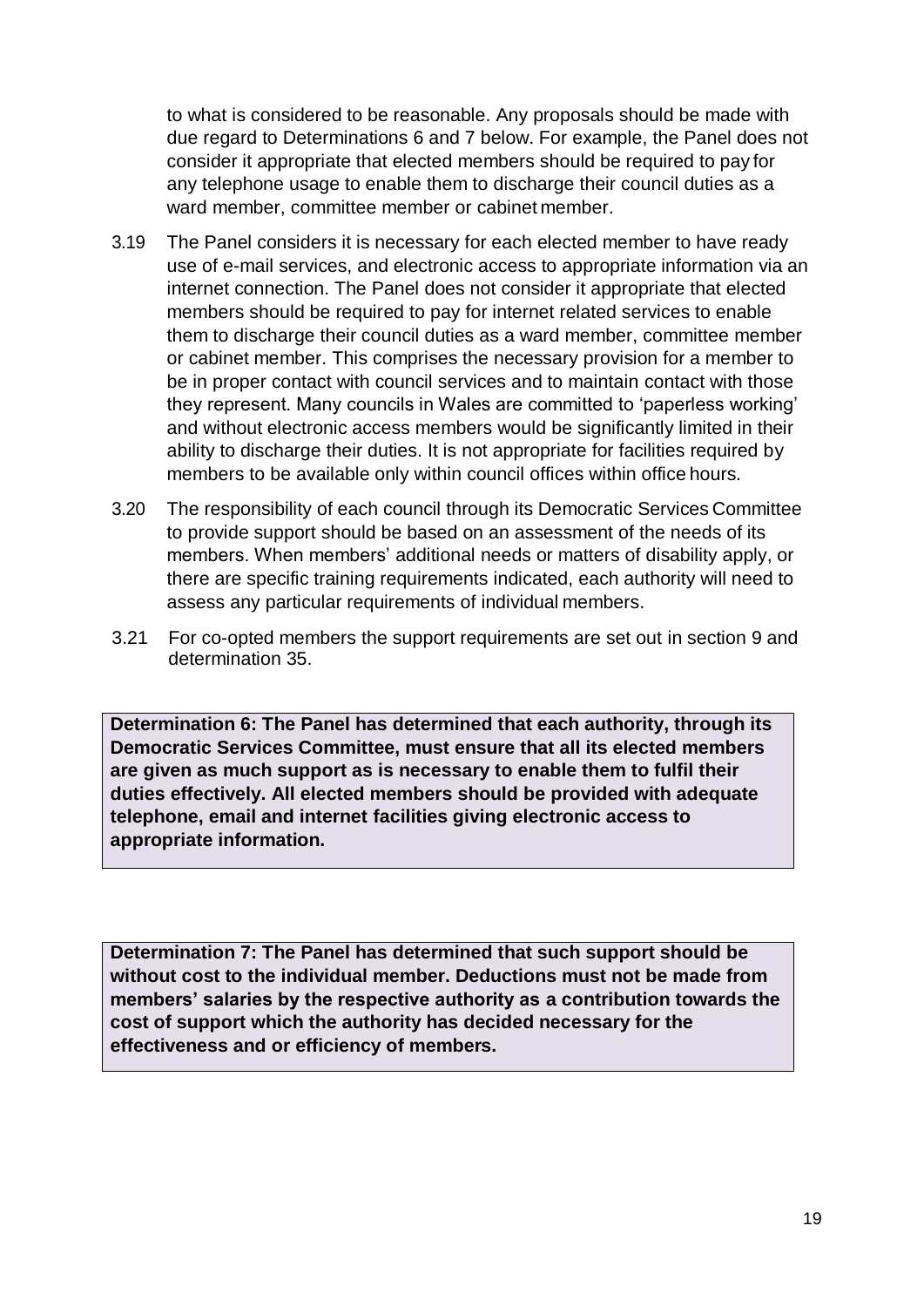## **Specific or additional senior salaries**

3.22 The Panel has allowed for greater flexibility through the provision for authorities to apply for specific or additional senior salaries that do not fall within the current remuneration Framework, or which could not be accommodated within the maximum number of senior salaries relating to the authority. If the proposed addition is approved and results in the council exceeding its cap, this will be included in the approval (with exception of Merthyr Tydfil and the Isle of Anglesey Councils – see footnote 4). Some councils have raised the possibility of operating some senior salary posts on a "job share" arrangement. The Panel is supportive of this principle and the process is set out in Paragraph 3.24.

**Determination 8: The Panel has determined to include a provision for specific or additional senior salaries that do not fall within the current Remuneration Framework.**

- 3.23 Guidance to local authorities on the application process was issued in April 2014 and incorporated the following principles:
	- a. The total number of senior salaries cannot exceed fifty percent<sup>4</sup> of the membership.
	- b. Applications will have to be approved by the authority as a whole (this cannot be delegated) prior to submission to the Panel.
	- c. There must be clear evidence that the post/posts have additional responsibility demonstrated by a description of the role, function and duration.
	- d. Each application will have to indicate the timing for a formal review of the role to be considered by the authority as a whole.

<sup>&</sup>lt;sup>4</sup> Local Government (Wales) Measure 2011 Section 142 (5) The proportion fixed by the Panel in accordance with subsection (4) may not exceed fifty percent unless the consent of the Welsh Ministers has been obtained.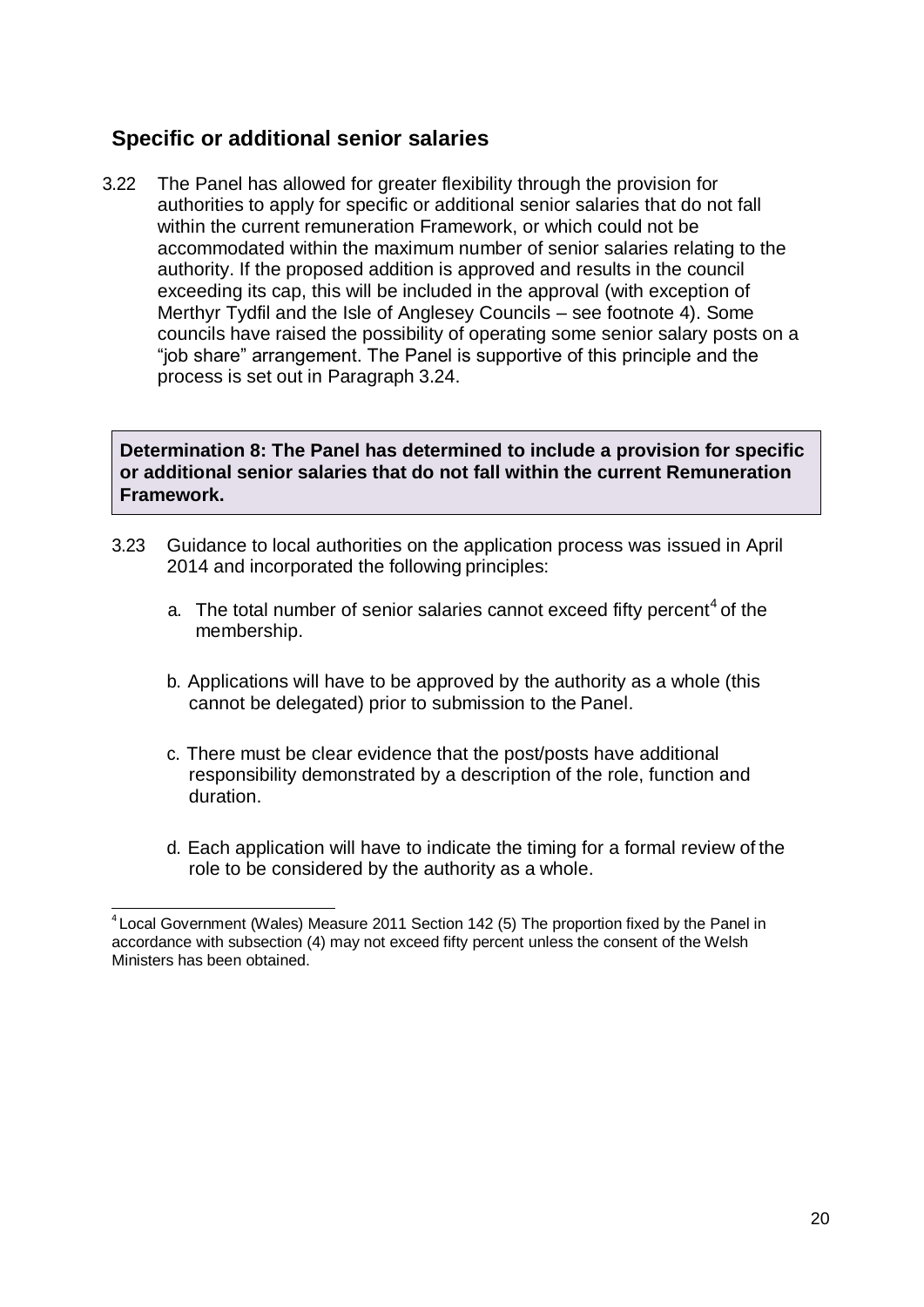### 3.24 **Job Sharing Arrangements**

For members of an executive: Each "sharer" will be paid an appropriate proportion of the salary of the Population Group.

The statutory maximum for cabinets cannot be exceeded so each job sharer will count toward the maximum.

Under the Measure, it is the number of persons in receipt of a senior salary, not the number of senior salary posts that count towards the cap. Therefore, for all job share arrangements the senior salary cap will be increased subject to the statutory maximum of 50% of the council's membership.

The Panel must be informed of the details of any job share arrangements.

The Panel's determinations on Travel and Subsistence, Reimbursement of Costs of Care and Family Absence are now set out in separate sections of this Annual Report.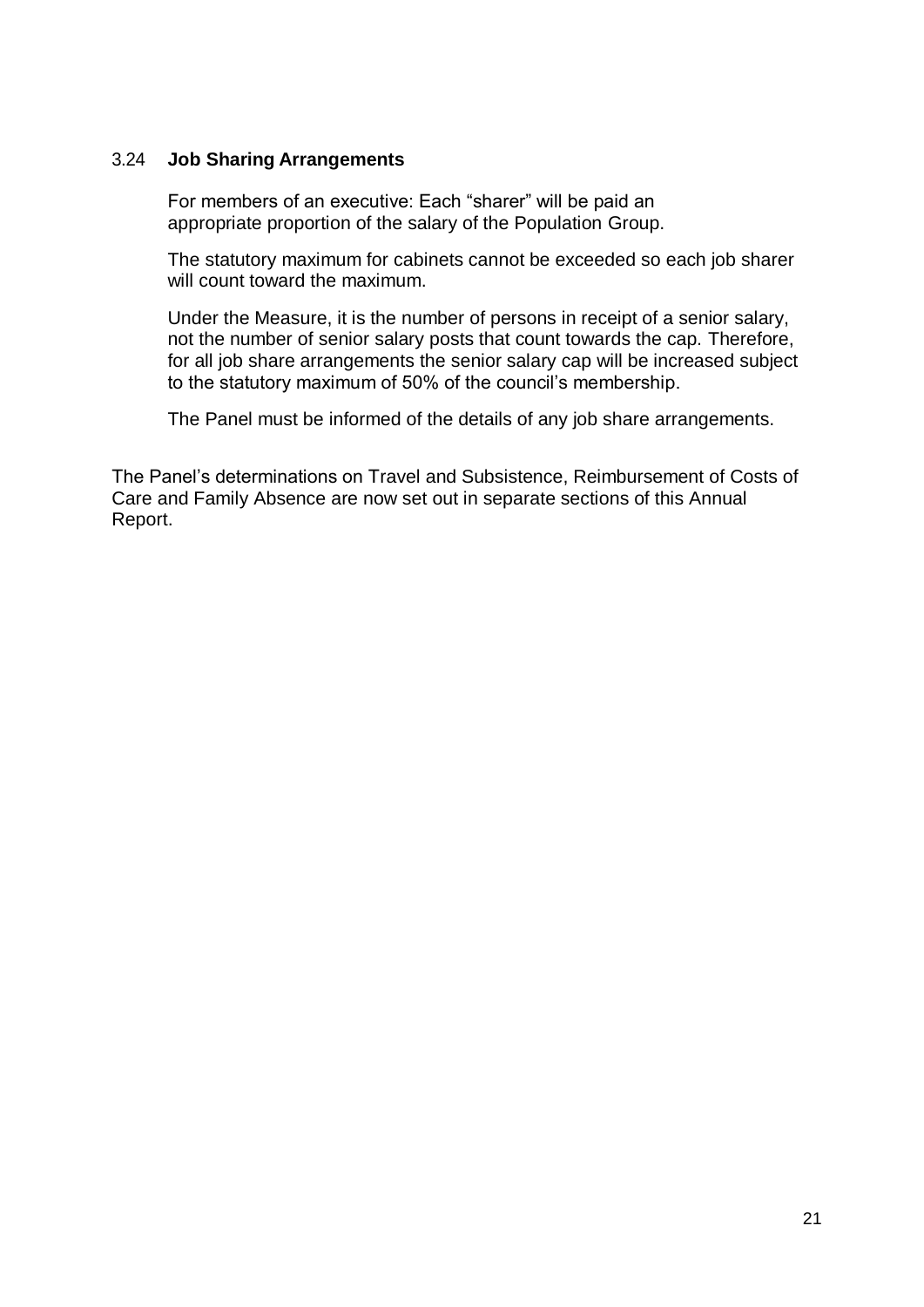# <span id="page-22-0"></span>**4. Joint Overview and Scrutiny Committees (JOSC)**

4.1 As no council has made use of the arrangements notwithstanding that Regulations are still in force, the Panel has decided to delete the payment from the Framework. If, in future, a JOSC is formed by specific councils they can apply to remunerate using the arrangements of paragraphs 3.22 and 3.23.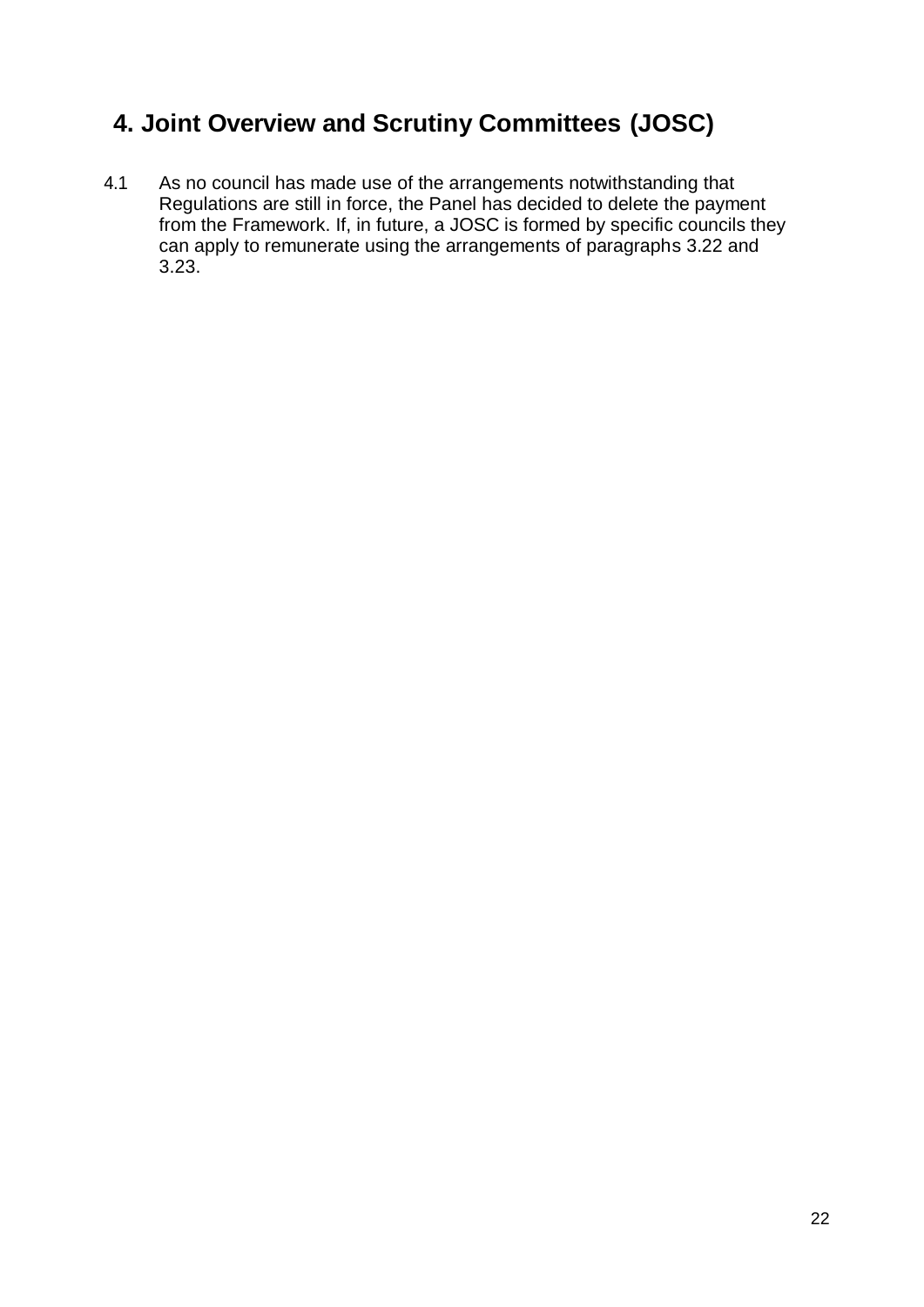# <span id="page-23-0"></span>**5. Pension Provision for Elected Members of Principal Councils**

5.1 The Local Government (Wales) Measure 2011 provides a power to the Panel to make determinations on pension entitlement for elected members of principal councils.

**Determination 9: The entitlement to join the Local Government Pension Scheme (LGPS) shall apply to all eligible elected members of principal councils.**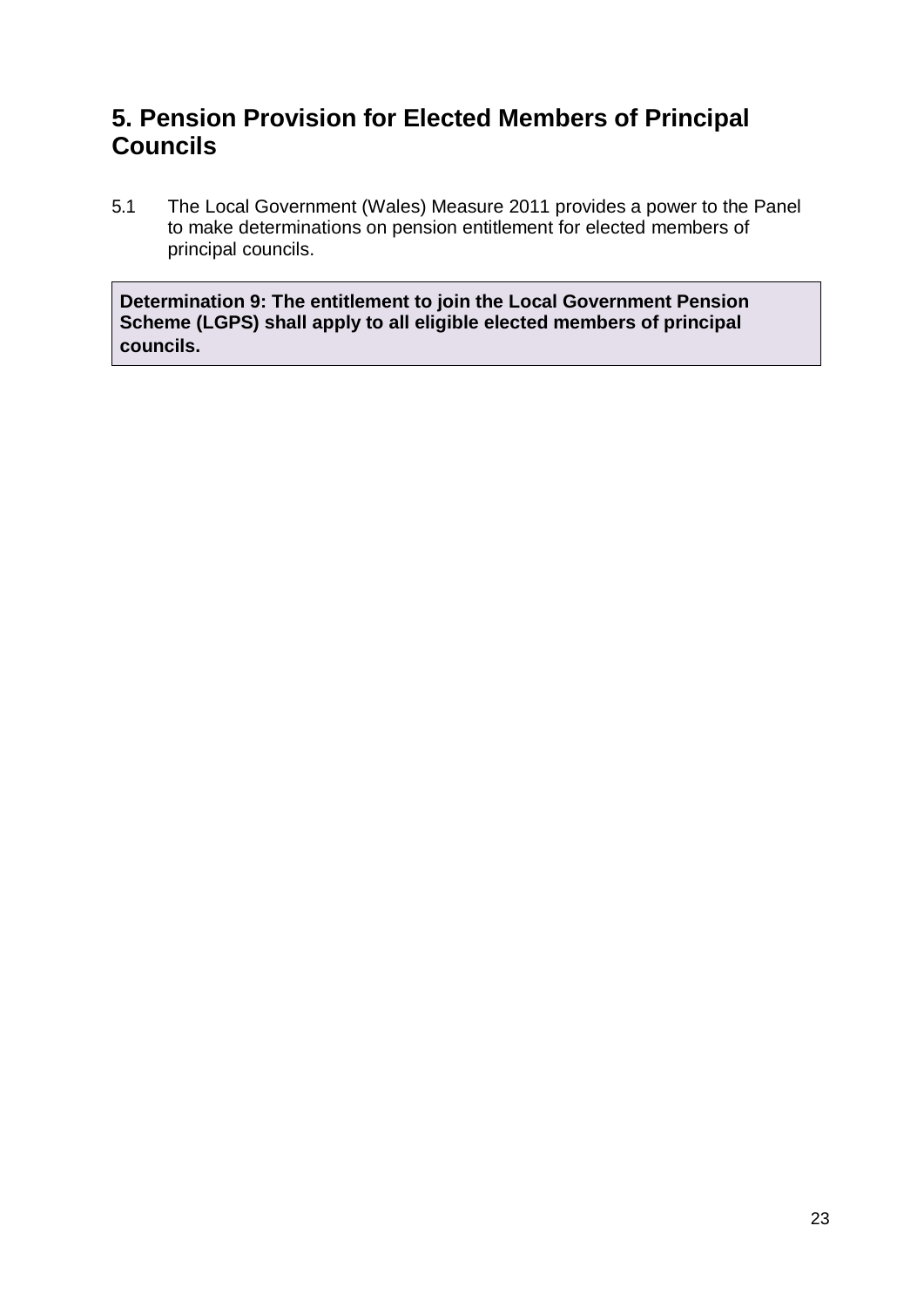# <span id="page-24-0"></span>**6. Entitlement to Family Absence**

This section applies to elected members of principal authorities.

- 6.1 The Regulations relating to Family Absence for elected members of principal councils were approved by the National Assembly for Wales in November  $2013<sup>6</sup>$  and cover maternity, new born, adoption and parental absences from official business.
- 6.2 The Panel considered the implications for the remuneration of such members who are given absence under the terms of the Welsh Government Regulations and the Panel's determinations are set out below.

**Determination 10: An elected member is entitled to retain a basic salary when taking family absence under the regulations irrespective of the attendance record immediately preceding the commencement of the family absence.**

**Determination 11: When a senior salary holder is eligible for family absence, they will continue to receive the salary for the duration of the absence.**

**Determination 12: It is a matter for the authority to decide whether or not to make a substitute appointment. The elected member substituting for a senior salary holder taking family absence will be eligible to be paid a senior salary, if the authority so decides.**

**Determination 13: If the paid substitution results in the authority exceeding the maximum number of senior salaries which relates to it, as set out in the Panel's Annual Report, an addition to the maximum will be allowed for the duration of the substitution. However, this will not apply to the Isle of Anglesey or Merthyr Tydfil Councils if it would result in the number of senior salaries exceeding fifty percent of the Council membership. Specific approval of Welsh Ministers is required in such circumstances.**

**Determination 14: When a Council agrees a paid substitution for family absence, the Panel must be informed, within 14 days of the date of the decision, of the details including the particular post and the duration of the substitution.**

**Determination 15: The Council's schedule of remuneration must be amended to reflect the implication of the family absence.**

 $6$  [http://www.legislation.gov.uk/wsi/2013/2901/pdfs/wsi\\_20132901\\_mi.pdf](http://www.legislation.gov.uk/wsi/2013/2901/pdfs/wsi_20132901_mi.pdf)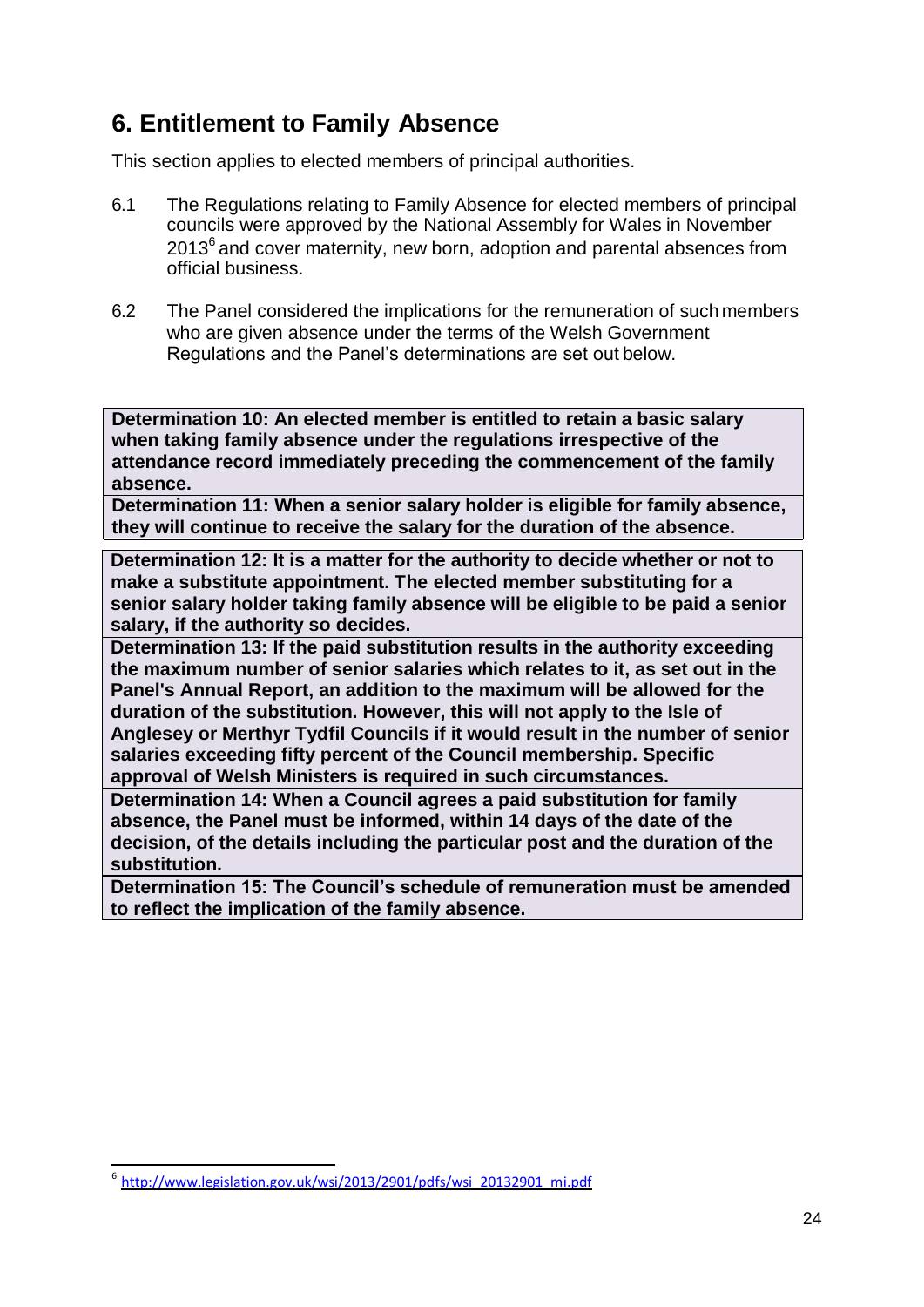# <span id="page-25-0"></span>**7. Payments to Members of National Park Authorities (NPAs)**

### **Structure of National Park Authorities**

- 7.1 The 3 National Parks in Wales Brecon Beacons, Pembrokeshire Coast and Snowdonia were formed to protect spectacular landscapes and provide recreation opportunities for the public. The Environment Act 1995 led to the creation of the 3 corresponding NPAs. In managing the National Park, the Authority has 3 main purposes:
	- to protect the natural beauty of the Park;
	- to help visitors enjoy and understand it;
	- and to foster the wellbeing of local people.
- 7.2 National Park Authorities have a committee of Members who are either elected members nominated by the Principal Councils within the National Park area or are members appointed by the Welsh Government through the Public Appointments Process. Welsh Government appointed and council nominated members are treated equally in relation to remuneration.
- 7.3 The structure of the Members' Committee at each of the 3 national parks is set out in Table 5.

| <b>National Park</b><br><b>Authority</b> | <b>Total</b><br><b>Member</b><br>ship | <b>Principal Council Members</b>                                                                                                                                                                                                                                                            | Welsh<br><b>Government</b><br>appointed<br><b>Members</b> |
|------------------------------------------|---------------------------------------|---------------------------------------------------------------------------------------------------------------------------------------------------------------------------------------------------------------------------------------------------------------------------------------------|-----------------------------------------------------------|
| <b>Brecon</b><br><b>Beacons</b>          | 24                                    | 16:<br>Blaenau Gwent County Borough Council - 1<br>Carmarthenshire County Council - 2<br>Merthyr Tydfil County Borough Council - 1<br>Monmouthshire County Council - 2<br>Powys County Council - 8<br>Rhondda Cynon Taf County Borough Council<br>- 1<br>Torfaen County Borough Council - 1 | 8                                                         |
| <b>Pembrokeshire</b><br>Coast            | 18                                    | 12:<br>Pembrokeshire County Council - 12                                                                                                                                                                                                                                                    | 6                                                         |
| Snowdonia                                | 18                                    | 12:<br>Conwy County Borough Council - 3<br>Gwynedd Council - 9                                                                                                                                                                                                                              | 6                                                         |

### **Table 5: Membership of Welsh National Park Authorities**

7.4 In addition, Standards Committees of NPAs have Independent Co-opted members whose remuneration is included in the Framework as set out in Section 9.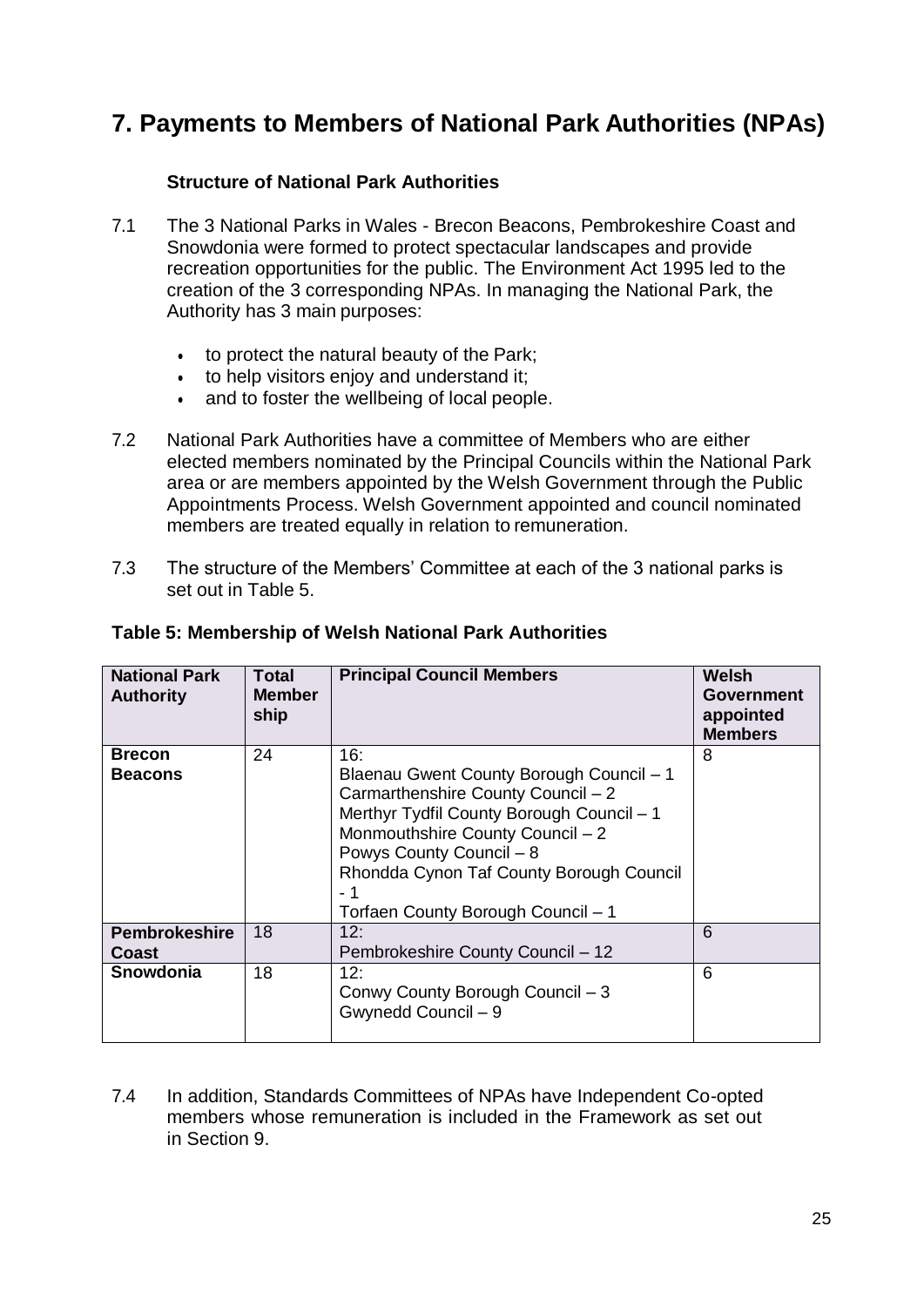- 7.5 In considering remuneration of members of NPAs, the Panel has based its determinations on the following key points:
	- NPAs manage their work via formal authority meetings, committees and task and finish groups. Each has a Development/Management/Planning Committee, and other committees include Performance and Resources and Audit and Scrutiny. Ordinary NPA members are members of at least one committee as well as being involved in site visits and inspection panels.
	- There is an expectation that members will participate in training and development.
	- The Chair of an NPA has a leadership and influencing role in the authority, a representational role similar in some respects to that of a civic head and a high level of accountability. The chair is not only the leader of the authority but is also the public face of the particular national park and is the link with the Minister and AMs with whom they have regular meetings. The role requires a high level of commitment and time.

### **Basic and senior salaries**

- 7.6 The Panel has previously determined that the role of ordinary members of an NPA should be aligned to the basic salary of a member of a principal council, and that the time commitment required is a notional 42 days per year. This remains the basis of the Panel's determinations.
- 7.7 The Panel has determined there should be an increase of £268 (which equates to 1.97%).
- 7.8 The Panel note salaries to members of NPAs and principal councils have become misaligned. This is due to cumulative rounding of increases in previous years, the Panel wishes to correct this. Therefore, the salary for ordinary members of NPAs will increase to £3,735.
- 7.9 The Panel has also previously determined that the remuneration of an NPA Chair should be aligned to that part of a Band 3 Level 1 senior salary received by a committee chair of a principal council. This salary will increase to £12,435.
- 7.10 The Panel has provided local flexibility so that an NPA can decide at which of two levels the roles of deputy chair and up to 2 other committee chairs can be remunerated. An NPA may choose to pay its deputy chair and/or committee chairs a salary of either £7,435 or £6,135, commensurate with the significant and sustained duties to be discharged in a particular role.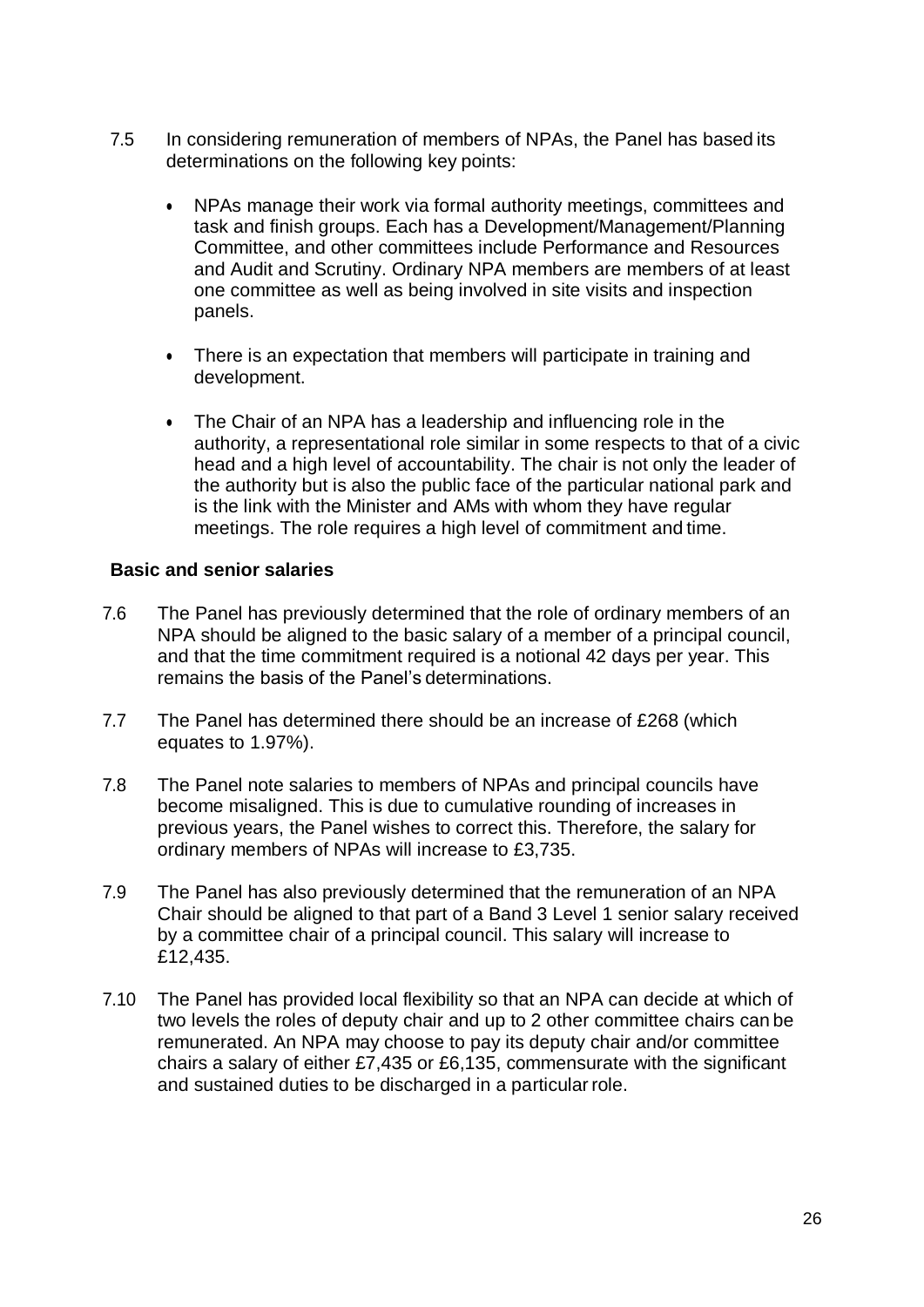### **Additional Senior Salaries**

- 7.11 Feedback was received during the Panel's visits to NPAs that its determination that up to two NPA Committee Chairs could receive a senior salary could be restrictive in the NPAs discharging their governance requirements.
- 7.12 The Panel allows principal councils greater flexibility to apply for specific or additional senior salaries that do not fall within the current Remuneration Framework. The Panel extends this provision to NPAs as reflected in the following principles:
	- a. Applications will have to be approved by the authority as a whole (this cannot be delegated) prior to submission to the Panel.
	- b. There must be clear evidence that the post/posts have additional responsibility demonstrated by a description of the role, function and duration.
	- c. Each application will have to indicate the timing for a formal review of the role to be considered by the authority as a whole.
- 7.13 The Panel has made the following determinations:

**Determination 16: The basic salary for NPA ordinary members shall be £3,735.**

**Determination 17: The senior salary of the Chair of an NPA shall be £12,435.**

**Determination 18: An NPA senior salary can be paid to a Deputy Chair and up to two committee Chairs where there is significant and sustained responsibility. This can be paid at either of the following levels to be decided by the authority to reflect the appropriate responsibility £7,435 or £6,135.**

**Determination 19: The Panel has determined to include a provision for NPAs to apply for specific or additional senior salaries that do not fall within the current Remuneration Framework.**

**Determination 20: Members must not receive more than one NPA senior salary.**

**Determination 21: An NPA senior salary is paid inclusive of the NPA basic salary and must reflect significant and sustained responsibility.**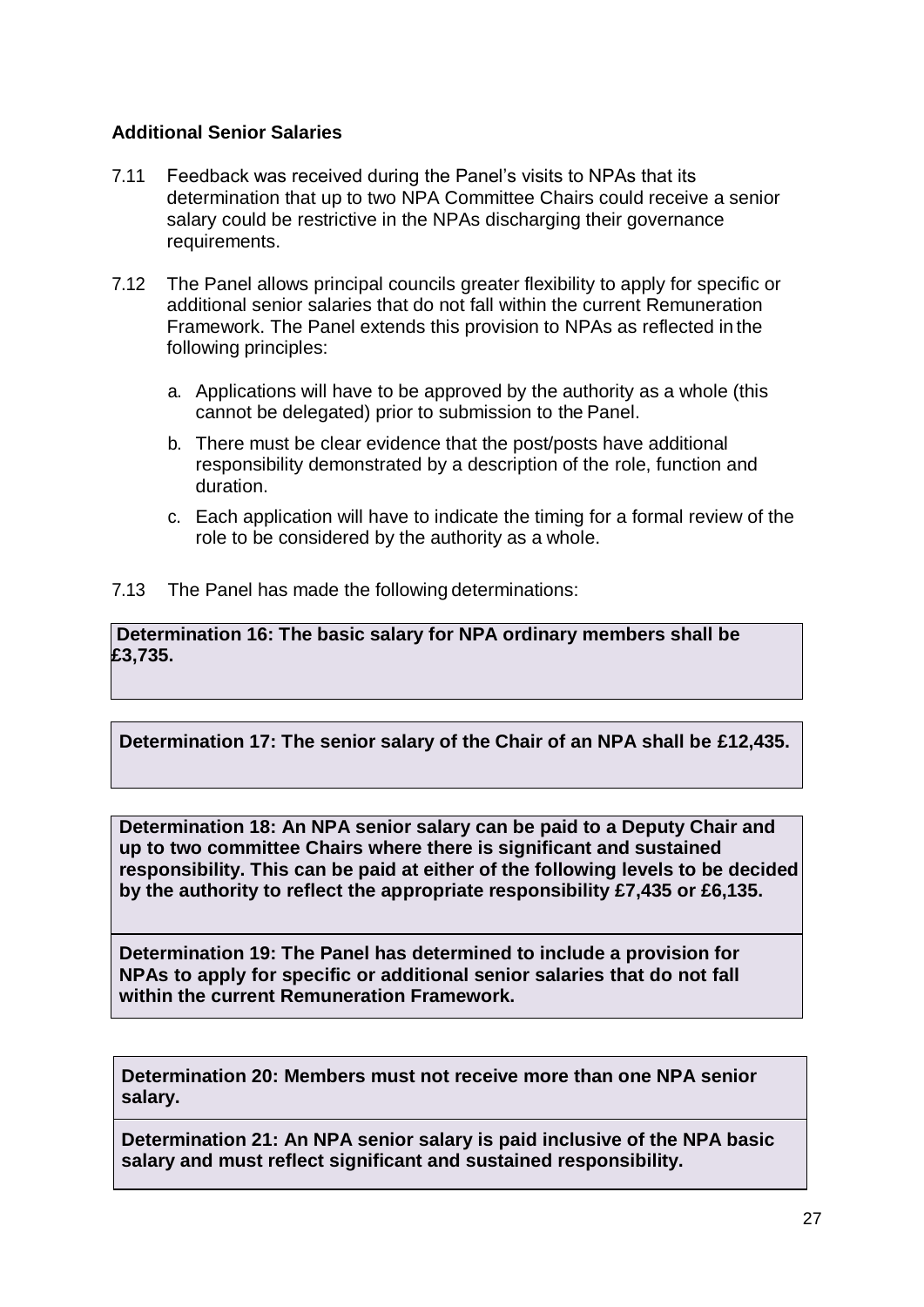**Determination 22: Members of a principal council in receipt of a Band 1 or Band 2 senior salary cannot receive a salary from any NPA to which they have been appointed.**

The Panel's determinations on Travel and Subsistence, Reimbursements of Costs of Care and Family Absence are now set out in separate sections of this Annual Report.

Note: Family absence does not apply to Welsh Government appointed members and local authority nominees are covered by their principal council so NPAs are not required to make any arrangements in this respect.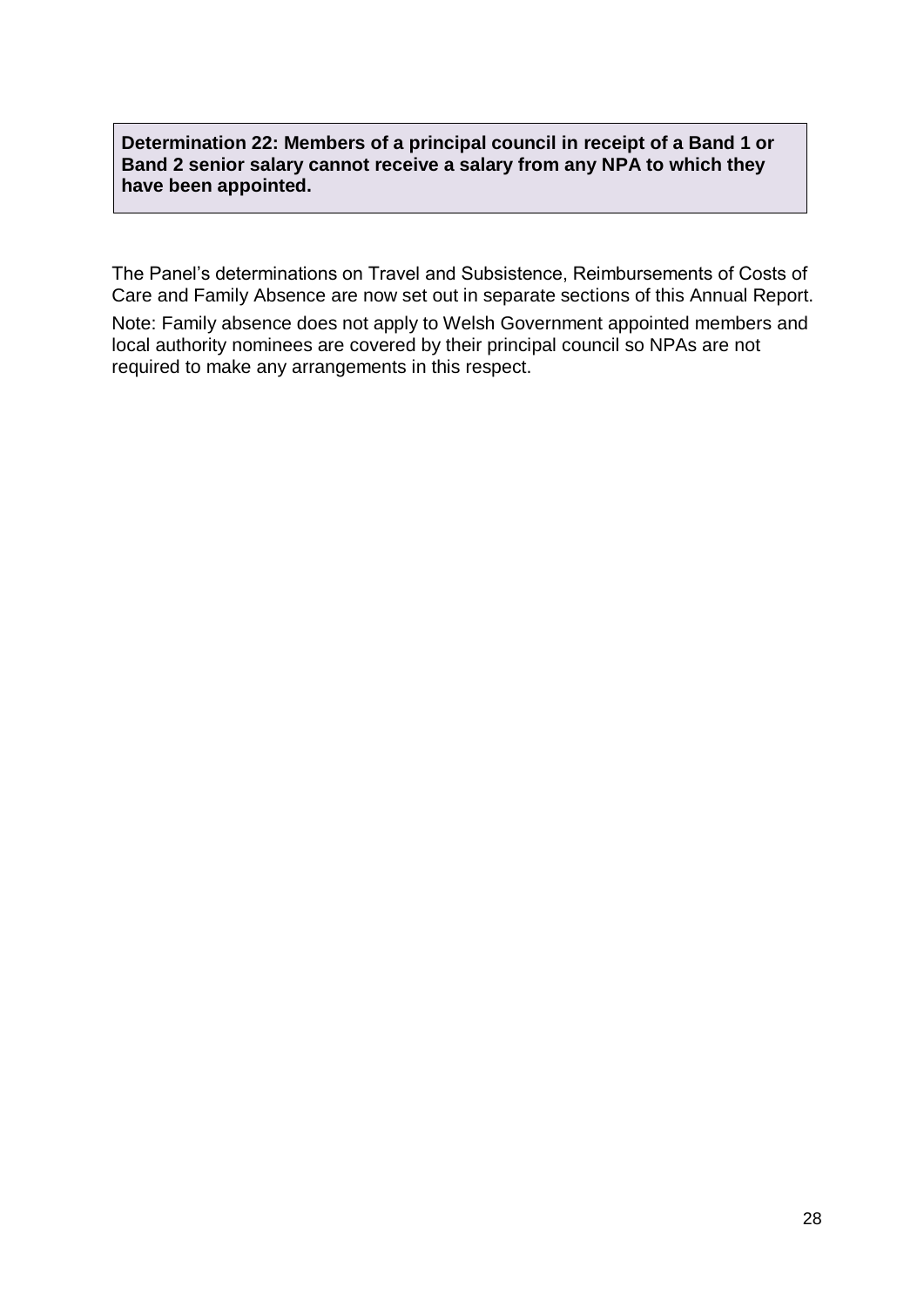# <span id="page-29-0"></span>**8. Payments to Members of Welsh Fire and Rescue Authorities (FRAs)**

### **Structure of Fire and Rescue Authorities**

- 8.1 The 3 Fire and Rescue Services in Wales: Mid and West Wales, North Wales and South Wales and FRAs were formed as part of Local Government re-organisation in 1996.
- 8.2 FRAs comprise elected members who are nominated by the Principal Councils within the Fire and Rescue Service area.
- 8.3 The structure of the each of the 3 FRAs is set out in Table 6.

| <b>Name of Fire and Rescue</b><br><b>Authority</b> | <b>Number of Local Authority Members</b>                                                                                                                                                                                                                                                                                                                                                       |
|----------------------------------------------------|------------------------------------------------------------------------------------------------------------------------------------------------------------------------------------------------------------------------------------------------------------------------------------------------------------------------------------------------------------------------------------------------|
| Mid and West Wales                                 | 25:<br>Carmarthenshire County Council - 5<br>Ceredigion County Council - 2<br>Neath Port Talbot County Borough Council - 4<br>Pembrokeshire County Council - 3<br>Powys County Council - 4<br>Swansea City and County Council - 7                                                                                                                                                              |
| <b>North Wales</b>                                 | 28:<br>Conwy County Borough Council - 5<br>Denbighshire County Council - 4<br>Flintshire County Council - 6<br>Gwynedd Council - 5<br>Isle of Anglesey County Council - 3<br>Wrexham County Borough Council - 5                                                                                                                                                                                |
| South Wales                                        | 24:<br>Bridgend County Borough Council - 2<br>Blaenau Gwent County Borough Council - 1<br>Caerphilly County Borough Council - 3<br>Cardiff City Council - 5<br>Merthyr Tydfil County Borough Council - 1<br>Monmouthshire County Council - 2<br>Newport City Council - 2<br>Rhondda Cynon Taf County Borough Council - 4<br>Torfaen County Borough Council - 2<br>Vale of Glamorgan Council -2 |

### **Table 6: Membership of Fire and Rescue Authorities**

8.4 In addition, Standards Committees of FRAs have independent co-opted members whose remuneration is included in the Framework as set out in Section 9.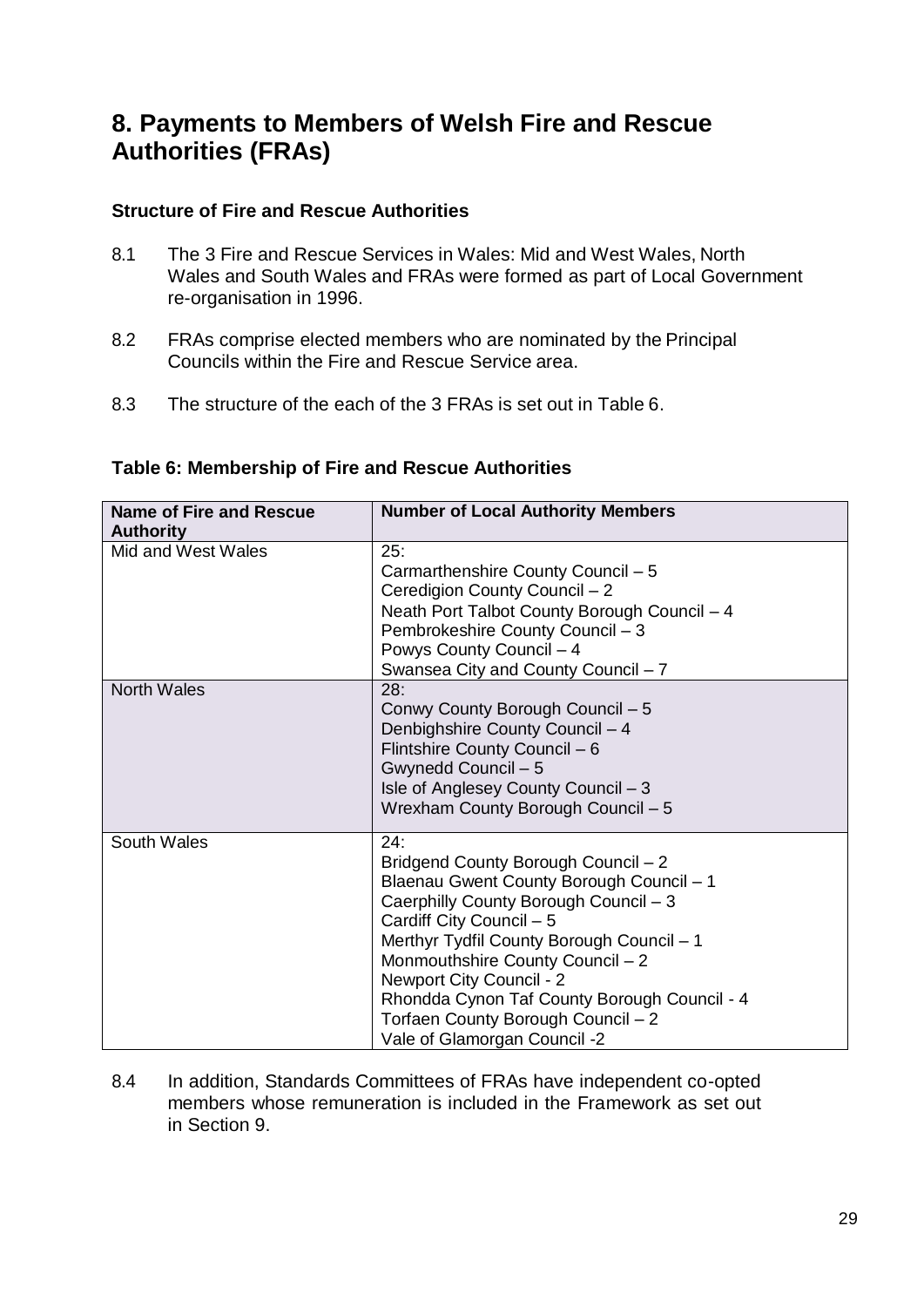- 8.5 In considering remuneration of members of FRAs, the Panel has based its determinations on the following key points:
	- The Chair has a leadership and influencing role in the authority, and a high level of accountability especially when controversial issues relating to the emergency service arise. In addition to fire authority meetings, all FRAs have committees that include in different combinations: audit, performance management, scrutiny, human resources, resource management as well as task and finish groups and disciplinary panels. As well as attending formal meetings of the authority and committees, members are encouraged to take on a community engagement role, including visiting fire stations.
	- There is a strong training ethos in FRAs. Members are expected to participate in training and development. Induction programmes are available as well as specialist training for appeals and disciplinary hearings.
	- Training sessions often follow on from authority meetings to make the training accessible.

### **Basic and Senior Salaries**

The Panel has previously determined the remuneration of ordinary members of an FRA should be aligned to the basic salary of a member of a principal council and the time commitment required is a notional 20 days per year. This remains the basis of the Panel's determinations. The Panel has determined there should be an increase of £268 (which equates to1.97%).

- 8.6 The Panel note salary to members of FRAs and principal councils have become misaligned. This is due to cumulative rounding of increases in previous years, the Panel wishes to correct this. The salary for ordinary members of FRAs will increase to £1,780.
- 8.7 The Panel determined that the remuneration of an FRA Chair should be aligned to that part of a Band 3 Level 1 senior salary received by a committee chair of a principal council. This salary will increase to £10,480.
- 8.8 The Panel determined that the remuneration of an FRA Deputy Chair where there is significant and sustained senior responsibility will be aligned with the Band 5 senior salary. This salary will increase to £5,480.
- 8.9 The Panel has determined that up to two FRA committee chairs where there is significant and sustained responsibility can be remunerated.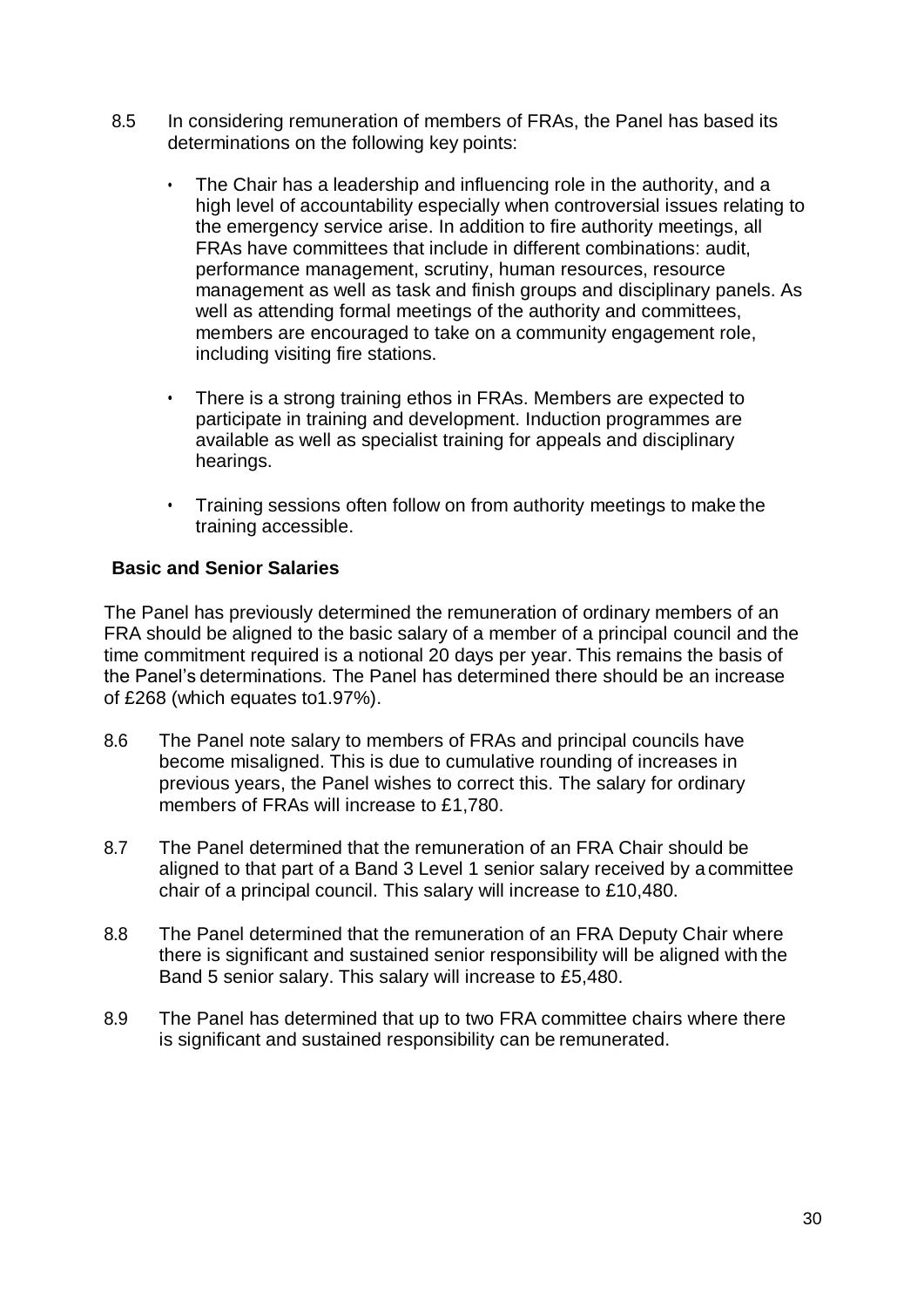### **Additional Senior Salaries**

- 8.10 The Panel allows principal councils greater flexibility to apply for specific or additional senior salaries that do not fall within the current Remuneration Framework. The Panel extends this provision to FRAs as reflected in the following principles:
	- a. Applications will have to be approved by the authority as a whole (this cannot be delegated) prior to submission to the Panel.
	- b. There must be clear evidence that the post/posts have additional responsibility demonstrated by a description of the role, function and duration.
	- c. Each application will have to indicate the timing for a formal review of the role to be considered by the authority as a whole.

### **Local Pension Boards**

- 8.11 The Panel has considered requests from FRAs to allow them to pay salaries to Chairs of local pension boards established under the Firefighters' Pension Scheme (Wales) Regulations 2015. Those Regulations already give FRAs the power to decide how local pension boards are to work and to pay the Chair and members if they wish. Therefore it is not appropriate for the Panel to make a determination empowering FRAs to pay salaries to local pension board Chairs. The senior salaries in Determination 25 or 26 cannot be used exclusively for this role.
- 8.12 The Panel has made the following determinations:

**Determination 23: The basic salary for FRA ordinary members shall be £1,780.**

**Determination 24: The senior salary of the Chair of an FRA shall be £10,480.**

**Determination 25: An FRA senior salary can be paid to the Deputy Chair and up to two Chairs of committees where there is significant and sustained responsibility. This shall be paid at £5,480.**

**Determination 26: The Panel has determined to include a provision for FRAs to apply for specific or additional senior salaries that do not fall within the current Remuneration Framework.**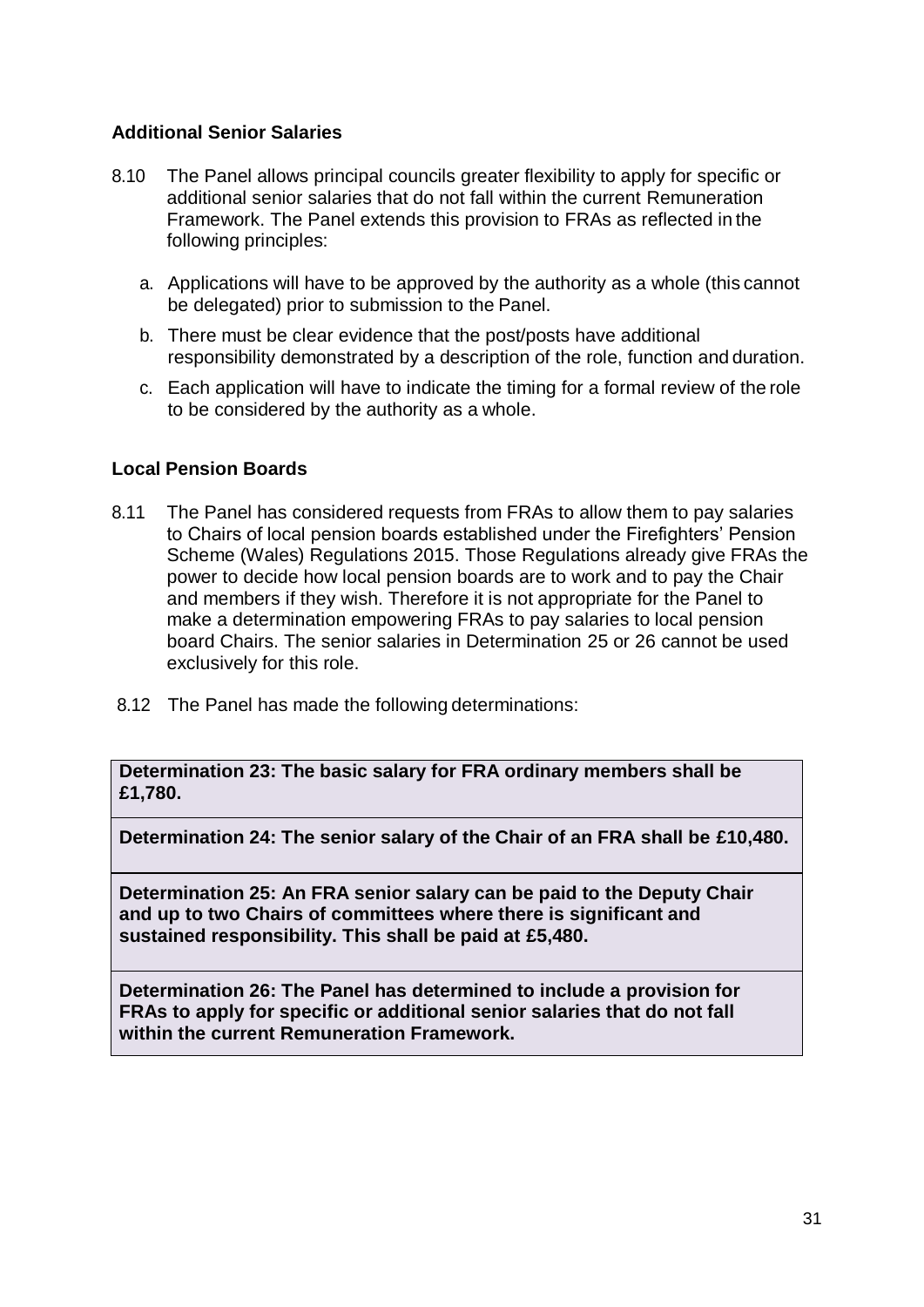**Determination 27: Members must not receive more than one FRA senior salary.**

**Determination 28: An FRA senior salary is paid inclusive of the FRA basic salary and must reflect significant and sustained responsibility.**

**Determination 29: Members of a principal council in receipt of a Band 1 or Band 2 senior salary cannot receive a salary from any FRA to which they have been nominated.**

The Panel's determinations on Travel and Subsistence, Reimbursement of Costs of Care and Family Absence are now set out in separate sections of this Annual Report.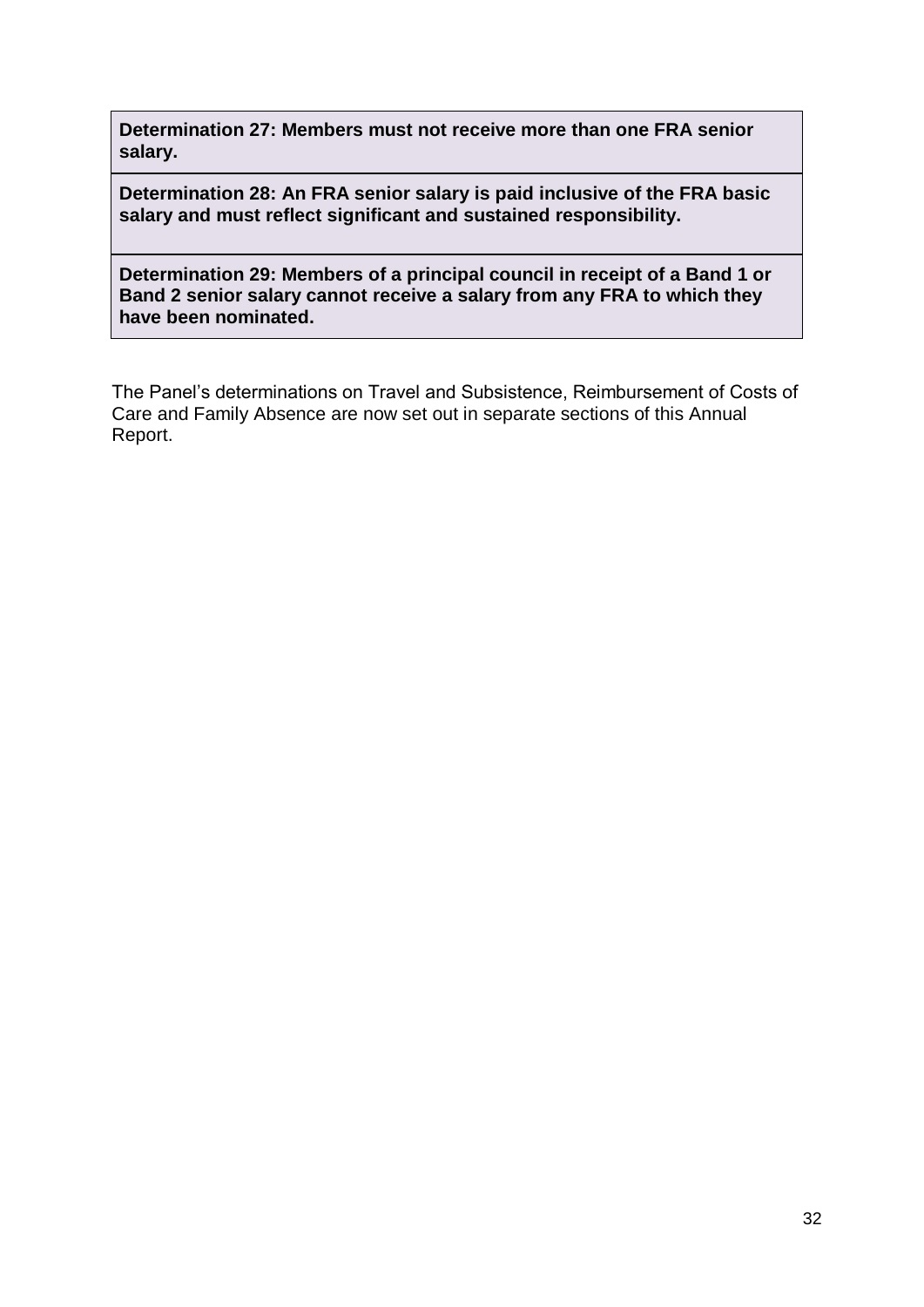# <span id="page-33-0"></span>**9. Payments to Co-opted Members of Principal Councils, National Park Authorities and Fire & Rescue Authorities <sup>7</sup>**

- 9.1 The Panel has determined that a daily/half daily fee is appropriate remuneration for the important role undertaken by co-opted members of authorities with voting rights (this includes the co-opted member from a Town or Community council). The level of payments is equivalent to the current daily rates for chairs and members of the Welsh Government's Band 2 sponsored bodies. The Panel notes there has been no uplift in these payment levels across such bodies since 2010.
- 9.2 Principal councils, NPAs and FRAs can decide on the maximum number of days in any one year for which co-opted members may be paid. Recognising the important role that co-opted members have, payment must be made for preparation time, committee and other types of meetings as well as other activities, including training, as set out in Determination 31.
- 9.3 The determinations are set out below and principal councils, NPAs and FRAs must tell co-opted members the name of the appropriate officer who will provide them with the information required for their claims; and make the appropriate officer aware of the range of payments that should be made.

### **Determination 30: Principal councils, NPAs and FRAs must pay the following fees to co-opted members who have voting rights (Table 7).**

| Chairs of standards, and audit committees           | £256                 |
|-----------------------------------------------------|----------------------|
|                                                     | (4 hours and over)   |
|                                                     | £128 (up to 4 hours) |
| Ordinary members of standards committees who also   | £226 daily fee       |
| chair standards committees for community and town   | (4 hours and over)   |
| councils                                            | £113 (up to 4 hours) |
| Ordinary members of standards committees; education | £198                 |
| scrutiny committee; crime and disorder scrutiny     | (4 hours and over)   |
| committee and audit committee                       | £99 (up to 4 hours)  |
| Community and town councillors sitting on principal | £198                 |
| council standards committees                        | (4 hours and over)   |
|                                                     | £99 (up to 4 hours)  |
|                                                     |                      |

**Table 7:** Fees for co-opted members (with voting rights)

**Determination 31: Reasonable time for pre meeting preparation is to be included in claims made by co-opted members the extent of which can be determined by the appropriate officer in advance of the meeting.**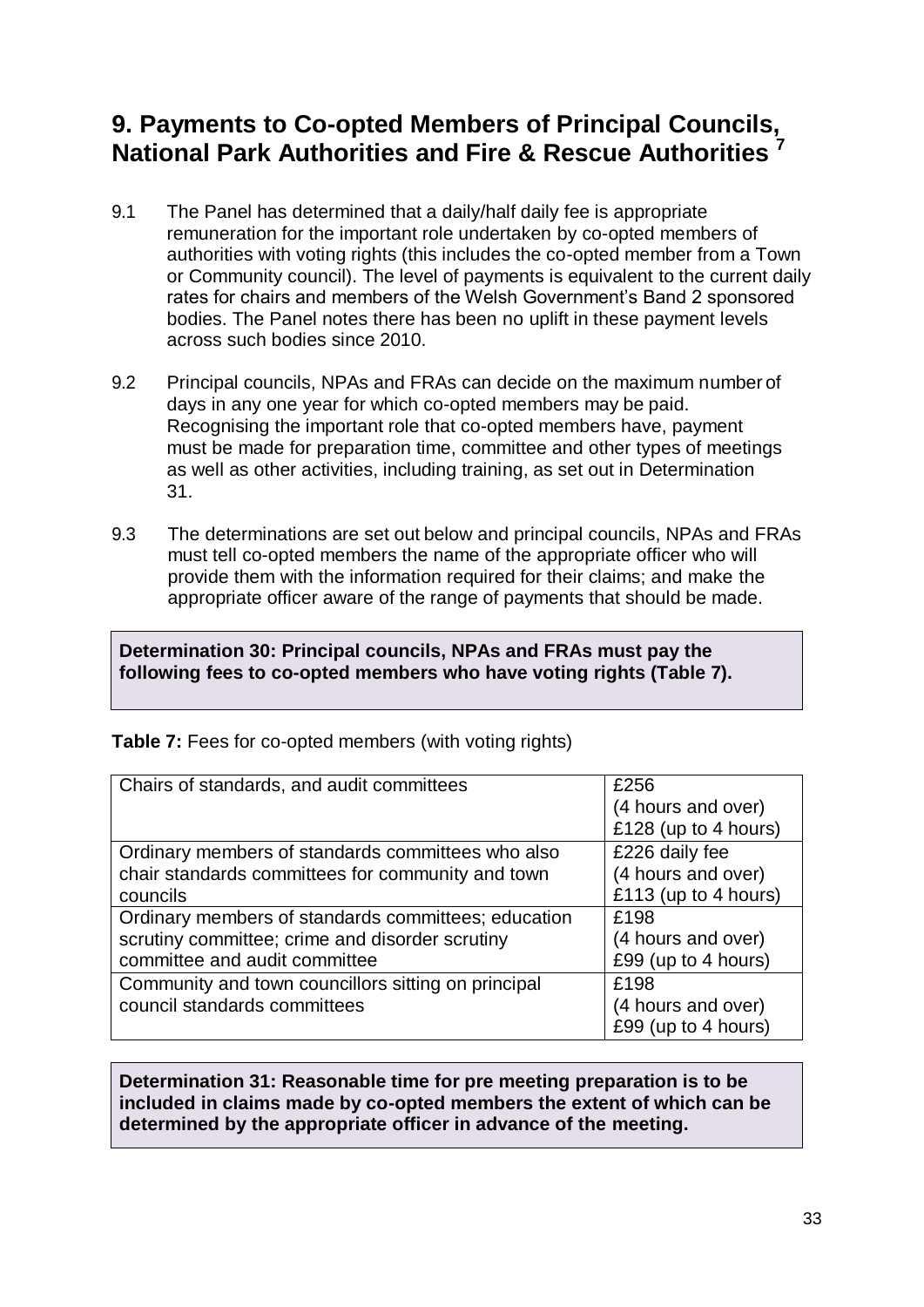**Determination 32: Travelling time to and from the place of the meeting is to be included in the claims for payments made by co-opted members (up to the maximum of the daily rate).**

**Determination 33: The appropriate officer within the authority can determine in advance whether a meeting is programmed for a full day and the fee will be paid on the basis of this determination even if the meeting finishes before four hours has elapsed.**

**Determination 34: Fees must be paid for meetings and other activities including other committees and working groups (including task and finish groups), pre- meetings with officers, training and attendance at conferences or any other formal meeting to which co-opted members are requested to attend.**

## **Support for co-opted members**

9.4 The Panel's visits to principal councils in 2017 identified some good practice in how the important role of co-opted members was reflected in the communication and support they receive. In the best cases, they received the same range of support as elected members, enabling them to undertake their role fully. However, concerns were raised in several councils where the Panel's Determinations were not being fully implemented and there was limited support available for co-opted members.

**Determination 35: The Panel has determined that each authority, through its Democratic Services Committee or other appropriate committee, must ensure that all voting co-opted members are given as much support as is necessary to enable them to fulfil their duties effectively. Such support should be without cost to the individual member.**

The Panel's determinations on Travel and Subsistence, Reimbursement of Costs of Care and Family Absence are now set out in separate sections of this Annual Report. **elected members in order to the fully discharge them to fully discharge them to fully discharge their role; as set**  $\mathcal{L}$  **role; as set**  $\mathcal{L}$  **role; as set**  $\mathcal{L}$  **role; as set**  $\mathcal{L}$  **role; as set**  $\mathcal{L}$  **role; as** 

 $<sup>7</sup>$  This section does not apply to co-opted members to community and town councils.</sup>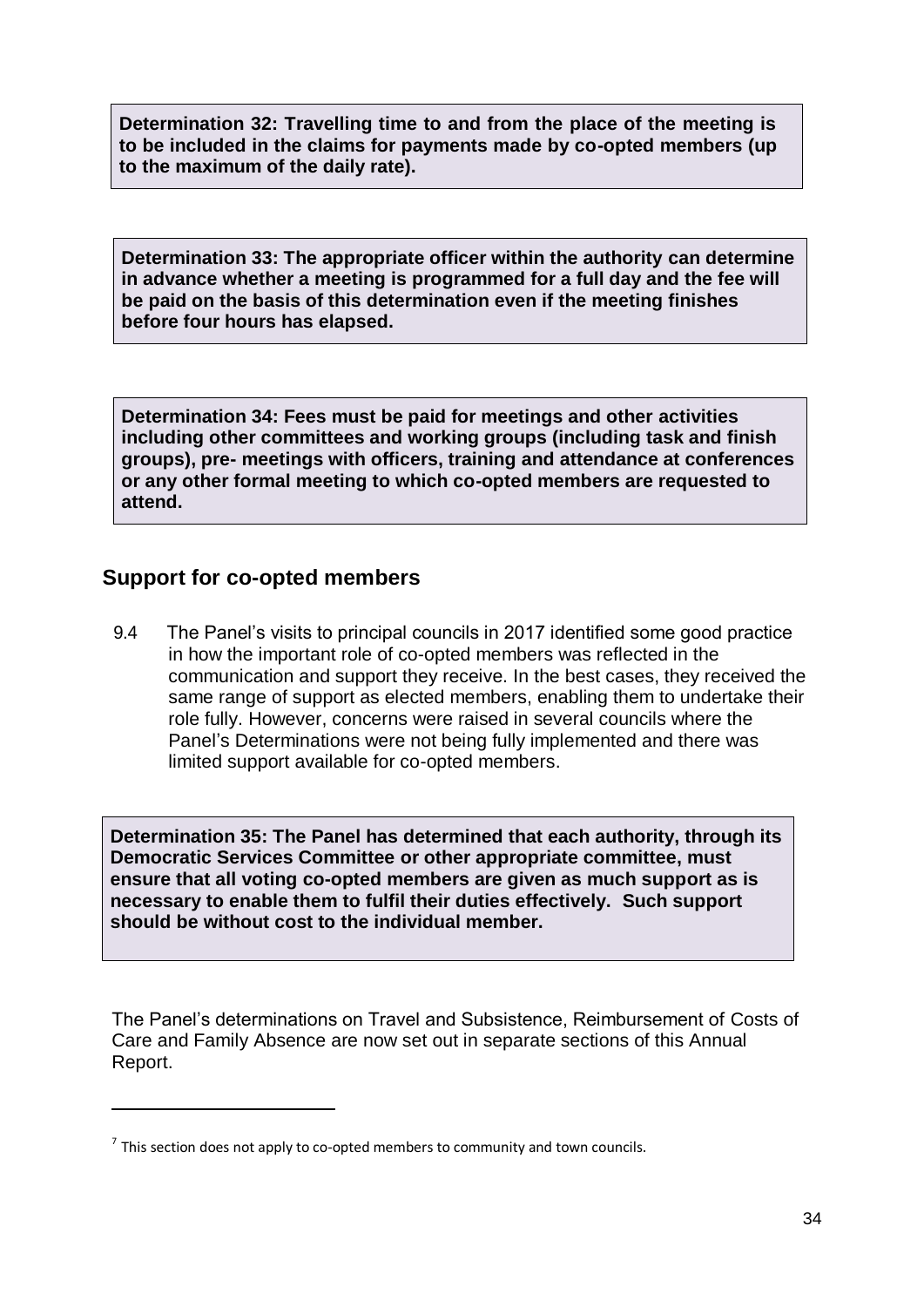# <span id="page-35-0"></span>**10. Reimbursement of Costs of Care**

- 10.1 This section applies to members of principal councils, National Park Authorities, Fire and Rescue Authorities and to co-opted members of these authorities. The same provision for Community and Town Councils is given in section 13.
- 10.2 The purpose of this section is to enable people who have personal support needs and or caring responsibilities to carry out their duties effectively as a member of an authority. The Panel believes that additional costs of care required to carry out approved duties should not deter people from becoming and remaining a member of an authority or limit their ability to carry out the role.
- 10.3 The Panel recognises the issues relating to the publication of this legitimate expense. This is reflected in the options for publication as set out in Annex 4. To support current members and to encourage diversity the Panel urges authorities to promote and encourage greater take-up of the reimbursement of costs of care.

**Determination 36: All authorities must provide for the reimbursement of necessary costs for the care of dependent children and adults (provided by informal or formal carers) and for personal assistance needs up to a maximum of £403 per month. Reimbursement must be for the additional costs incurred by members in order for them to carry out their approved duties. Reimbursement shall only be made on production of receipts from the carer.**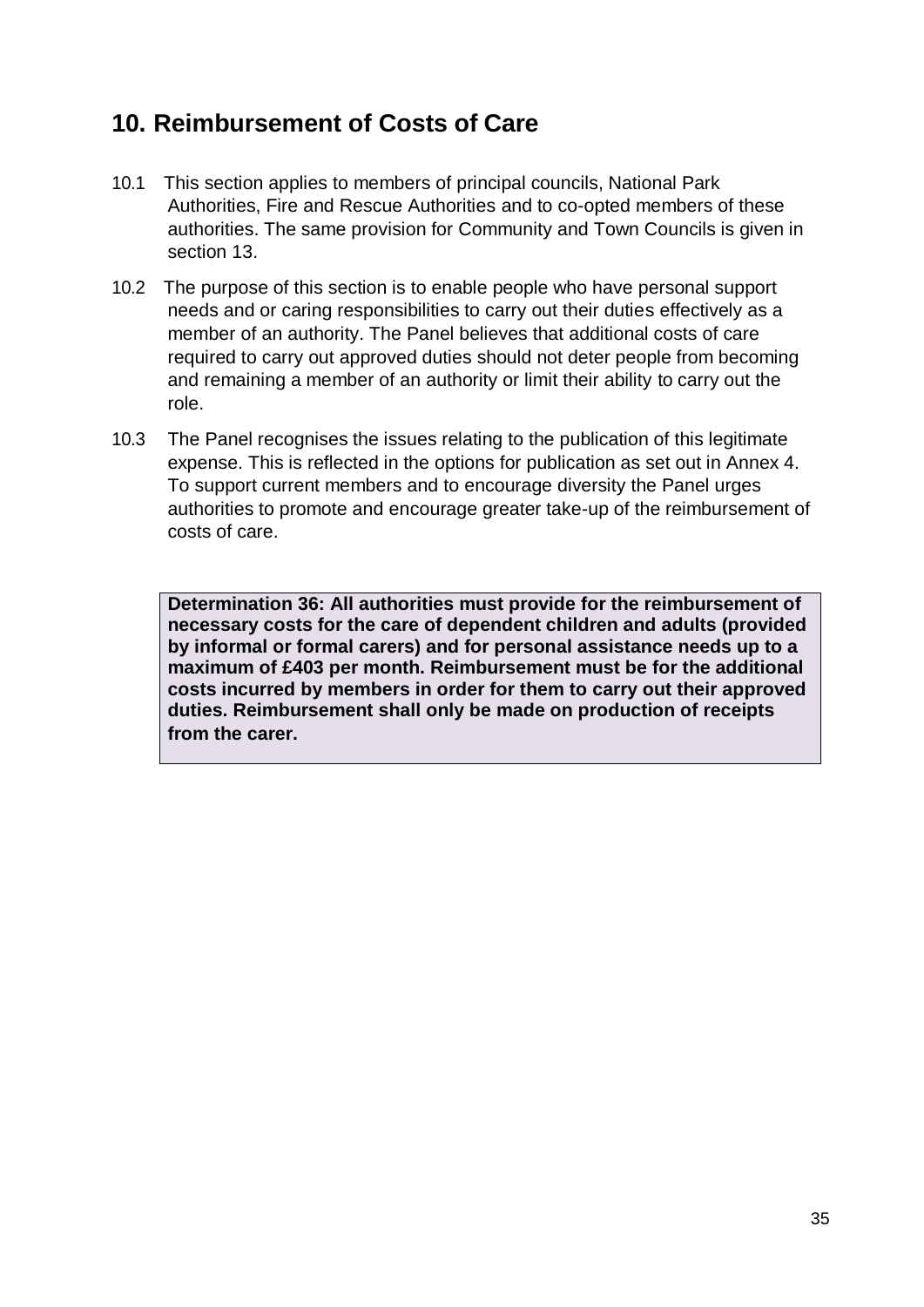# **11. Sickness Absence for Senior Salary Holders**

- 11.1 The Family Absence Regulations (approved by the National Assembly in 2014) are very specific relating to entitlement and only available for elected members of principal councils. Absence for reasons of ill-health is not included.
- 11.2 Instances have been raised with the Panel of senior salary holders on long term sickness and the perceived unfairness in comparison with the arrangements for family absence. In consequence, councils are faced with the dilemma of:
	- Operating without the individual member but still paying them the senior salary.
	- Replacing the member who therefore loses the senior salary (but retains the basic salary).
- 11.3 The Panel's Framework provides specific arrangements for long term sickness as set out below:
	- a) Long term sickness is defined as certified absences in excess of 4 weeks.
	- b) The maximum length of sickness absence within these proposals is 26 weeks or until the individual's term of office ends, whichever is sooner (but if reappointed any remaining balance of the 26 weeks will be included).
	- c) Within these parameters a senior salary holder on long term sickness can, if the authority decides continue to receive remuneration for the post held.
	- d) It is a decision of the authority whether to make a substitute appointment but the substitute will be eligible to be paid the senior salary appropriate to the post.
	- e) If the paid substitution results in the authority exceeding the maximum number of senior salaries payable for that authority as set out in the Annual Report, an addition will be allowed for the duration of the substitution. (However this would not apply to Merthyr Tydfil or the Isle of Anglesey councils if it would result in more than 50% of the membership receiving a senior salary. It would also not apply in respect of a council executive member if it would result in the cabinet exceeding 10 posts the statutory maximum).
	- f) When an authority agrees a paid substitution the Panel must be informed within 14 days of the decision of the details including the specific post and the estimated length of the substitution. The authority's Schedule of Remuneration must be amended accordingly.
	- g) It does not apply to elected members of principal councils who are not senior post holders as they continue to receive basic salary for at least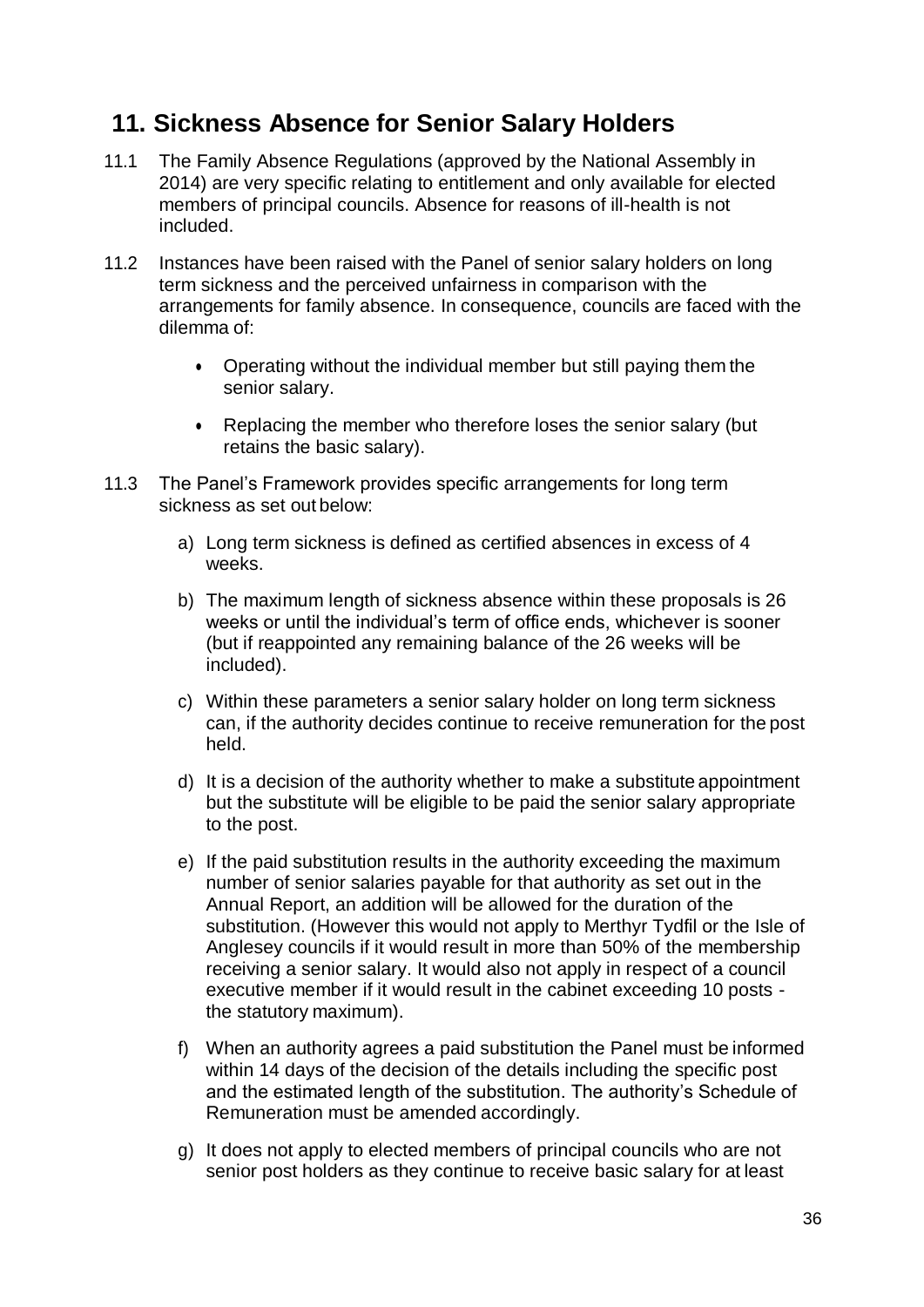six months irrespective of attendance and any extension beyond this timescale is a matter for the authority.

11.4 This arrangement applies to members of principal councils, National Park Authorities and Fire and Rescue Authorities who are senior salary holders, including Welsh Government appointed members, but does not apply to coopted members.

Note:

The Family Absence Regulations apply to elected members in cases of maternity, new born, adoption and parental absences from official business. They do not apply to Welsh Government appointed members of National Park Authorities.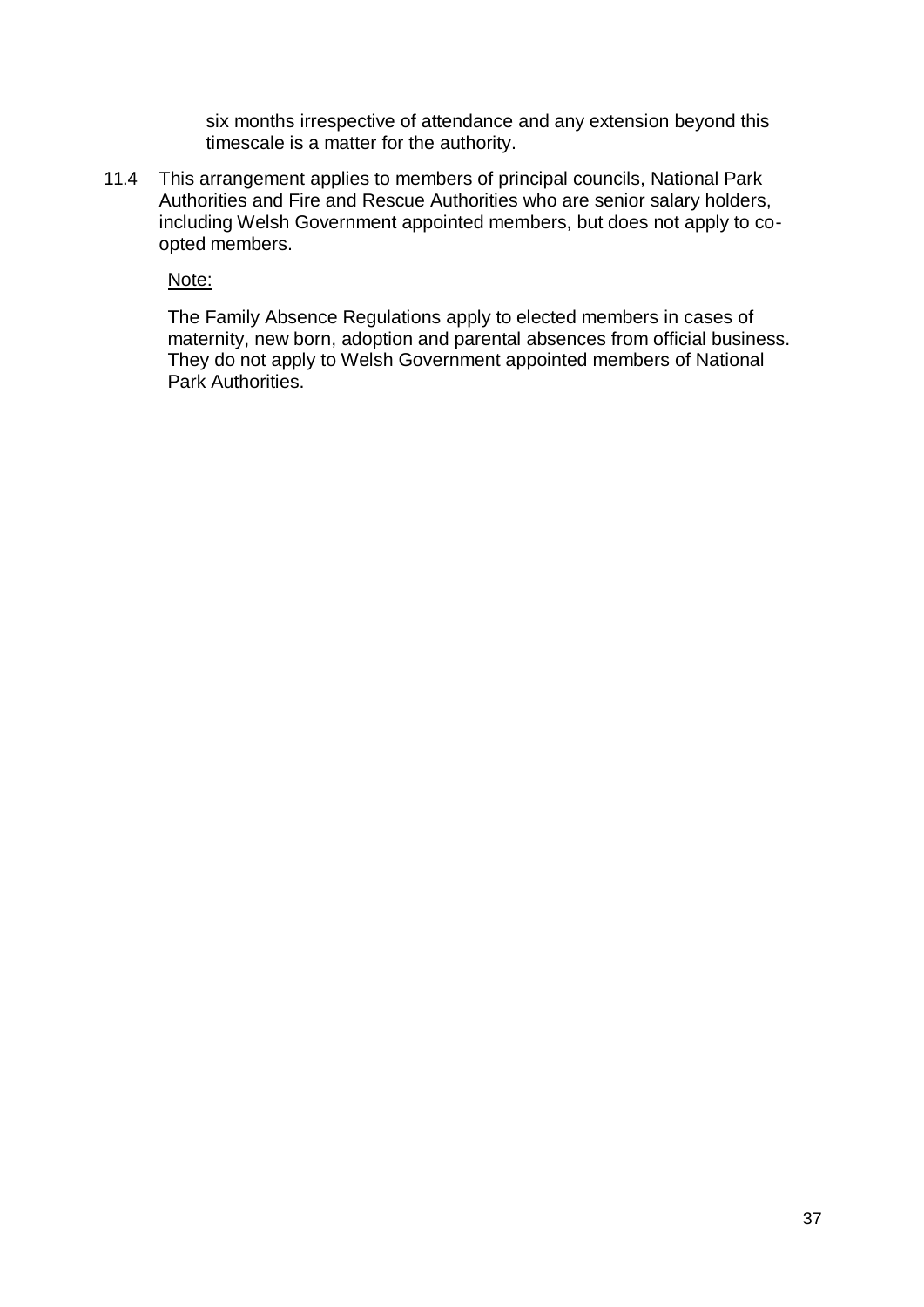## **12. Reimbursement of Travel and Subsistence Costs when on Official Business**

- 12.1 This section applies to members of principal authorities, National Park Authorities, Fire and Rescue Authorities and to co-opted members of these authorities. (Similar provision for Community and Town Councils is contained in section 13 as there is a different approach to such members, principally that the provision is permissive.)
- 12.2 Members may claim reimbursement for travel and subsistence (meals and accommodation) costs where these have arisen as a result of undertaking official duties. Expenses reimbursed to members by their local authority are exempt from Income Tax and employee NICs.
- 12.3 The Panel is aware that in some instances members with disabilities have been reluctant to claim legitimate travel expenses because of an adverse response following the publication of their travel costs. As an alternative, travel arrangements could be made directly by the authority in such circumstances.
- 12.4 The Panel has determined there will be no change to mileage rates which members are entitled to claim. All authorities may only reimburse travel costs for their members undertaking official business within and/or outside the authority's boundaries at the current HM Revenue and Customs (HMRC) rates which are:

| 45p per mile | Up to 10,000 miles in a year by car         |
|--------------|---------------------------------------------|
| 25p per mile | Over 10,000 miles in a year by car          |
| 5p per mile  | Per passenger carried on authority business |
| 24p per mile | Motor cycles                                |
| 20p per mile | <b>Bicycles</b>                             |

### **Reimbursement of mileage costs**

12.5 Where a member who is on official business is driven by a third party (not a member or officer of that authority), the member can claim mileage at the prescribed rates plus any parking or toll fees provided the authority is satisfied that the member has incurred these costs.

### **Reimbursement of other travel costs**

12.6 All other claims for travel must only be reimbursed on production of receipts showing the actual cost and will be subject to any requirement or further limitation that an authority may determine. Members should always be mindful of choosing the most cost effective method of travel.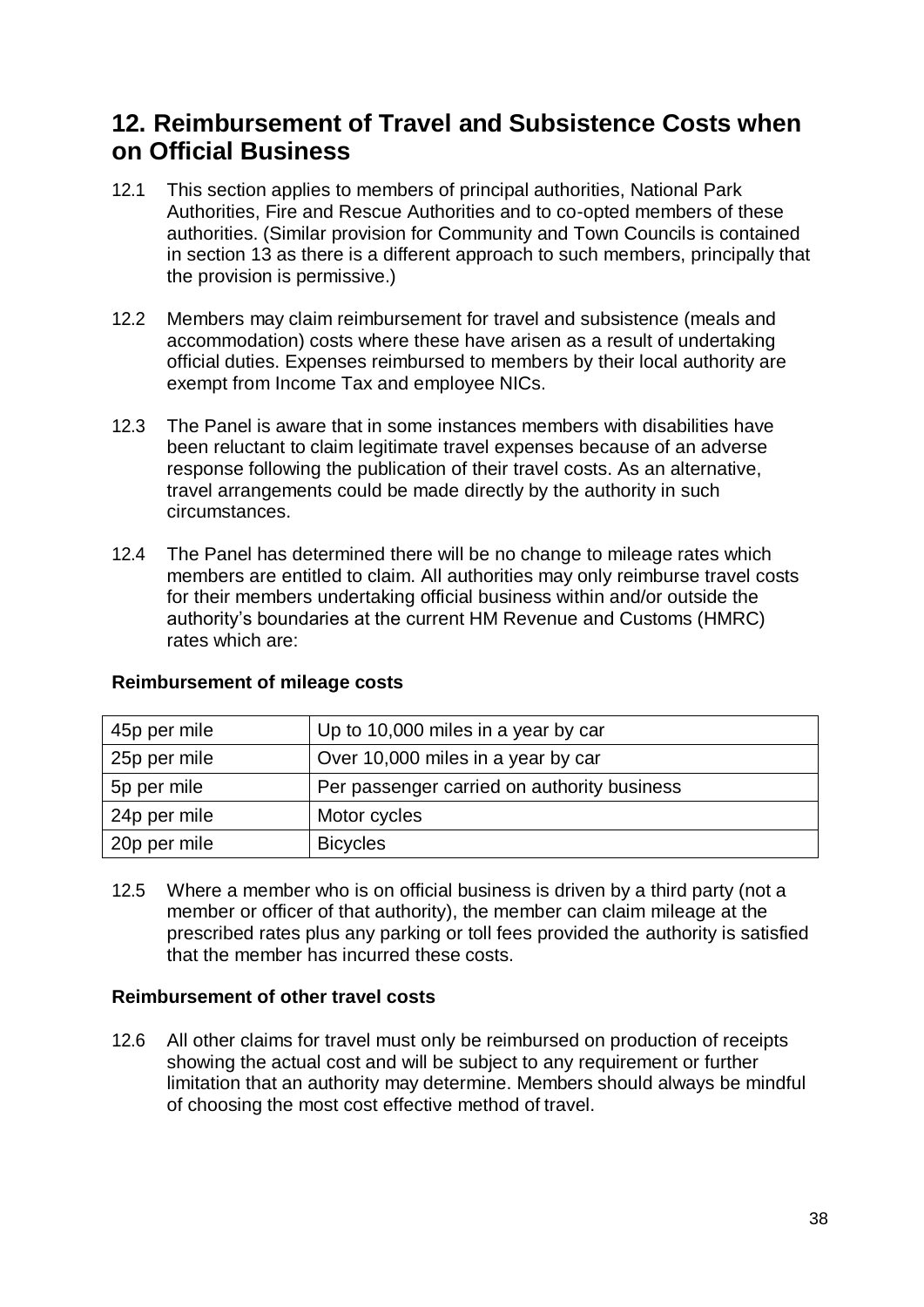### **Reimbursement of subsistence costs**

| £28 per day    | Day allowance for meals, including breakfast, where not<br>provided in the overnight charge |
|----------------|---------------------------------------------------------------------------------------------|
| £200 per night | London                                                                                      |
| £95 per night  | <b>Elsewhere</b>                                                                            |
| £30 per night  | Staying with friends and/or family                                                          |

- 12.7 These rates are in line with Welsh Government rates. Recommended practice is that overnight accommodation should usually be reserved and paid for on behalf of members by the relevant authority, in which case an authority may set its own reasonable limits and the limits which apply when an individual member claims in arrears for overnight accommodation costs do not then apply.
- 12.8 All authorities must continue to reimburse subsistence expenses for their members up to the maximum rates set out above on the basis of receipted claims except for occasions when members stay with friends and/or family.
- 12.9 There may be instances where an authority has determined that travel costs within its boundaries are payable and require a journey to be repeated on consecutive days. Where it is reasonable and cost effective to reimburse overnight accommodation costs, instead of repeated daily mileage costs, then it is permissible to do so.
- 12.10 It is not necessary to allocate the maximum daily rate (£28 per day) between different meals as the maximum daily rate reimbursable covers a 24 hour period and can be claimed for any meal if relevant, provided such a claim is accompanied by receipts.

### **Car Parking for Members**

Several councils have specific arrangements for their members in respect of car parking. The Panel considers that it is a matter for individual councils to determine arrangements including payments to and from members providing that it is a decision made formally by the council.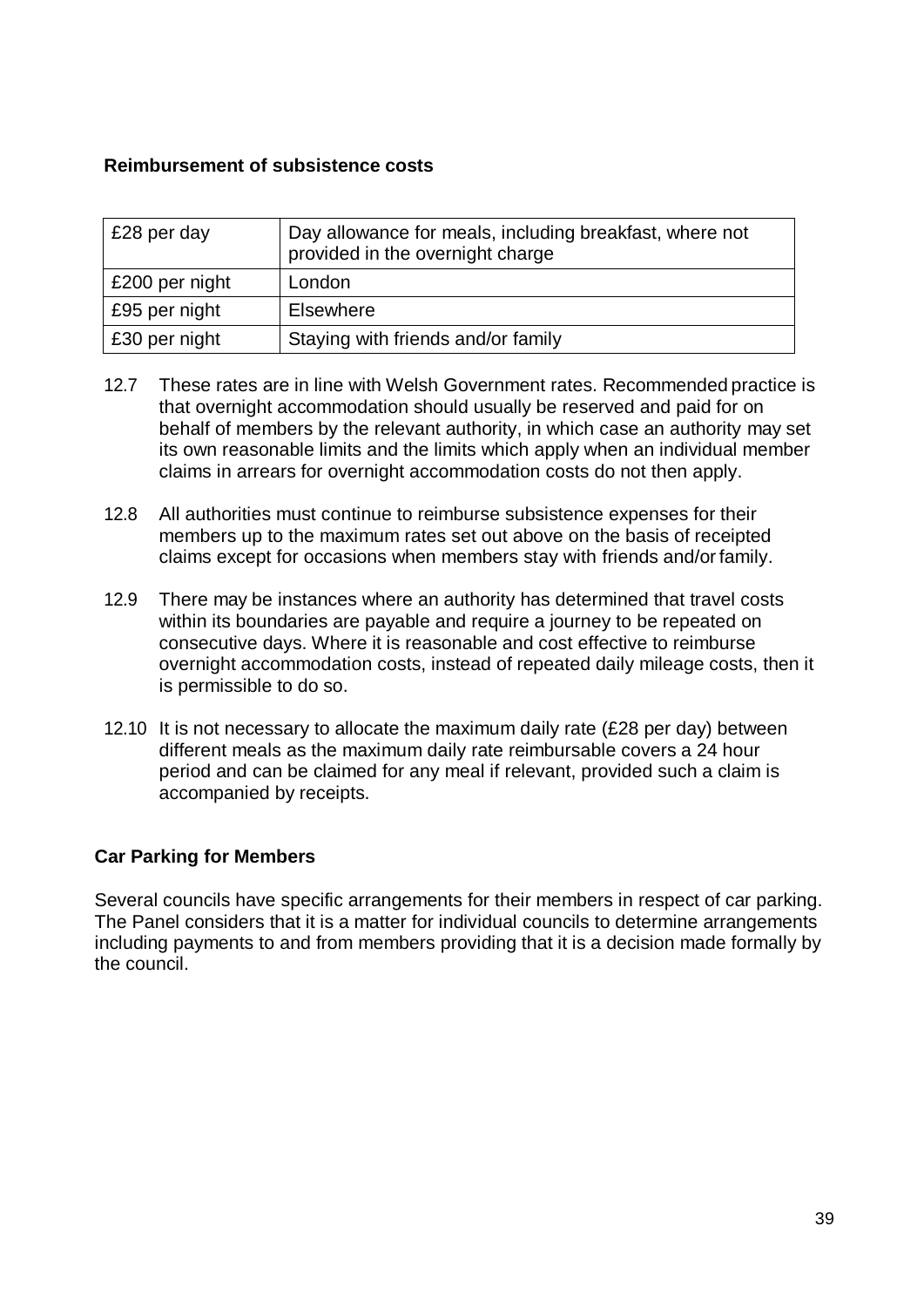# **13. Payments to Members of Community and Town Councils**

- 13.1 The Panel recognises a wide variation in geography, scope and scale across the 735 community and town councils in Wales, from small community councils with relatively minimal expenditure and few meetings to large town councils with significant assets and responsibilities.
- 13.2 Since producing its last report, the Panel has so far met with 154 Councillors and Clerks representing 175 community and town councils in 7 meetings it held across Wales. The Panel also gave evidence to the Welsh Government's review of Community and Town Councils. The discussions re-confirmed the widely held view that the roles individual councils undertake varied significantly and that in accordance with this wide variation, the responsibilities and accountabilities of councillors must also vary. Councillors managing income or expenditure of £1m and those delivering significant services, including some that might have been delegated from principal councils, are operating in a much more complex environment than a council with an annual budget of less than £30,000.
- 13.3 In its last Annual Report the Panel formed 3 groups of community and town councils to reflect these differences based on the level of income *or*  expenditure, whichever is the highest, in the previous financial year. These remain unchanged as set out in Table 8.

| <b>Community and Town</b><br><b>Council Group</b> | Income or Expenditure in<br>2018-19 of: |
|---------------------------------------------------|-----------------------------------------|
|                                                   | £200,000 and above                      |
|                                                   | £30,000 - £199,999                      |
|                                                   | <b>Below £30,000</b>                    |

- 13.4 The discussions held with community and town councils during 2018 raised a number of queries in respect of which the following paragraphs provide further clarification.
- 13.5 In order to act and carry out duties as a member of a community or town council all persons are required to make a formal declaration of acceptance of office. Following this declaration, members of community or town councils are then holders of elected office and occupy a role that is part of the Welsh local government structure. It is important to note that a person who follows this path is in a different position to those in other forms of activity, for example such as volunteering or charitable work, typically governed by the Charity Commission for England and Wales.
- 13.6 Under the Local Government (Wales) Measure 2011, community and town councils are relevant authorities for the purpose of remuneration.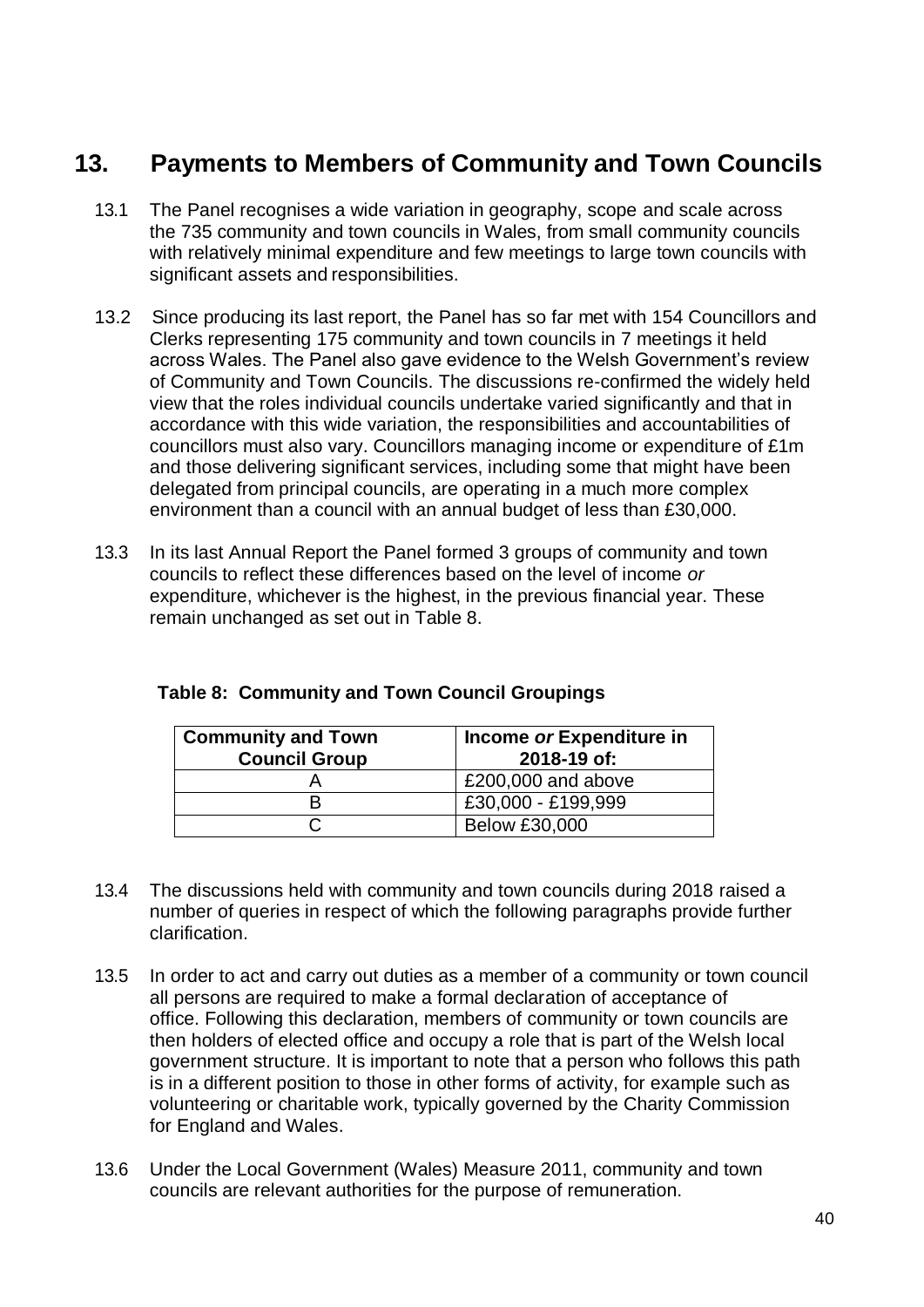- 13.7 Consequently, individuals who have accepted office as a member of a community or town council are entitled to receive payments as determined by the Independent Remuneration Panel for Wales. It is the duty of the proper officer of a council (usually the Council Clerk) to make arrangements for correct payments to be made to all individuals entitled to receive them.
- 13.8 Members should receive monies to which they are properly entitled as a matter of course. There must be no requirement for individuals to 'opt in' to receive payments.
- 13.9 An individual may decline to receive part, or all, of the payments if they so wish. This must be done in writing and is an individual matter. A community or town council member wishing to decline payments must themselves write to their proper officer to do so to thereby prevent payments being made to themselves alone.
- 13.10 The Panel wants any member who has personal costs, support needs or caring responsibilities to be able to fulfil their role. To reflect this, the Panel is mandating payment of a contribution to costs and expenses for members of all community and town councils as set out in Determination 37. The Panel is also mandating reimbursement of cost of care for all members of community and town councils as set out in Determination43.
- 13.11 In each community and town council the proper officer should ensure there is ready access to proper reimbursements of costs of care to enable those eligible for reimbursement to participate in the democratic process. It is inappropriate for councils or councillors to create a climate, or otherwise pressurise others, in order to prevent persons accessing any monies to which they are entitled that may support them to participate in local democracy.
- 13.12 Members in receipt of a Band 1 or Band 2 senior salary from a principal council cannot receive any payment from any community or town council, other than travel and subsistence expenses and reimbursement of costs of care. However, this does not preclude them from holding a senior role.
- 13.13 Table 9 sets out the actions that community and town councils must take annually in respect of each determination that follows.

### **Payments towards costs and expenses**

13.14 The Panel is mandating a payment of £150 as a contribution to costs and expenses for members of all community and town councils. Previously this was not mandated for all groups, but feedback expressed disappointment in this and the Panel felt that any member who wanted to receive this payment should be entitled to do so.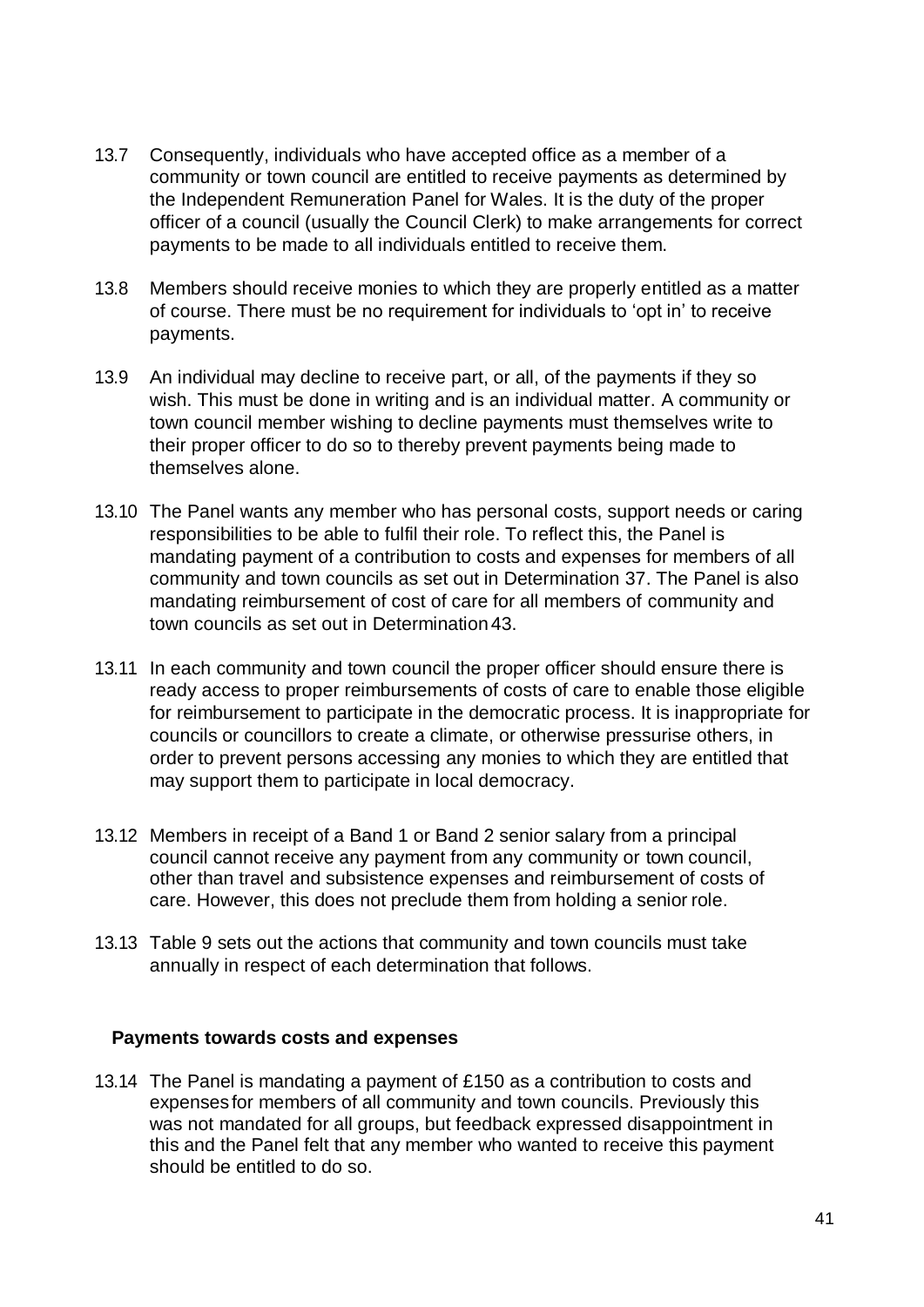13.15 For the avoidance of doubt this determination now includes councils in Group C as well as Groups A and B. Receipts are not required for these payments.

**Determination 37: All community and town councils must make available a payment to each of their members of £150 per year as a contribution to costs and expenses.**

#### **Senior roles**

13.16 The Panel recognises that specific member roles especially within the larger community and town councils, for example a committee chair, will involve greater responsibility. It is also likely that larger councils will have a greater number of committees, reflecting its level of activity. The Panel has therefore determined that councils in Group A must make available a payment for a minimum of one senior role and a maximum of five senior roles. Councils in Groups B and C can pay up to five responsibility payments for specified roles. A Councillor can only have one payment of £500 regardless of how many senior roles they hold within their Council.

**Determination 38: Community and town councils in Group A must make available an annual payment of £500 each to a minimum of 1 and a maximum of 5 members in recognition of specific responsibilities. This is in addition to the £150 payment for costs and expenses.**

**Determination 39: Community and town councils in Groups B or C can make an annual payment of £500 each to up to 5 members in recognition of specific responsibilities. This is in addition to the £150 payment for costs and expenses.** 

Where a person is a member of more than one town or community council, they are eligible to receive the £150 and, if appropriate, £500 from each council of which they are a member.

#### **Reimbursement of travel costs and subsistence costs**

13.17 The Panel recognises there can be significant travel and subsistence costs associated with the work of community and town council members, especially where the council area is geographically large and/or when engaging in duties outside this area. Each council has an option to pay travel and subsistence costs and where it does the following determinations apply.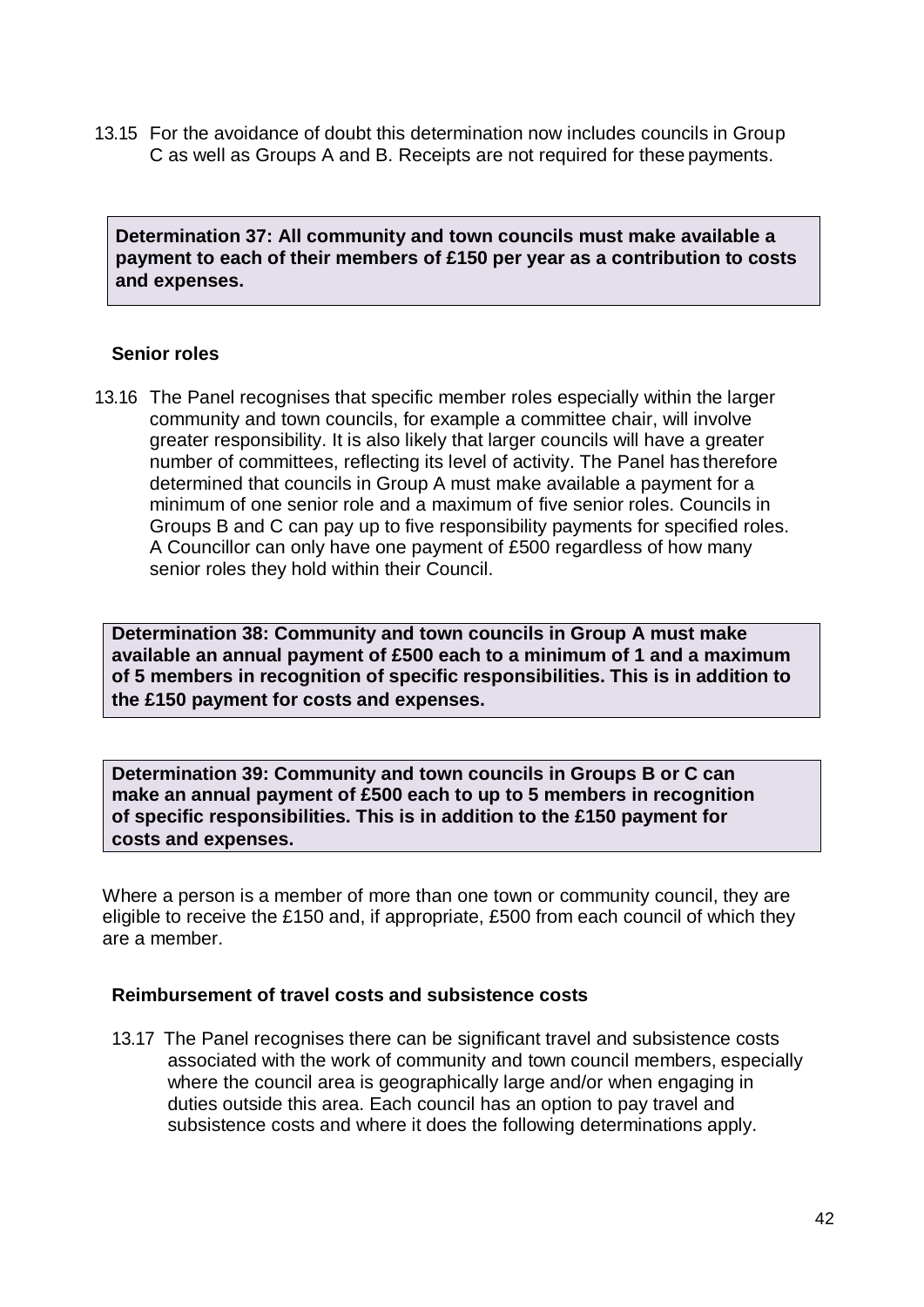**Determination 40: Community and town councils can make payments to each of their members in respect of travel costs for attending approved duties.** <sup>8</sup> **Such payments must be the actual costs of travel by public transport or the HMRC mileage allowances as below:**

- **45p per mile up to 10,000 miles in the year.**
- **25p per mile over 10,000 miles.**
- **5p per mile per passenger carried on authority business.**
- **24p per mile for private motor cycles.**
- **20p per mile for bicycles.**

**Determination 41: If a community or town council resolves that a particular duty requires an overnight stay, it can authorise reimbursement of subsistence expenses to its members at the maximum rates set out below on the basis of receipted claims:**

- **£28 per 24-hour period allowance for meals, including breakfast where not provided.**
- **£200 – London overnight.**
- **£95 – elsewhere overnight.**
- **£30 – staying with friends and/or family overnight.**

#### **Compensation for financial loss**

13.18 The Panel has retained the facility which councils may pay as compensation to their members where they suffer financial loss when attending approved duties. This figure had not been adjusted for a number of years and therefore the Panel has updated it in line with the most recent *Office for National Statistics Annual Survey of Hours and Earnings - median salary for full time employees in Wales and Average Actual Weekly Hours of Work for full-time workers (seasonally adjusted).* Members must be able to demonstrate that the financial loss has actually been incurred. Each council has an option to pay compensation for financial loss and where it does the following determination applies.

<sup>8</sup> Where a member who is on official business is driven by a third party (not a member or officer of that authority), the member can claim mileage at the prescribed rates plus any parking or toll fees provided the authority is satisfied that the member has incurred these costs.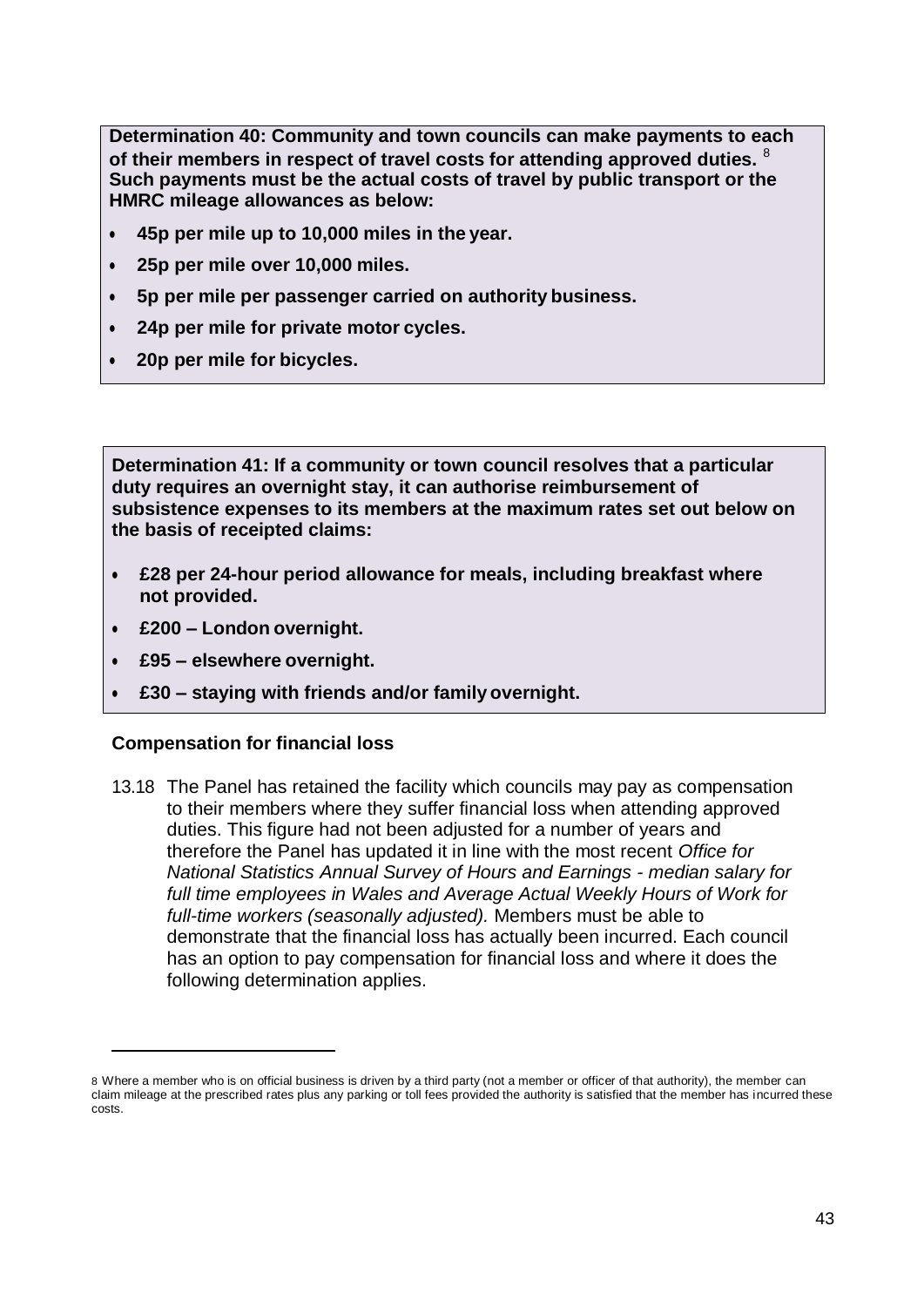**Determination 42: Community and town councils can pay financial loss compensation to each of their members, where such loss has actually occurred, for attending approved duties as follows:**

- **Up to £54.00 for each period not exceeding 4 hours**
- **Up to £108.00 for each period exceeding 4 hours but not exceeding 24 hours**

### **Reimbursement of the costs of care**

- 13.19 The purpose of this is to enable people who have personal support needs and or caring responsibilities to carry out their duties effectively as a member of an authority. The Panel believes that the additional costs of care required to carry out approved duties should not deter people from becoming and remaining a member of an authority or limit their ability to carry out the role.
- 13.20 The Panel recognises the issues relating to the publication of this legitimate expense. This is reflected in the options for publication as set out in Annex 4. To support current members and to encourage diversity the Panel urges authorities to promote and encourage greater take-up of the reimbursement of costs of care.

**Determination 43: All community and town councils must provide for the reimbursement of necessary costs for the care of dependent children and adults (provided by informal or formal carers) and for personal assistance needs up to a maximum of £403 per month. Reimbursement must be for the additional costs incurred by members in order for them to carry out their approved duties. Reimbursement shall only be made on production of receipts from the carer.**

### **Civic Head / Deputy Civic Head**

- 13.21 Civic heads are senior posts within community and town councils. In addition to chairing major meetings the civic head is the 'ambassador' representing the council to a variety of institutions and organisations. The Panel requires that members should not have to pay for the cost of the support that is needed to carry out these duties. This requirement also applies in respect of deputy civic heads.
- 13.22 For the avoidance of doubt, support in respect of, for example, transport (physical transport or mileage costs), secretarial support, charitable giving (purchasing tickets, making donations or buying raffle tickets) and clothing are not matters of personal remuneration for the individual holding the senior post.
- 13.23 These support costs relate to the tasks and duties of the roles and individual councils will make funding decisions in relation to such support, as they deem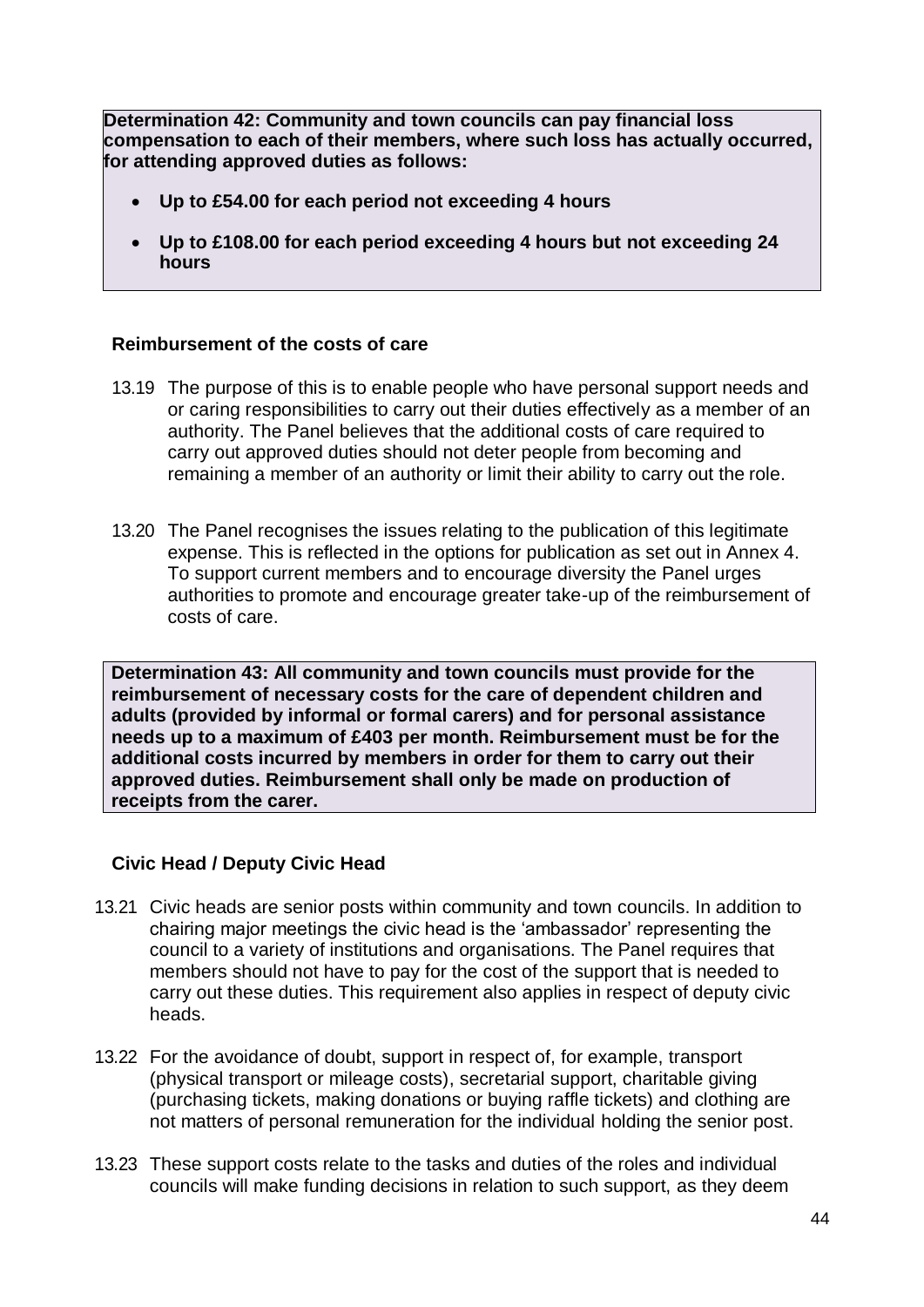appropriate for the levels of civic leadership they have in place.

- 13.24 Recognising that some mayors and chairs of community and town councils and their deputies are very active during their year of office, the Panel has determined that community and town councils can make a payment to the individuals holding these roles.
- 13.25 This payment is to be used or retained at the individual's discretion and does not relate to the support costs set out about above.
- 13.26 The Panel has determined that the maximum amount that can be paid to a chair/mayor of a community or town council is £1,500. The maximum amount that can be paid to a deputy mayor/chair is £500.

**Determination 44: Community and town councils can provide a Civic Head payment to the mayor/chair of the council up to a maximum of £1,500. This is in addition to the £150 payment for costs and expenses and the £500 senior salary if these are claimed**.

**Determination 45: Community and town councils can provide a Deputy Civic Head payment to the deputy mayor/deputy chair of the council up to a maximum of £500. This is in addition to the £150 payment for costs and expenses and the £500 senior salary if these are claimed.**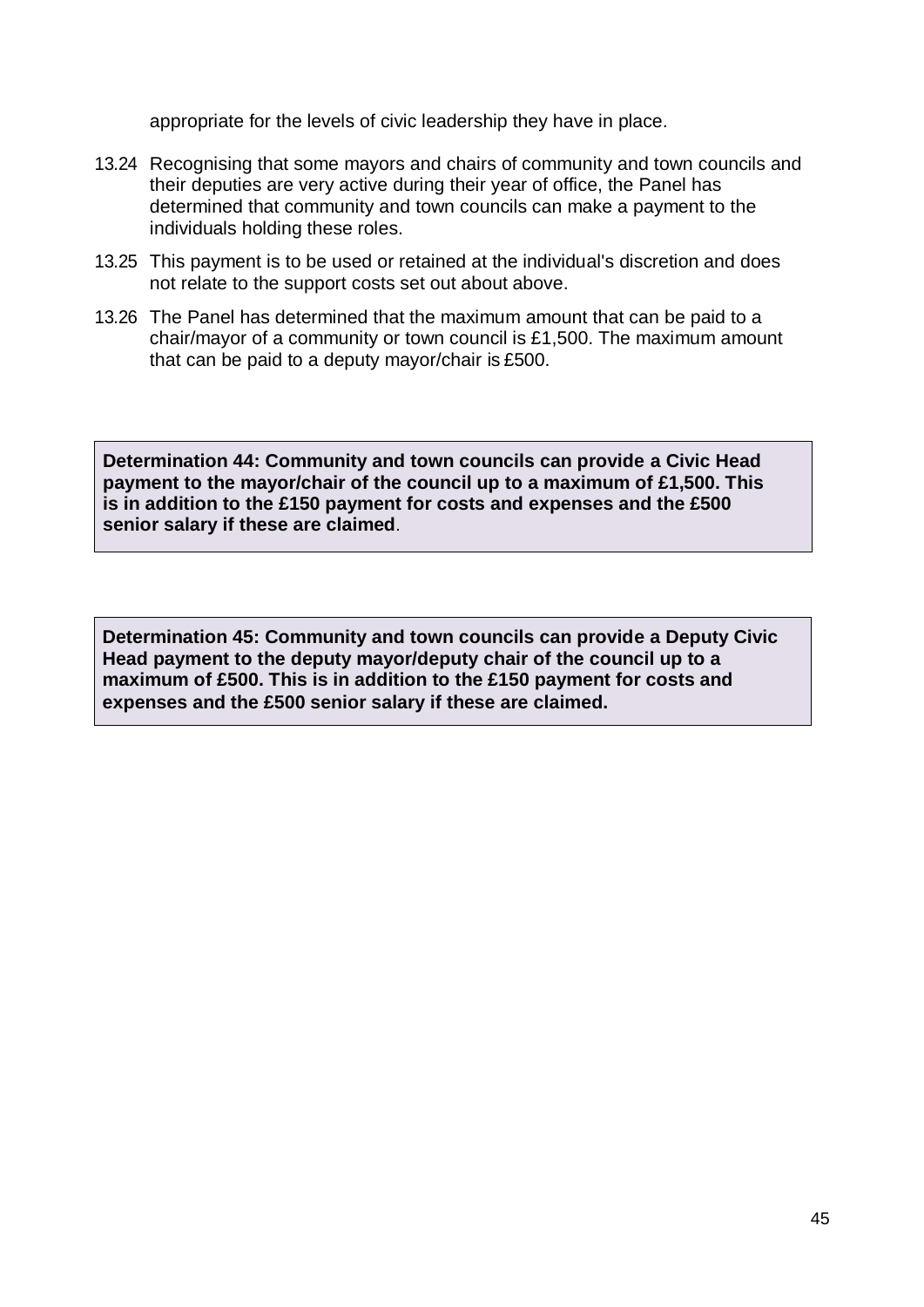### **Making Payments to members**

- 13.27 Table 9 sets out each of the above Determinations and if a decision is required by the council in respect of each one.
- 13.28 In respect of the mandated payments where no decision is required by a council, members should receive monies to which they are properly entitled as a matter of course.
- 13.29 Where a decision is required by the council, this should be done at the first meeting following receipt of the Annual Report.
- 13.30 A council can adopt any, or all, of the non-mandated determinations but if it does make such a decision, it must apply to all its members.
- 13.31 When payments take effect from is set out in paragraphs 13.33 to 13.36 below.
- 13.32 On receipt of the draft Annual Report the previous autumn, councils should consider the determinations for the next financial year and use this to inform budget plans.

#### **Table 9**

| <b>Determination Number</b>                                                                                                                                                                                                                                                  | Is a decision required by council?                                                                                                                                                                   |
|------------------------------------------------------------------------------------------------------------------------------------------------------------------------------------------------------------------------------------------------------------------------------|------------------------------------------------------------------------------------------------------------------------------------------------------------------------------------------------------|
| 37 - All community and town councils<br>must make available a payment to<br>each of their members of £150 per<br>year for costs incurred in respect of<br>telephone usage, information<br>technology, consumables etc.                                                       | No - the payment of £150 is mandated<br>for every member unless they advise the<br>appropriate officer that they do not want<br>to take it in writing                                                |
| 38 – Community and town councils in<br>Group A must make available an<br>annual payment of £500 each to a<br>minimum of 1 and a maximum of 5<br>members in recognition of specific<br>responsibilities. This is in addition to<br>the £150 payment for costs and<br>expenses | Yes – a council must decide how many<br>payments of £500 it will make $-$ to<br>between 1 and 5 members unless they<br>advise the appropriate officer in writing<br>that they do not want to take it |
| 39 - Community and town councils in<br>Groups B or C can make an annual<br>payment of £500 each to up to 5<br>members in recognition of specific<br>responsibilities. This is in addition to<br>the £150 payment for costs and<br>expenses                                   | Yes – the payment of £500 is optional for<br>up to 5 members                                                                                                                                         |
| 40 – Community and town councils<br>can make payments to each of their                                                                                                                                                                                                       | Yes – the payment of travel costs is<br>optional                                                                                                                                                     |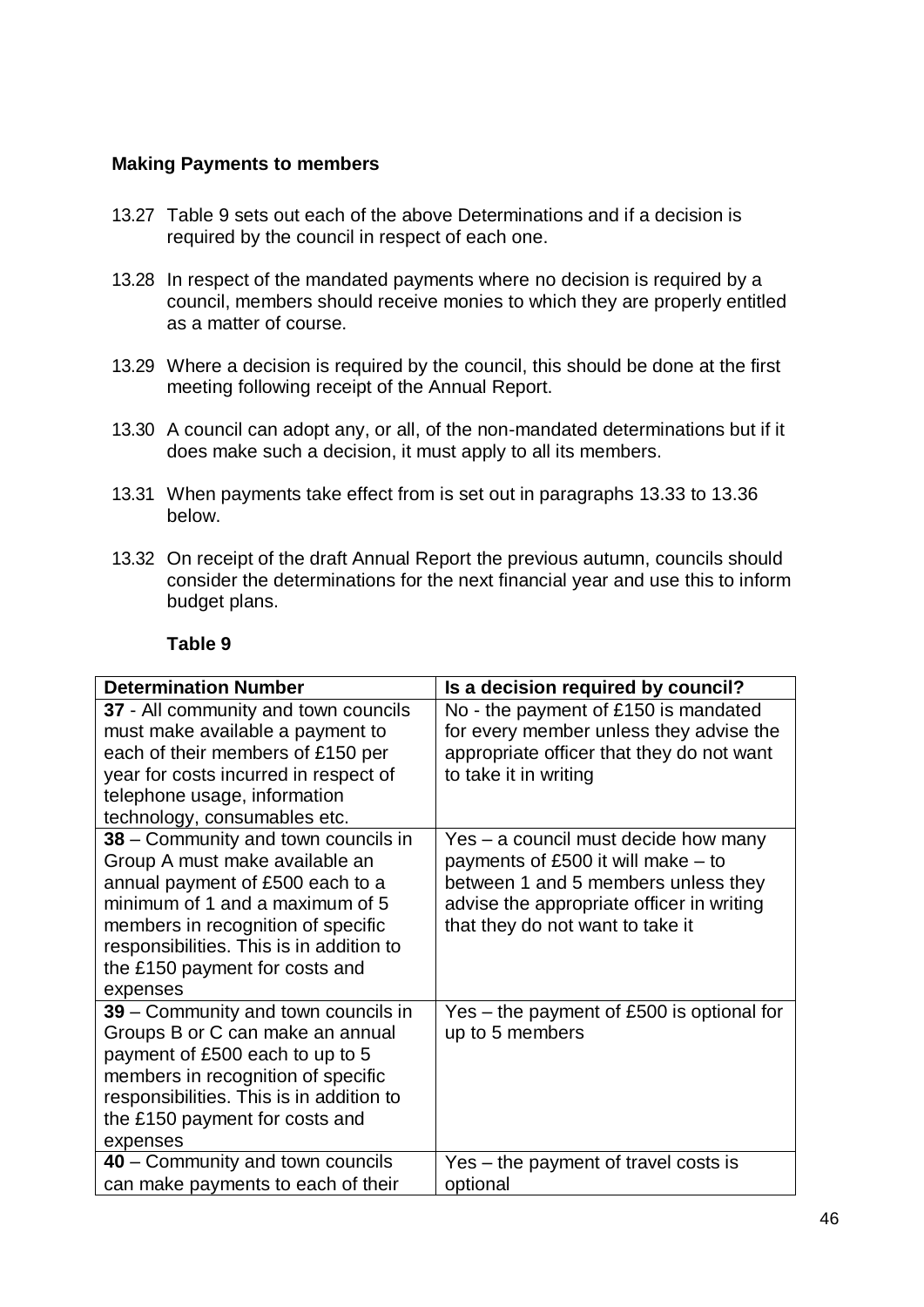| members in respect of travel costs for   |                                           |
|------------------------------------------|-------------------------------------------|
| attending approved duties                |                                           |
| 41 – If a community or town council      | Yes - the payment of overnight            |
| resolves that a particular duty requires | subsistence expenses is optional          |
| an overnight stay, it can authorise      |                                           |
| reimbursement of subsistence             |                                           |
| expenses to its members                  |                                           |
| 42 – Community and town councils         | Yes - the payment of financial loss       |
| can pay financial loss compensation to   | allowance is optional                     |
| each of their members, where such        |                                           |
| loss has actually occurred, for          |                                           |
| attending approved duties                |                                           |
| 43 – All community and town councils     | No - the payment is mandated for every    |
| must provide for the reimbursement of    | member if they are eligible to claim, and |
| necessary costs for the care of          | wish to do so                             |
| dependent children and adults            |                                           |
| (provided by informal or formal carers)  |                                           |
| and for personal assistance needs up     |                                           |
| to a maximum of £403 per month           |                                           |
| 44 – Community and town councils         | Yes – the payment to a Civic Head is      |
| can provide a Civic Head payment to      | optional                                  |
| the mayor/chair of the council up to a   |                                           |
| maximum of £1,500                        |                                           |
| 45 - Community and town councils         | Yes - the payment to a Deputy Civic       |
| can provide a Deputy Civic Head          | Head is optional                          |
| payment to the deputy mayor/deputy       |                                           |
| chair of the council up to a maximum     |                                           |
| amount of £500                           |                                           |

- 13.33 All members should be paid the £150 as set out in Determination 37 from the start of the municipal year (unless they are elected later in the municipal year).
- 13.34 Other amounts payable to members in recognition of specific responsibilities or as a civic head or deputy civic head as set out in Determinations 38,39, 44 and 45 are payable from the date when the member takes up the role during the municipal year.
- 13.35 When the payment is actually made to the member, how many payments the total amount payable is broken down into, and whether and how to recover any payments made to a member who leaves their role during the municipal year, is a matter for each council to decide.
- 13.36 Payments in respect of Determinations 40, 41, 42 and 43 are payable when the activity they relate to has taken place.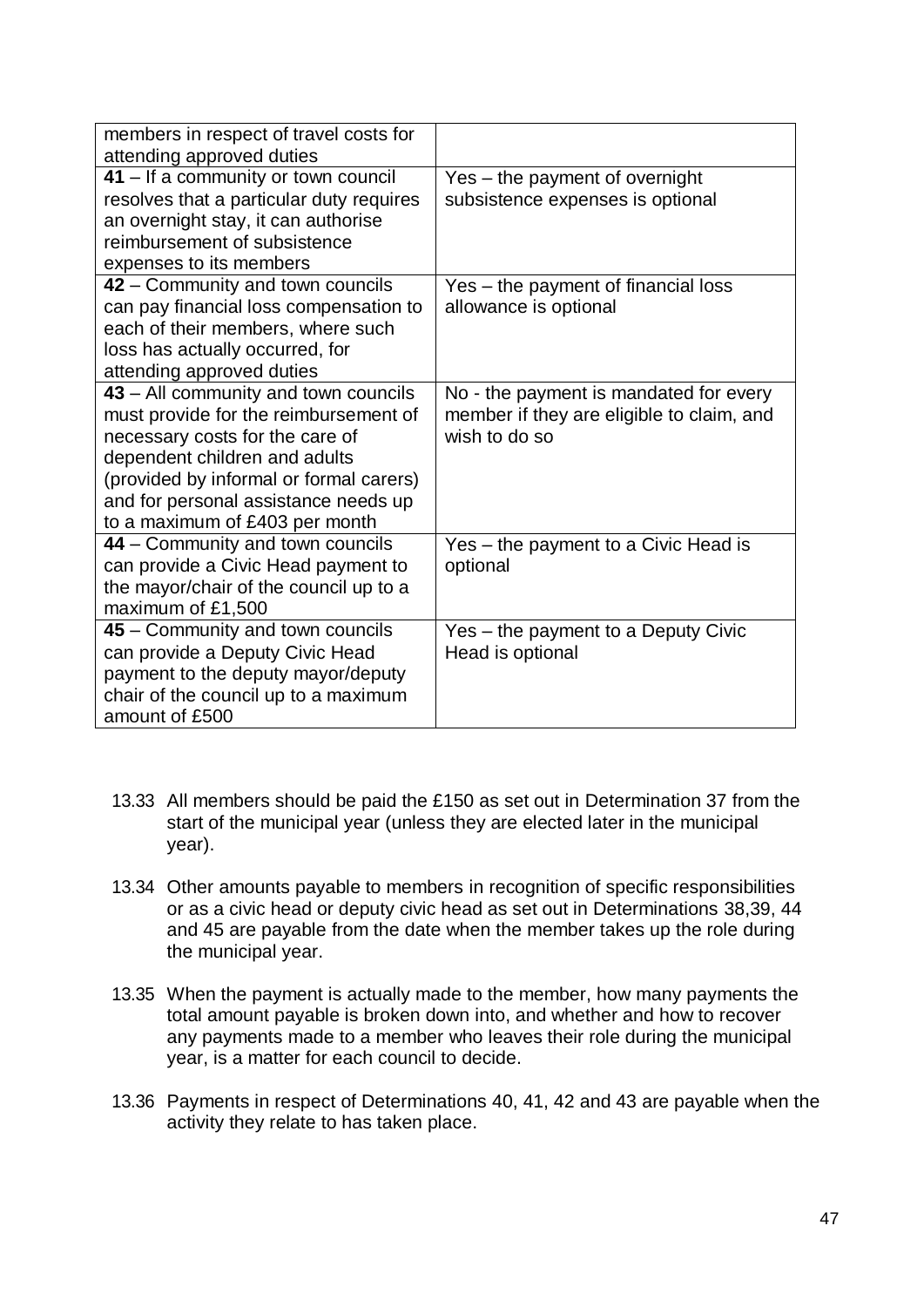- 13.37 Members in receipt of a Band 1 or Band 2 senior salary from a principal council (that is Leader, Deputy Leader or Executive Member) cannot receive any payment from any community or town council, other than travel and subsistence expenses and reimbursement of costs of care. However, this does not preclude them from holding a senior role.
- 13.38 As stated in paragraph 13.9, any individual member may make a personal decision to elect to forgo part or all of the entitlement to any of these payments by giving notice in writing to the proper officer of the council.

### **Publicity requirements**

13.39 There is a requirement on community and town councils to publish details of all payments made to individual members in an annual Statement of Payments for each financial year. This information must be published on council noticeboards and/or websites (with easy access) and provided to the Panel by email or by post no later than 30 September following the end of the previous financial year. The Panel draws attention to the requirements stipulated at Annex 4. The Panel is concerned that a significant number of councils are in breach of this requirement.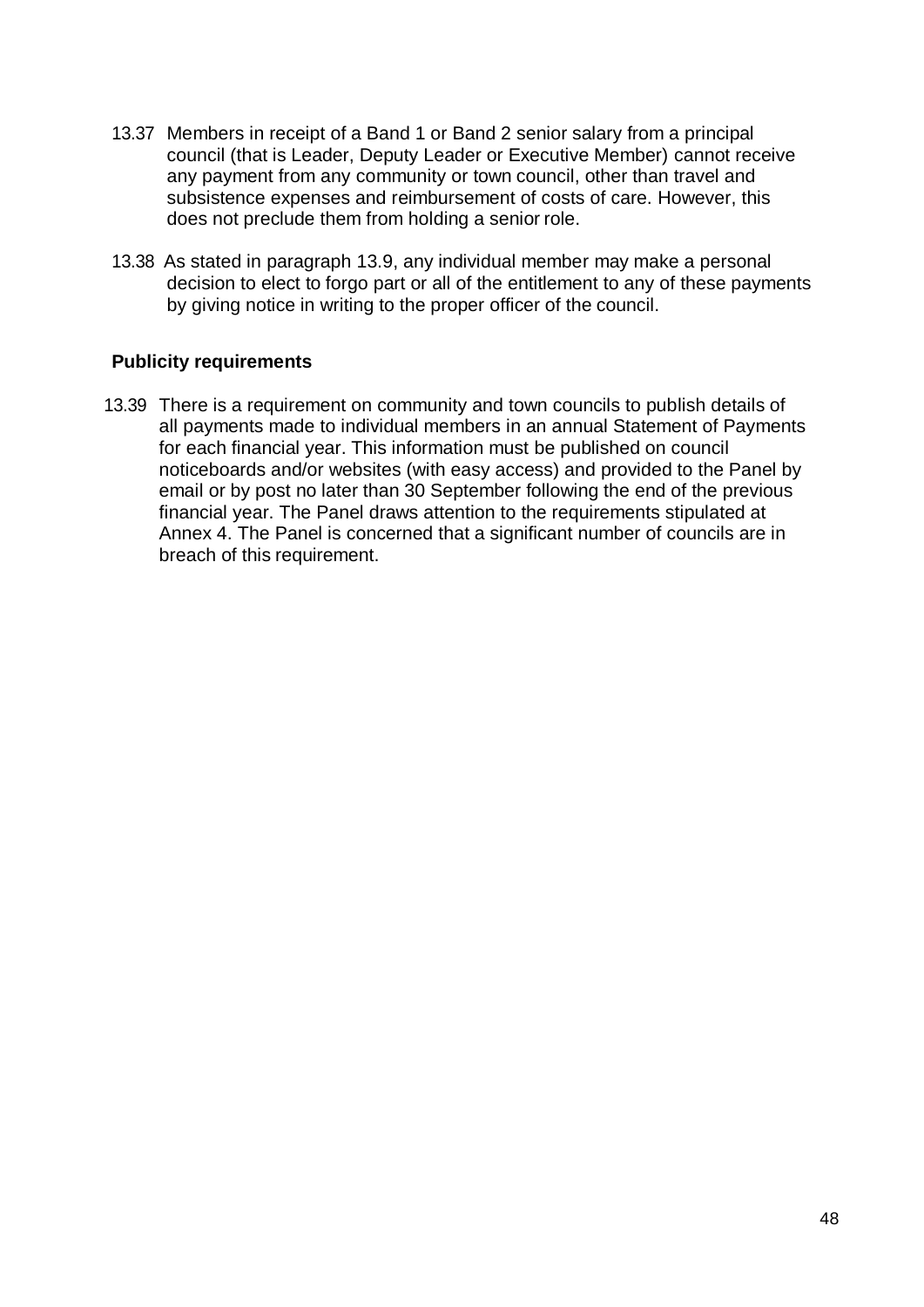# **14. Compliance with Panel Requirements**

### **The Panel's remit under the Measure**

- 14.1 Section 153 of the Measure empowers the Panel to require a relevant authority<sup>9</sup> to comply with the requirements imposed on it by an Annual Report of the Panel and further enables the Panel to monitor the compliance of relevant authorities with the Panel's determinations.
- 14.2 A relevant authority must implement the Panel's determinations in this report from the date of its annual meeting or a date specified within the Annual Report.

### **Monitoring compliance**

- 14.3 The Panel will monitor the compliance with the determinations in this Annual Report by relevant authorities against the following requirements:
	- (i) A relevant authority must maintain an annual **Schedule of Member Remuneration** (IRPW Regulations 4 and 5). Guidance at Annex 3 sets out the content which must be included in the Schedule.
	- (ii) A relevant authority must make arrangements for the Schedule's publication within the authority area (IRPW Regulation 46) and send the Schedule to the Panel as soon as practicable and not later than 31 July in the year to which it applies. Annex 4 provides further details of the publicity requirements.
	- (iii) Any amendments to the Schedule made during the year must be conveyed to the Panel as soon as possible after the amendment is made.

### **Note: The above requirements do not apply to Community and town councils at this time**. **The following applies to all authorities including Community and town councils.**

(iv) A relevant authority must make arrangements for publication within the authority area of the total sum paid by it in the previous financial year to each member and co-opted member in respect of salary (basic, senior and civic), allowances, fees and reimbursements in a Statement of Payments (in accordance with Annex 4 that sets out the content that must be included in the Publicity Requirements). This must be published as soon as practicable and no later than 30 September following the end of the previous financial year- and must be submitted to the Panel no later than that date.

<sup>&</sup>lt;sup>9</sup> Interpretation of "Relevant Authority" provided in the Independent Remuneration Panel for Wales (IRPW) Regulations, Part 1, 'Interpretation'.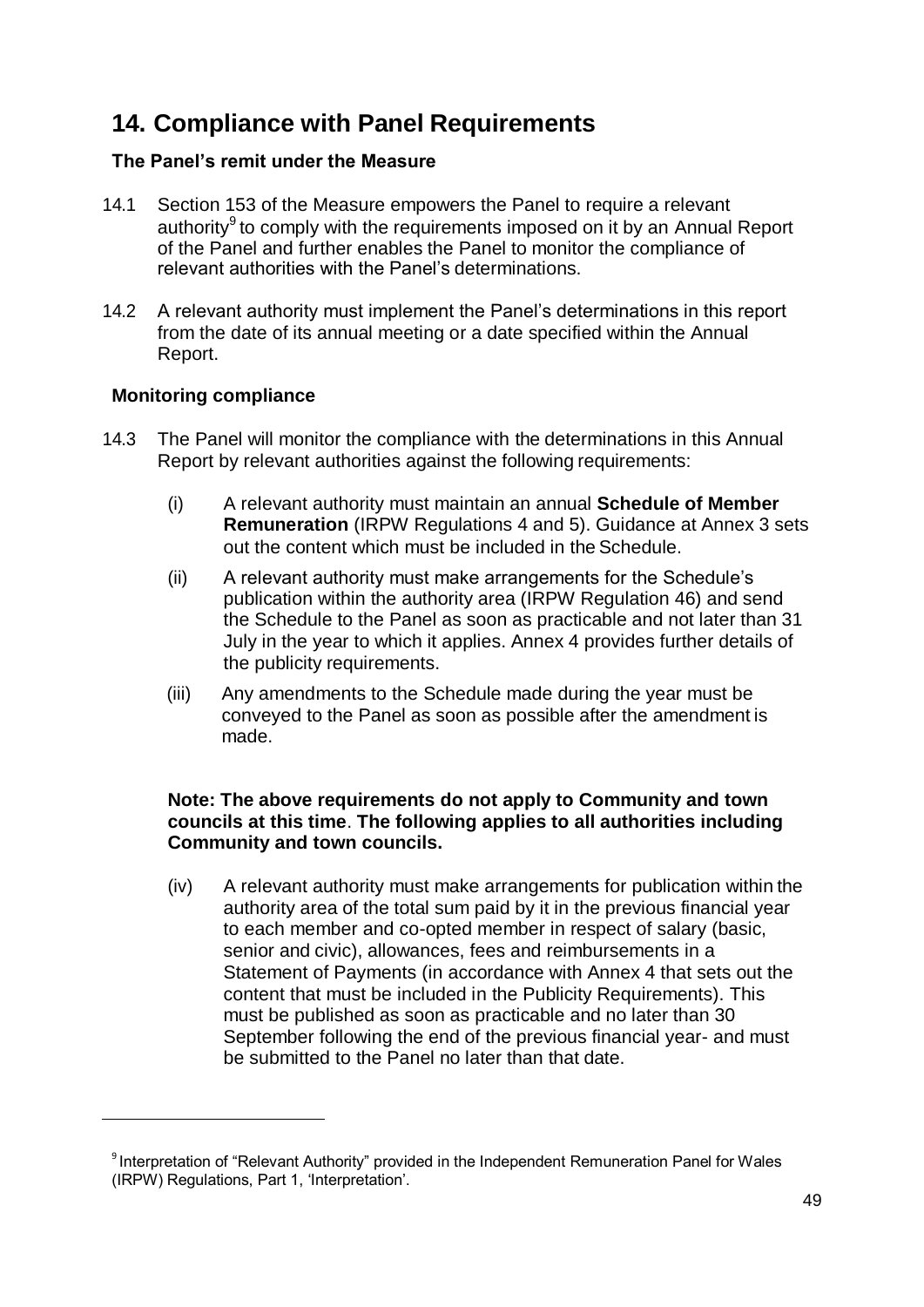# **15. Salaries of Heads of Paid Service of Principal Councils and Fire and Rescue Authorities and Chief Officers of Principal Councils**

- 15.1 Section 63 of the Local Government (Democracy) (Wales) Act 2013 amended the Local Government (Wales) Measure 2011 by inserting section 143A. This enables the Panel to take a view on anything in the Pay Policy Statements of these authorities that relates to the salary of the head of paid service (normally the chief executive or chief fire officer). Section 39 of the Local Government (Wales) Act 2015 further amended the Measure extending this function to include Chief Officers of Principal Councils.
- 15.2 The Welsh Government issued amended guidance to the Panel which can be found at [http://gov.wales/docs/dsjlg/publications/localgov/160212-irp-guide](http://gov.wales/docs/dsjlg/publications/localgov/160212-irp-guide-salaries-en-v2.pdf)salaries-en-v2.pdf. This sets the basis on which the Panel will carry out the function contained in the legislation.
- 15.3 In essence the functions of the Panel and the requirements on authorities established by the legislation and the subsequent guidance are:

a) If a principal council intends to change the salary of the head of paid service or chief officer, or if a fire and rescue authority intends to change the salary of its head of paid service it must consult the Panel unless the change is in keeping with changes applied to other officers of that authority (whether the change is an increase or decrease). 'Salary' includes payments under a contract for services as well as payments of salary under an employment contract.

b) The authority must have regard to the recommendation(s) of thePanel when reaching its decision.

c) The Panel may seek any information that it considers necessary to reach a conclusion and produce a recommendation. The authority is obliged to provide the information sought by the Panel.

d) The Panel may publish any recommendation that it makes. It is the intention that, in the interests of transparency, it will normally do so.

e) The Panel's recommendation(s) could indicate:

- approval of the authority's proposal
- express concerns about the proposal
- recommend variations to the proposal

as long as these comply with any guidance issued by the Welsh Government.

15.4 The Panel also has a general power to review the Pay Policy Statements of authorities so far as they relate to the heads of paid service (and chief officers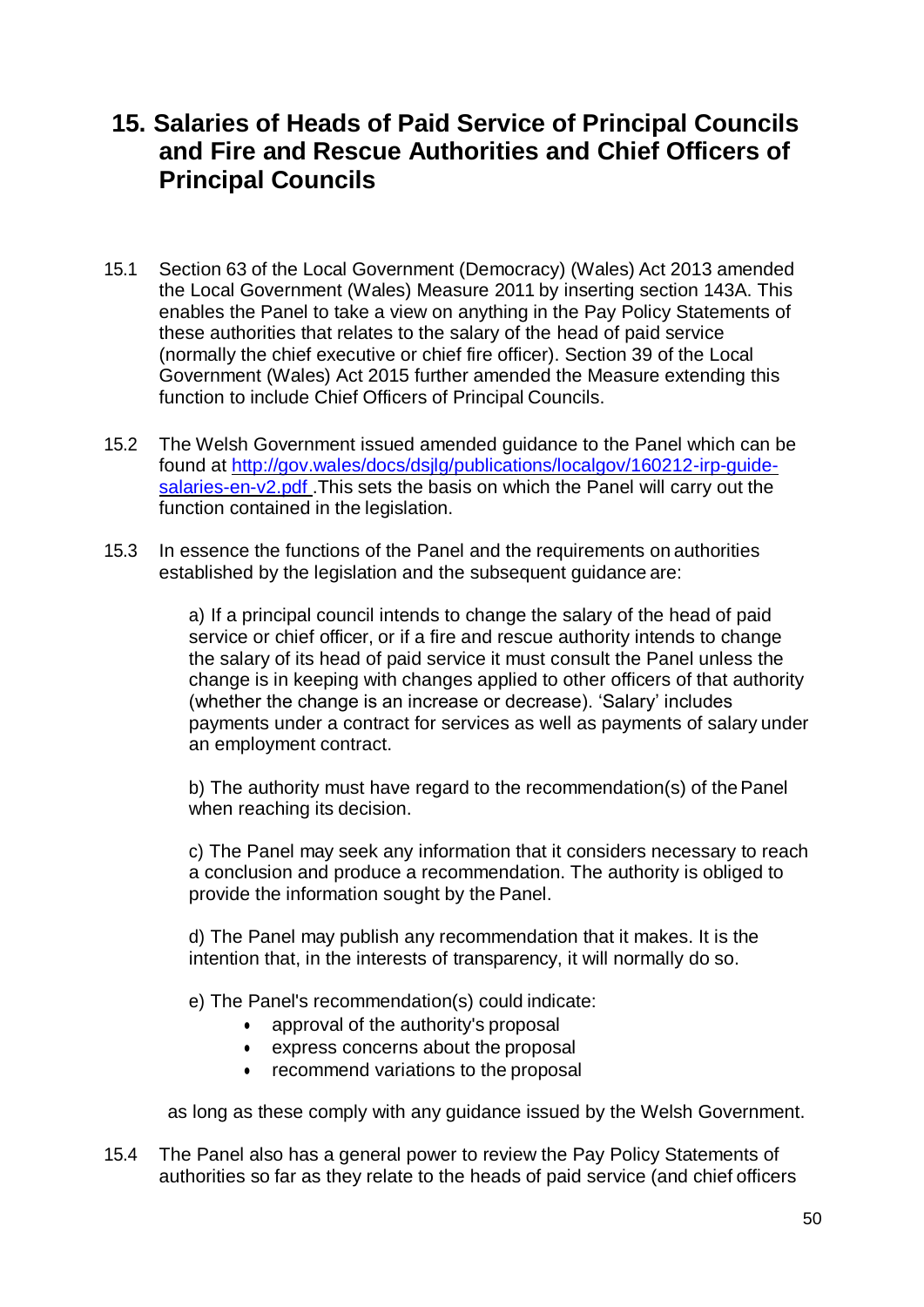until 2020).

- 15.5 It is important to note the Panel will not decide the amount an individual head of paid service will receive.
- 15.6 The Panel is very aware that this additional function is significantly different from its statutory responsibilities in relation to members' remuneration. However, it will ensure that it undertakes this role with clarity and openness, taking into account all the relevant factors in respect of specific individual cases. Authorities are encouraged to consult the Panel at an early stage in their decision making on such matters. This will enable the Panel to respond in a timely manner.

### **Pay Policy Statements**

15.7 Paragraph 3.7 of the guidance to the Panel from the Welsh Government states that "The legislation does not restrict the Panel to a reactive role". It allows the Panel to use its power to make recommendations relating to provisions within local authorities Pay Policy Statements. The Panel has considered this in the context of it resources and has decided that these limit the time that could be applied to this open power. So it will examine changes from year to year of the salaries of Chief Executives and Chief Officers to ensure that these comply with the requirements of the legislation.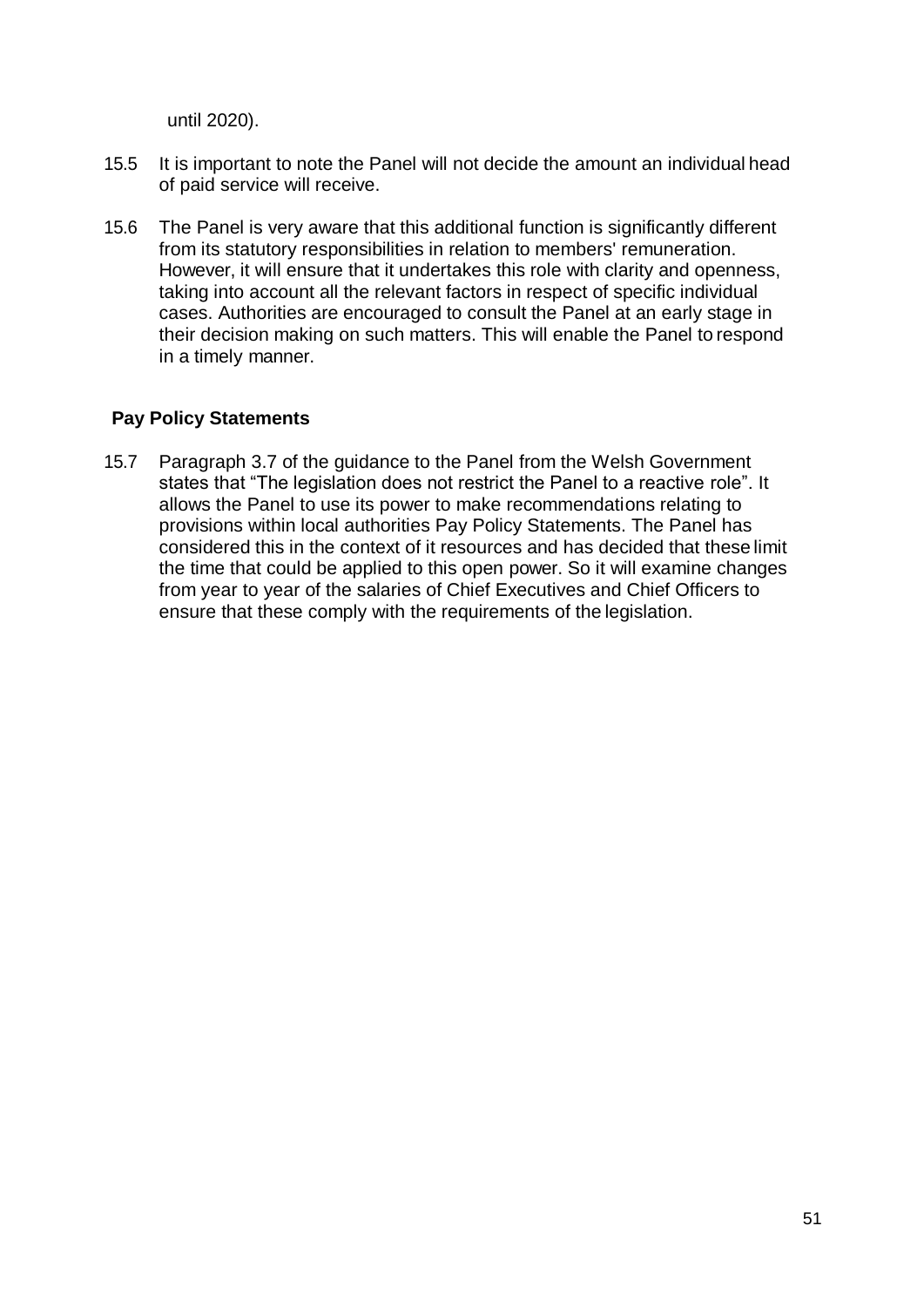

19 February 2018

Mr Darren Mepham Chief Executive Bridgend County Borough Council

Dear Mr Mepham

### **Proposed Senior Management Structure**

I agreed with Kelly Watson that I would confirm my observations on your proposals that I discussed with her by telephone on Wednesday 14<sup>th</sup> February.

Your proposed restructure has been approved by Council and the next stage is to seek approval to consult and move to a job evaluation exercise. This is entirely a matter for the Council and is not within the Panel's remit as determined by the legislation and Welsh Government guidance.

However, following the job evaluation it is the intention to "slot" members of staff into posts within the new structure. If this results in a change in salary (increase or decrease) for any individual this would be a matter for our consideration. I asked Kelly Watson the intention in respect of the post of Deputy Chief Executive and was advised that this role would be added to the responsibilities of one of the corporate directors. I consider that this would be a matter for the Panel.

I hope that this explanation is helpful.

Yours sincerely

John Barber

John Bader **Chair**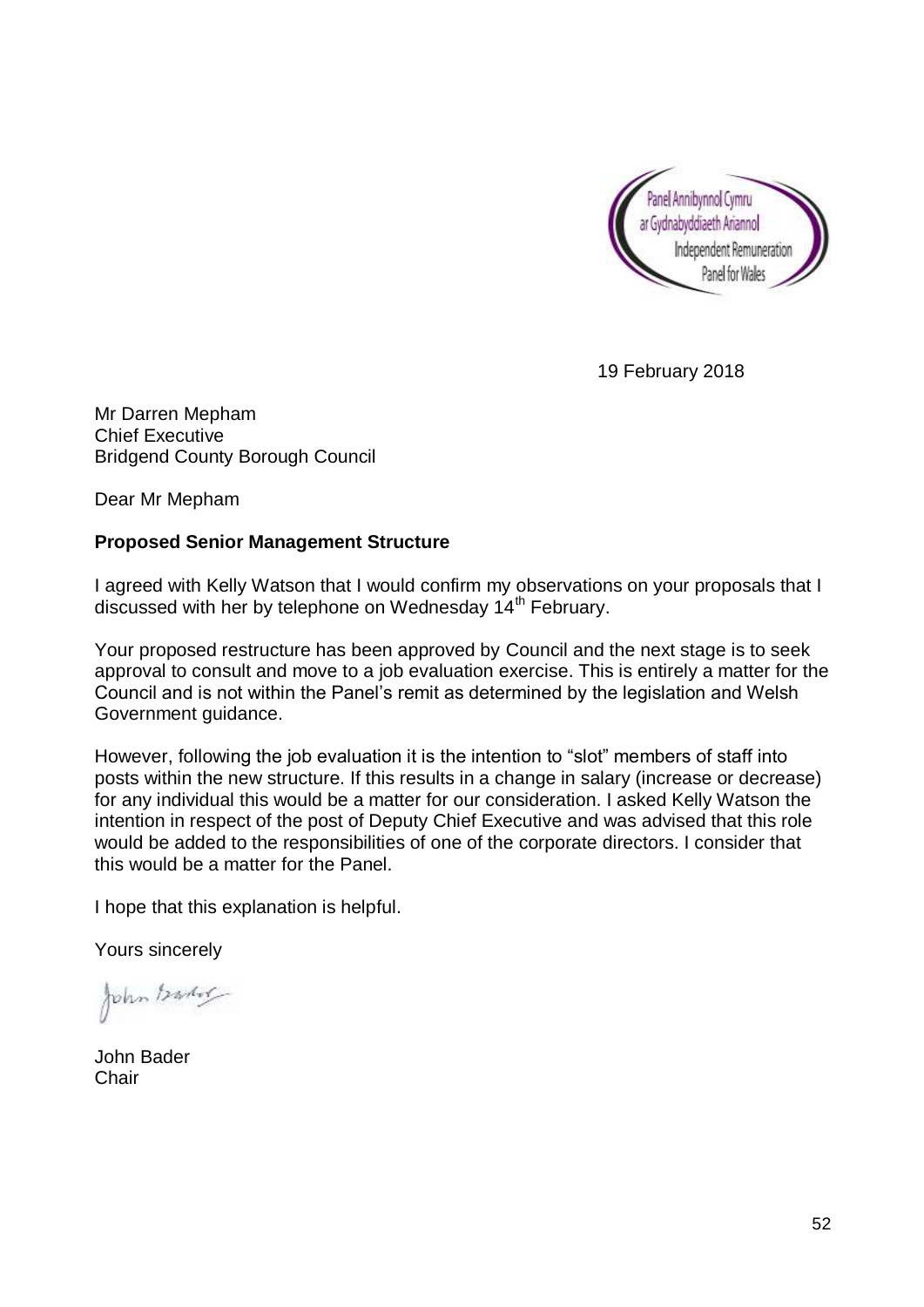

Ceri Davies Head of Human Resources Pembrokeshire County Council

26 April 2018

Dear Mr Davies

### **Proposal to change the remuneration of a chief officer**

Your letter and accompanying documentation dated 27 February was considered by the Independent Remuneration Panel for Wales at the meeting on 22 March. All members of the Panel were present and therefore the meeting was quorate.

In respect of the function of the Panel related to the salaries of chief officers the

remit and guidance from the Welsh Government allows the Panel to:

- a) Approve the proposal
- b) Express concerns about the proposal
- c) Recommend a variation to the proposal

Having examined the submission from your authority it is the decision of the Panel to approve the proposal as submitted.

Yours sincerely

John banker

John Bader Chair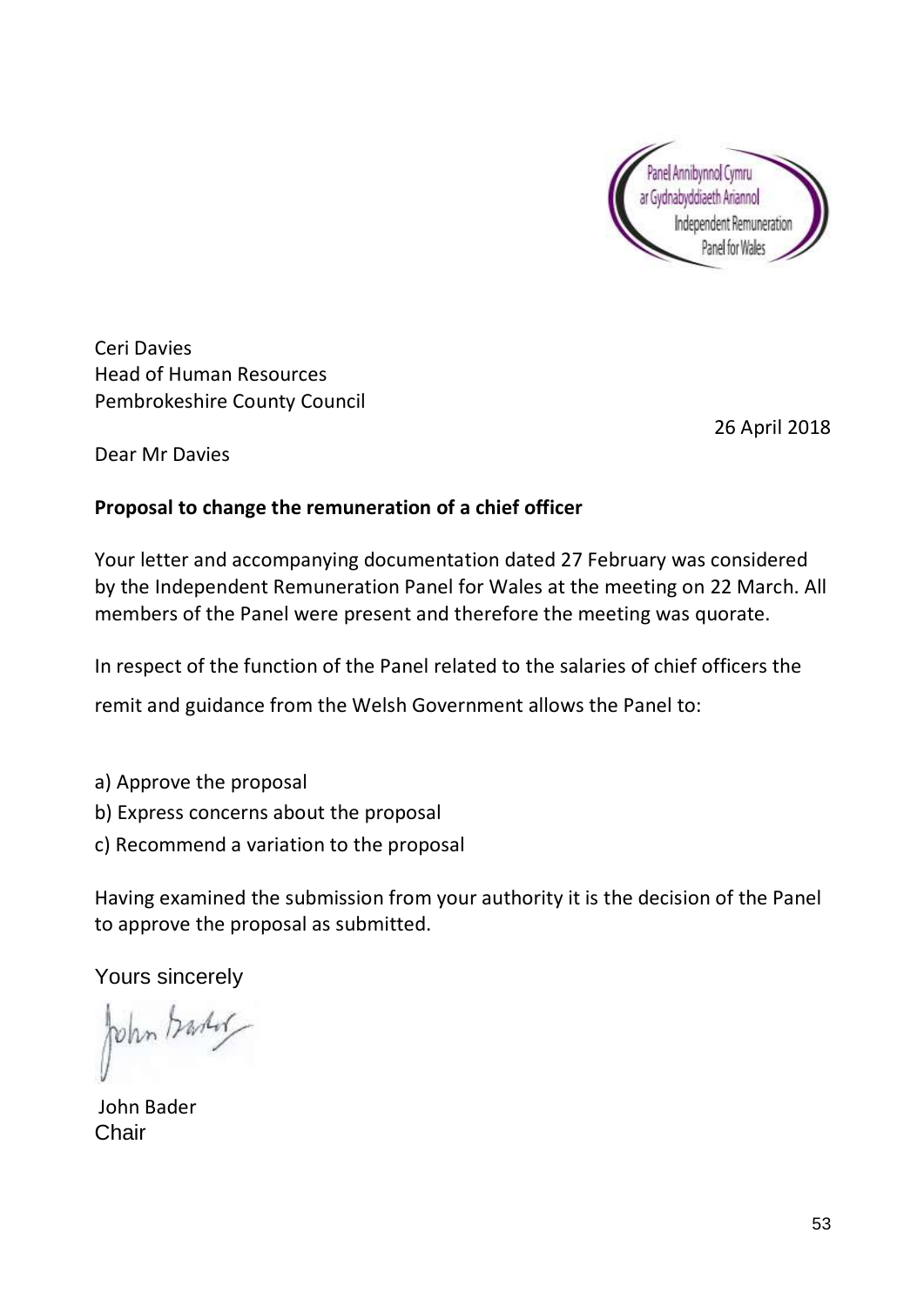

Rhian Hayden Head of Financial Services Blaenau Gwent County Borough Council [rhian.hayden@blaenau-gwent.gov.uk](mailto:rhian.hayden@blaenau-gwent.gov.uk) Eich Cyf: RH/KE/IRPW En Cyf: IRPW Case 21

27 March 2018

Dear Ms Hayden

### **Application for Additional Specific Senior Salaries**

Your submission sent on the 9 and 15 March for two additional senior salaries was considered by the Panel in its meeting on the 22 March.

Having examined the submission from your authority the Panel consider that the nomination of two councillors to Silent Valley Waste Service Ltd (SVWS) as directors and the payment of those directors by the company falls outside the Panel's remit.

This is because SVWS is a separate legal entity and the duty of the directors is directly owed to the company which is an outside body distinct from Blaenau Gwent county borough council. Payment to directors is not within the Panel's remuneration Framework.

SVWS can therefore decide to pay its directors as it choses.

Yours sincerely

Sinéad O'Toole Secretariat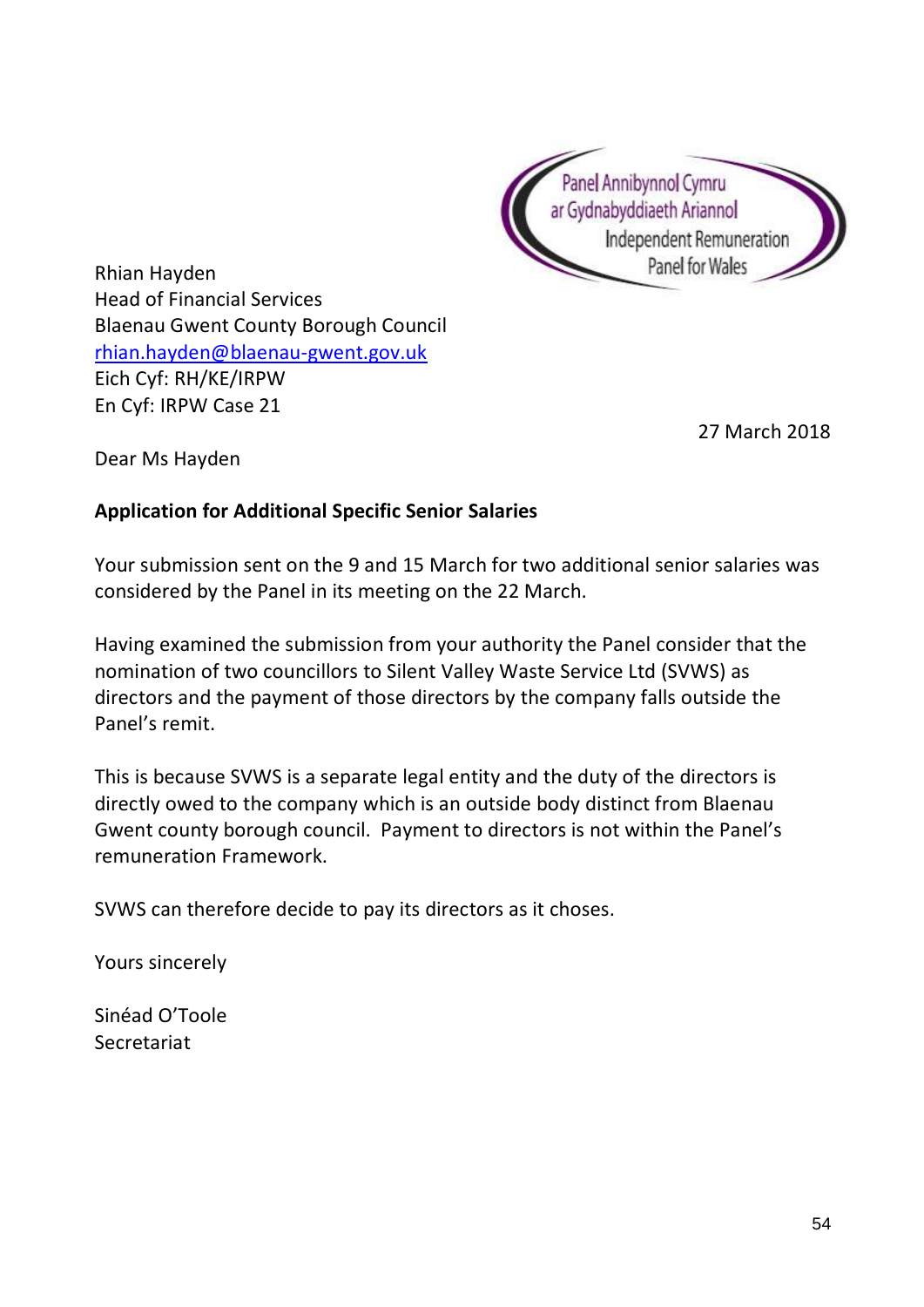

Deb Yeates Rheolwr Tîm, Gweithredu AD Team Leader, HR Operations debra.yeates@swansea.gov.uk

17 July 2018

Dear Ms Yeates

### **Chief Legal Officer – increase of salary**

Your email of the 1<sup>st</sup> June with the enclosed *Report to the Independent Remuneration Panel* and the additional information provided afterwards was considered by the Independent Remuneration Panel for Wales at its meeting on 13 and 14 June and the 11 July . All the Panel were present in the June meeting and five out of the six were present in the July meeting and therefore the meeting was quorate.

In respect of the function of the Panel related to the salaries of chief officers the remit and guidance from the Welsh Government allows the Panel to:

- a) Approve the proposals
- b) Express concerns about the proposals
- c) Recommend a variation to the proposals

Having examined the submission from your authority, it is the decision of the Panel to approve the proposal to increase the salary of the Chief Legal Officer from a range of £67,633 - £83,240 to a salary range of £83,240 - £93,645

Yours sincerely<br>John Barlor

John Bader **Chair**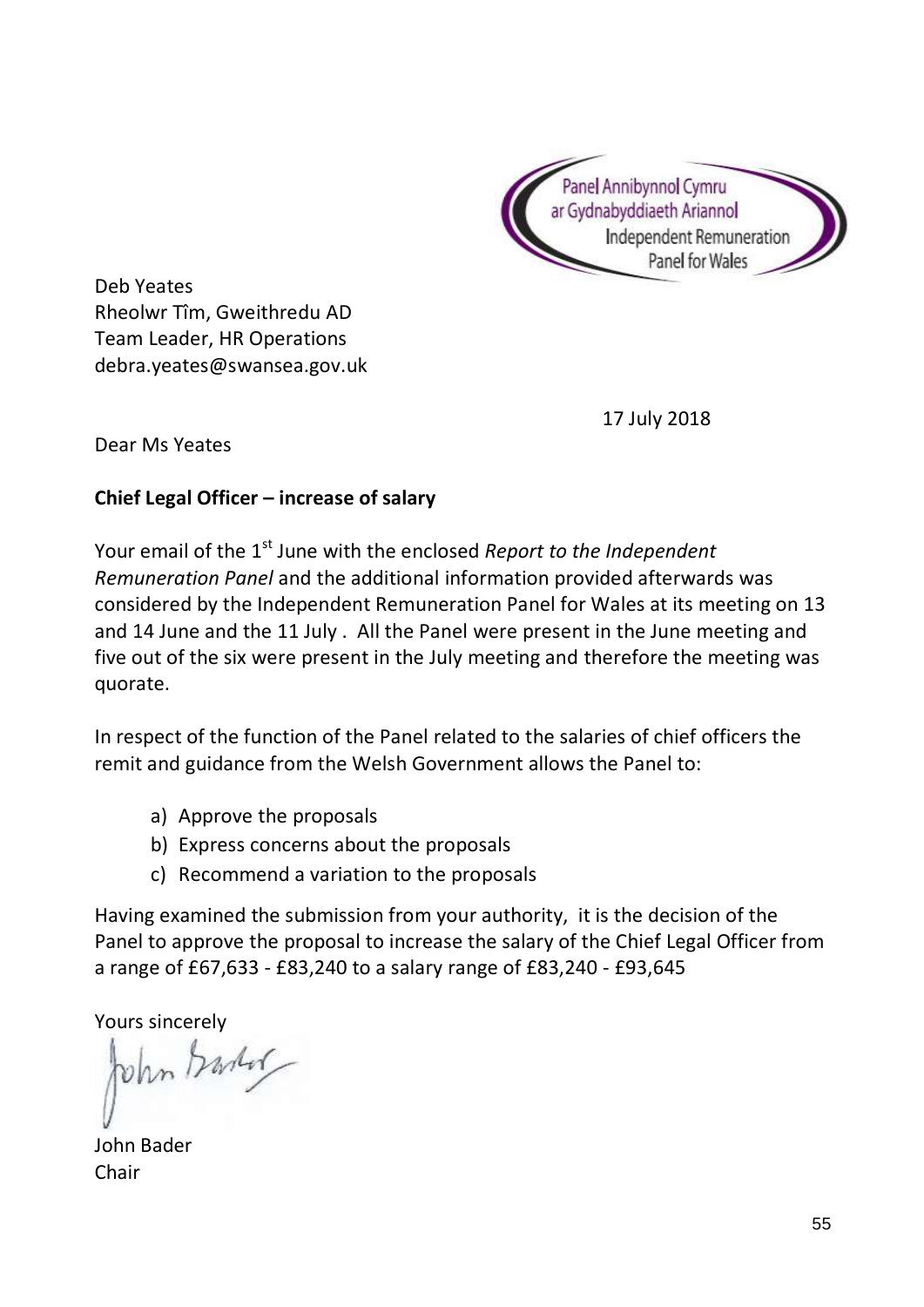

Ceri Davies Head of Human Resources Pembrokeshire County Council

CC: JoanneP-Davies@pembrokeshire.gov.uk

7 September 2018

Dear Ceri,

### **Proposal to change the remuneration of a chief officer – Head of ITC**

Your letter and accompanying documentation dated 26<sup>th</sup> July was considered by the Independent Remuneration Panel for Wales at the meeting on 22<sup>nd</sup> August. All members of the Panel were present and therefore the meeting was quorate.

In respect of the function of the Panel related to the salaries of chief officers the remit and guidance from the Welsh Government allows the Panel to:

- a) Approve the proposal
- b) Express concerns about the proposal
- c) Recommend a variation to the proposal

The proposal is that the new Head of ITC is recruited on a band 6 salary (£59,376- £63,310) in contrast to the previous salary which was on band 3 (£75,573-£83,133).

Having examined the submission from your authority it is the decision of the Panel to approve the proposal as submitted.

Yours sincerely<br>John *Markel* 

John Bader Chair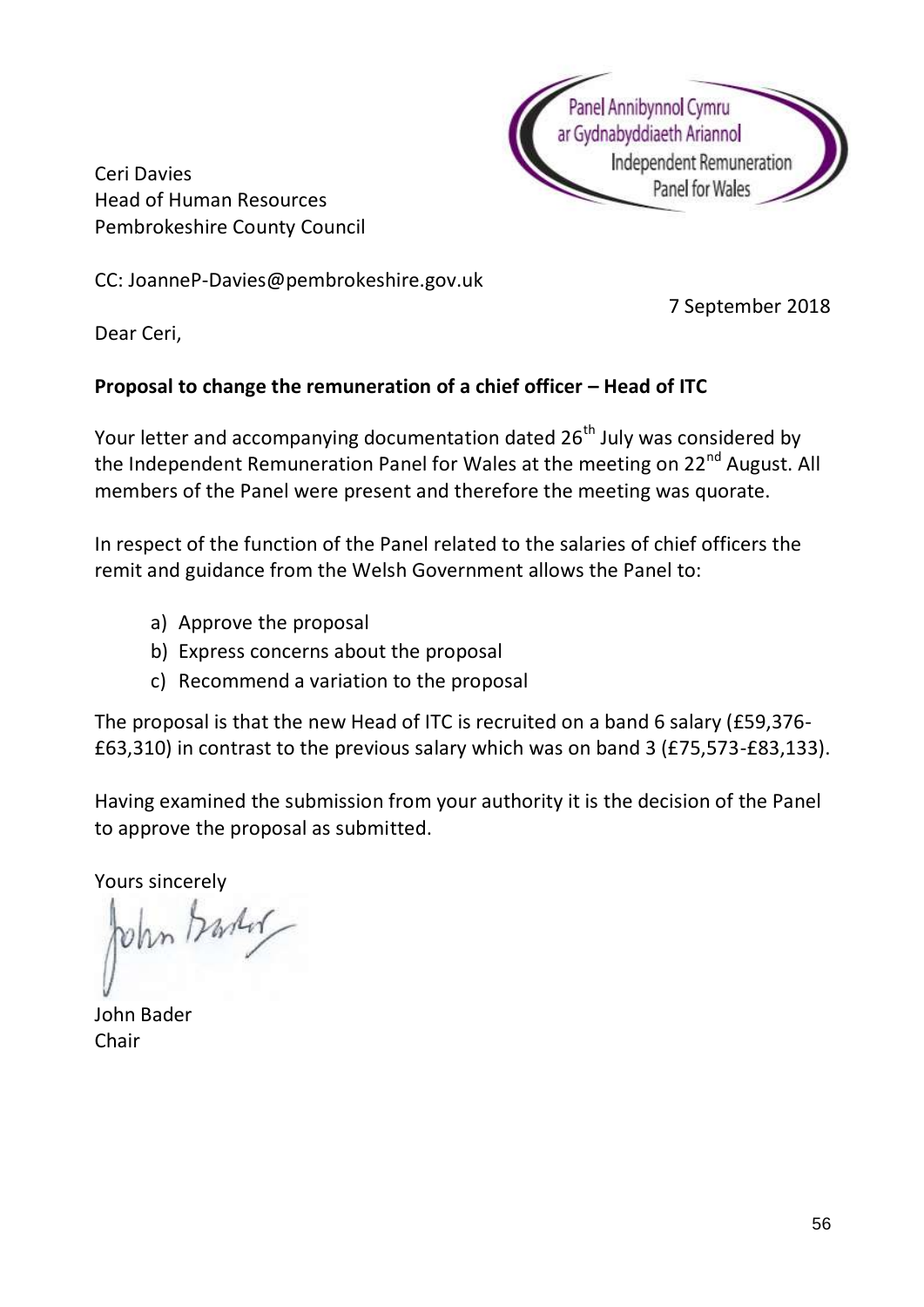# **Annex 1: The Panel's Determinations for 2019/20**

|     | <b>Principal Councils</b>                                                                                                                                                                                                                                                                                                                                                                     |
|-----|-----------------------------------------------------------------------------------------------------------------------------------------------------------------------------------------------------------------------------------------------------------------------------------------------------------------------------------------------------------------------------------------------|
| 1.  | Basic salary in 2019/20 for elected members of principal councils shall be<br>£13,868.                                                                                                                                                                                                                                                                                                        |
| 2.  | The Panel has determined that senior salary levels in 2019/20 for members of<br>principal councils shall be as set out in Table 4.                                                                                                                                                                                                                                                            |
| 3.  | The Panel has determined that (where paid) a civic head must be paid a<br>Band 3 salary of £22,568 and (where paid) a deputy civic head must be paid<br>a Band 5 salary of £17,568.                                                                                                                                                                                                           |
| 4.  | The Panel has determined that, where appointed and if remunerated, a<br>presiding member must be paid a Band 3 senior salary of £22,568.                                                                                                                                                                                                                                                      |
| 5.  | The Panel has determined that the post of deputy presiding member will not be<br>remunerated.                                                                                                                                                                                                                                                                                                 |
| 6.  | The Panel has determined that each authority, through its Democratic Services<br>Committee, must ensure that all its elected members are given as much support<br>as is necessary to enable them to fulfil their duties effectively. All elected<br>members should be provided with adequate telephone, email and internet<br>facilities giving electronic access to appropriate information. |
| 7.  | The Panel has determined that such support should be without cost to the<br>individual member. Deductions must not be made from members' salaries by<br>the respective authority as a contribution towards the cost of support which the<br>authority has decided necessary for the effectiveness and or efficiency of<br>members.                                                            |
|     | <b>Specific or Additional Senior Salaries</b>                                                                                                                                                                                                                                                                                                                                                 |
| 8.  | The Panel has determined to include a provision for specific or additional senior<br>salaries that do not fall within the current Remuneration Framework.                                                                                                                                                                                                                                     |
|     | <b>Local Government Pension Scheme</b>                                                                                                                                                                                                                                                                                                                                                        |
| 9.  | The entitlement to join the Local Government Pension Scheme (LGPS) shall<br>apply to all eligible elected members of principal councils.                                                                                                                                                                                                                                                      |
|     | <b>Family Absence</b>                                                                                                                                                                                                                                                                                                                                                                         |
| 10. | An elected member is entitled to retain a basic salary when taking family<br>absence under the regulations irrespective of the attendance record<br>immediately preceding the commencement of the family absence.                                                                                                                                                                             |
| 11. | When a senior salary holder is eligible for family absence, they will continue to<br>receive the salary for the duration of the absence.                                                                                                                                                                                                                                                      |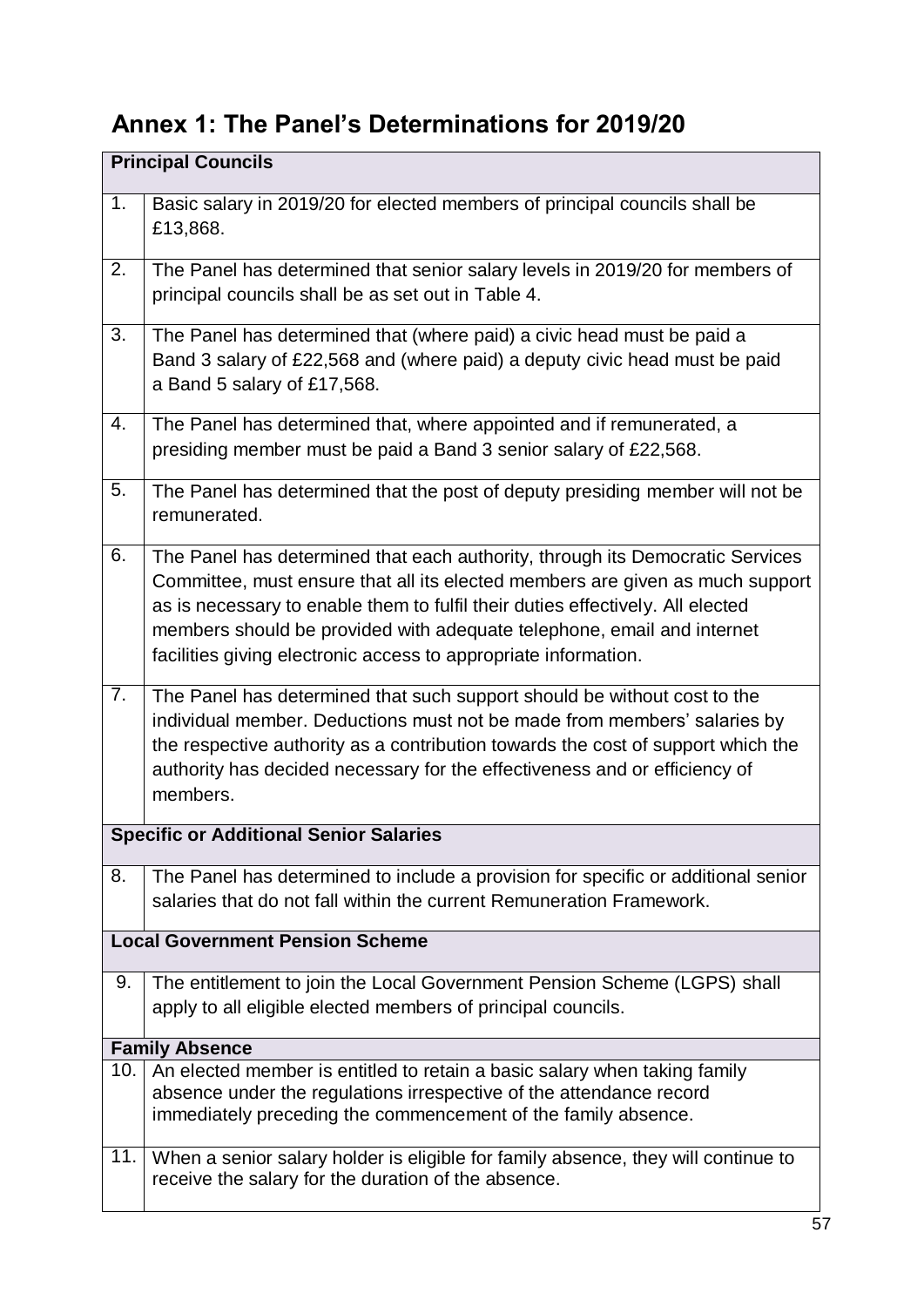| 12. | It is a matter for the authority to decide whether or not to make a substitute<br>appointment. The elected member substituting for a senior salary holder taking<br>family absence will be eligible to be paid a senior salary, if the authority so<br>decides.                                                                                                                                                                                                                                                                   |
|-----|-----------------------------------------------------------------------------------------------------------------------------------------------------------------------------------------------------------------------------------------------------------------------------------------------------------------------------------------------------------------------------------------------------------------------------------------------------------------------------------------------------------------------------------|
| 13. | If the paid substitution results in the authority exceeding the maximum number<br>of senior salaries which relates to it, as set out in the Panel's Annual Report, an<br>addition to the maximum will be allowed for the duration of the substitution.<br>However, this will not apply to the Isle of Anglesey or Merthyr Tydfil Councils if it<br>would result in the number of senior salaries exceeding fifty percent of the<br>Council membership. Specific approval of Welsh Ministers is required in such<br>circumstances. |
| 14. | When a Council agrees a paid substitution for family absence, the Panel must<br>be informed, within 14 days of the date of the decision, of the details including<br>the particular post and the duration of the substitution.                                                                                                                                                                                                                                                                                                    |
| 15. | The Council's schedule of remuneration must be amended to reflect the<br>implication of the family absence.                                                                                                                                                                                                                                                                                                                                                                                                                       |
|     | <b>National Park Authorities</b>                                                                                                                                                                                                                                                                                                                                                                                                                                                                                                  |
| 16. | The basic salary for NPA ordinary members shall be £3,735.                                                                                                                                                                                                                                                                                                                                                                                                                                                                        |
| 17. | The senior salary of the chair of an NPA shall be £12,435.                                                                                                                                                                                                                                                                                                                                                                                                                                                                        |
| 18. | An NPA senior salary can be paid to a Deputy Chair and up to two committee<br>chairs where there is significant and sustained responsibility. This can be paid<br>at either of the following levels to be decided by the authority to reflect the<br>appropriate responsibility: £7,435 or £6,135.                                                                                                                                                                                                                                |
| 19. | The Panel has determined to include a provision for NPAs to apply for specific<br>or additional senior salaries that do not fall within the current Remuneration<br>Framework.                                                                                                                                                                                                                                                                                                                                                    |
| 20. | Members must not receive more than one NPA senior salary.                                                                                                                                                                                                                                                                                                                                                                                                                                                                         |
| 21. | An NPA senior salary is paid inclusive of the NPA basic salary and must reflect<br>significant and sustained responsibility.                                                                                                                                                                                                                                                                                                                                                                                                      |
| 22. | Members of a principal council in receipt of a Band 1 or Band 2 senior salary<br>cannot receive a salary from any NPA to which they have been appointed.                                                                                                                                                                                                                                                                                                                                                                          |
|     | <b>Fire and Rescue Authorities</b>                                                                                                                                                                                                                                                                                                                                                                                                                                                                                                |
| 23. | The basic salary for FRA ordinary members shall be £1,780.                                                                                                                                                                                                                                                                                                                                                                                                                                                                        |
| 24. | The senior salary of the chair of an FRA shall be £10,480.                                                                                                                                                                                                                                                                                                                                                                                                                                                                        |
| 25. | An FRA senior salary can be paid to the deputy chair and up to two chairs of<br>committees where there is significant and sustained responsibility. This shall be<br>paid at £5,480.                                                                                                                                                                                                                                                                                                                                              |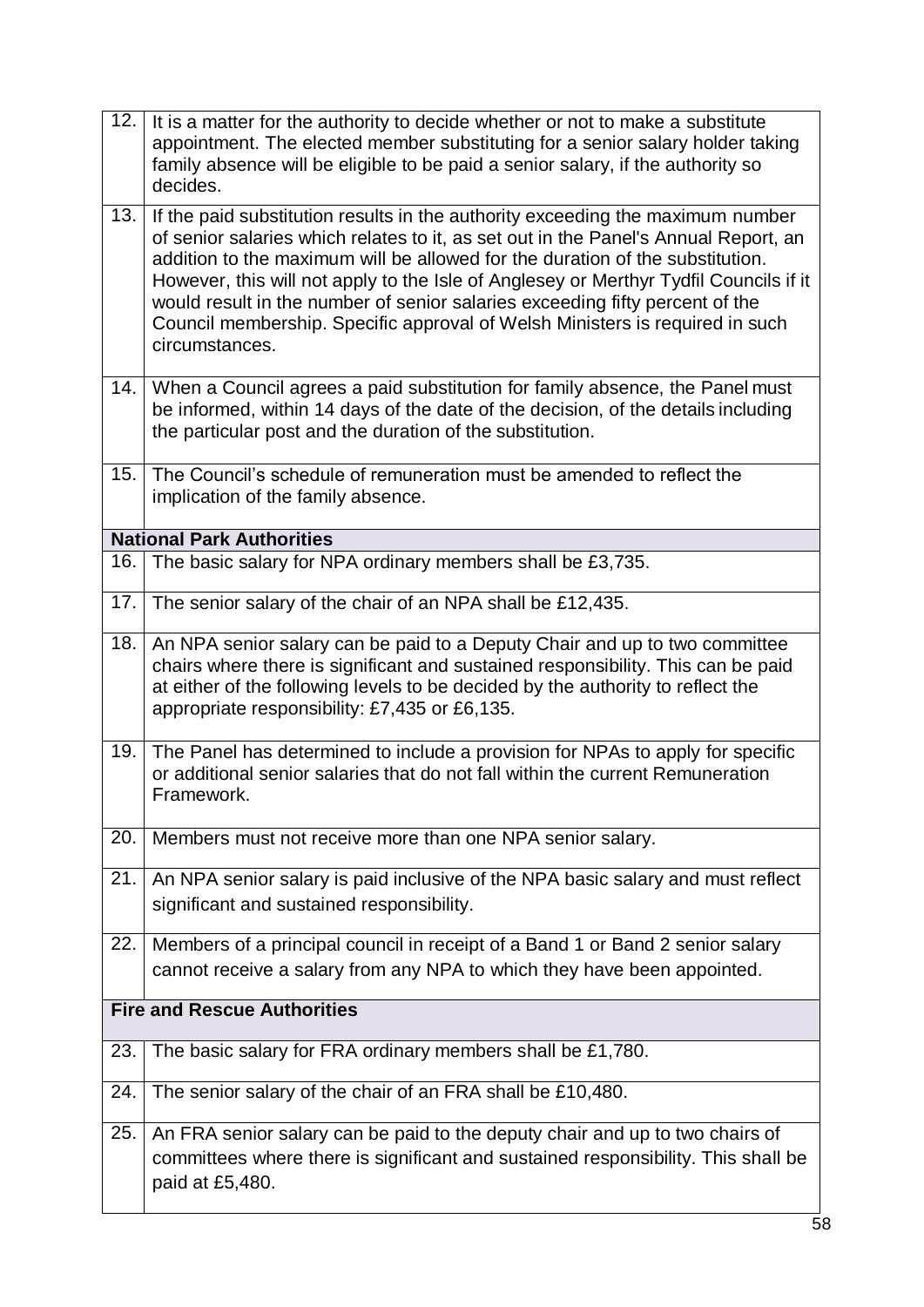| 26.                                   | The Panel has determined to include a provision for FRAs to apply for specific                                                                                                                                                                                                                                                                                                                                                                      |
|---------------------------------------|-----------------------------------------------------------------------------------------------------------------------------------------------------------------------------------------------------------------------------------------------------------------------------------------------------------------------------------------------------------------------------------------------------------------------------------------------------|
|                                       | or additional senior salaries that do not fall within the current Remuneration                                                                                                                                                                                                                                                                                                                                                                      |
|                                       | Framework.                                                                                                                                                                                                                                                                                                                                                                                                                                          |
| 27.                                   | Members must not receive more than one FRA senior salary.                                                                                                                                                                                                                                                                                                                                                                                           |
| 28.                                   | An FRA senior salary is paid inclusive of the FRA basic salary and must reflect<br>significant and sustained responsibility.                                                                                                                                                                                                                                                                                                                        |
|                                       | 29.   Members of a principal council in receipt of a Band 1 or Band 2 senior salary<br>cannot receive a salary from any FRA to which they have been nominated.                                                                                                                                                                                                                                                                                      |
|                                       | <b>Co-opted Members</b>                                                                                                                                                                                                                                                                                                                                                                                                                             |
| 30.                                   | Principal councils, NPAs and FRAs must pay the fees to co-opted members<br>(who have voting rights) as set out in Table 7.                                                                                                                                                                                                                                                                                                                          |
| 31.                                   | Reasonable time for pre meeting preparation is to be included in claims made by<br>co-opted members the extent of which can be determined by the appropriate<br>officer in advance of the meeting.                                                                                                                                                                                                                                                  |
| 32.                                   | Travelling time to and from the place of the meeting is to be included in the<br>claims for payments made by co-opted members (up to the maximum of the<br>daily rate).                                                                                                                                                                                                                                                                             |
| 33.                                   | The appropriate officer within the authority can determine in advance whether a<br>meeting is programmed for a full day and the fee will be paid on the basis of this<br>determination even if the meeting finishes before four hours has elapsed.                                                                                                                                                                                                  |
| 34.                                   | Fees must be paid for meetings and other activities including other committees<br>and working groups (including task and finish groups), pre-meetings with<br>officers, training and attendance at conferences or any other formal meeting to<br>which co-opted members are requested to attend.                                                                                                                                                    |
| 35.                                   | The Panel has determined that each authority, through its Democratic Services<br>Committee or other appropriate committee, must ensure that all voting co-opted<br>members are given as much support as is necessary to enable them to fulfil<br>their duties effectively. Such support should be without cost to the individual<br>member.                                                                                                         |
| <b>Reimbursement of Costs of Care</b> |                                                                                                                                                                                                                                                                                                                                                                                                                                                     |
| 36.                                   | All authorities must provide for the reimbursement of necessary costs for the<br>care of dependent children and adults (provided by informal or formal carers)<br>and for personal assistance needs up to a maximum of £403 per month.<br>Reimbursement must be for the additional costs incurred by members in order<br>for them to carry out their approved duties. Reimbursement shall only be made<br>on production of receipts from the carer. |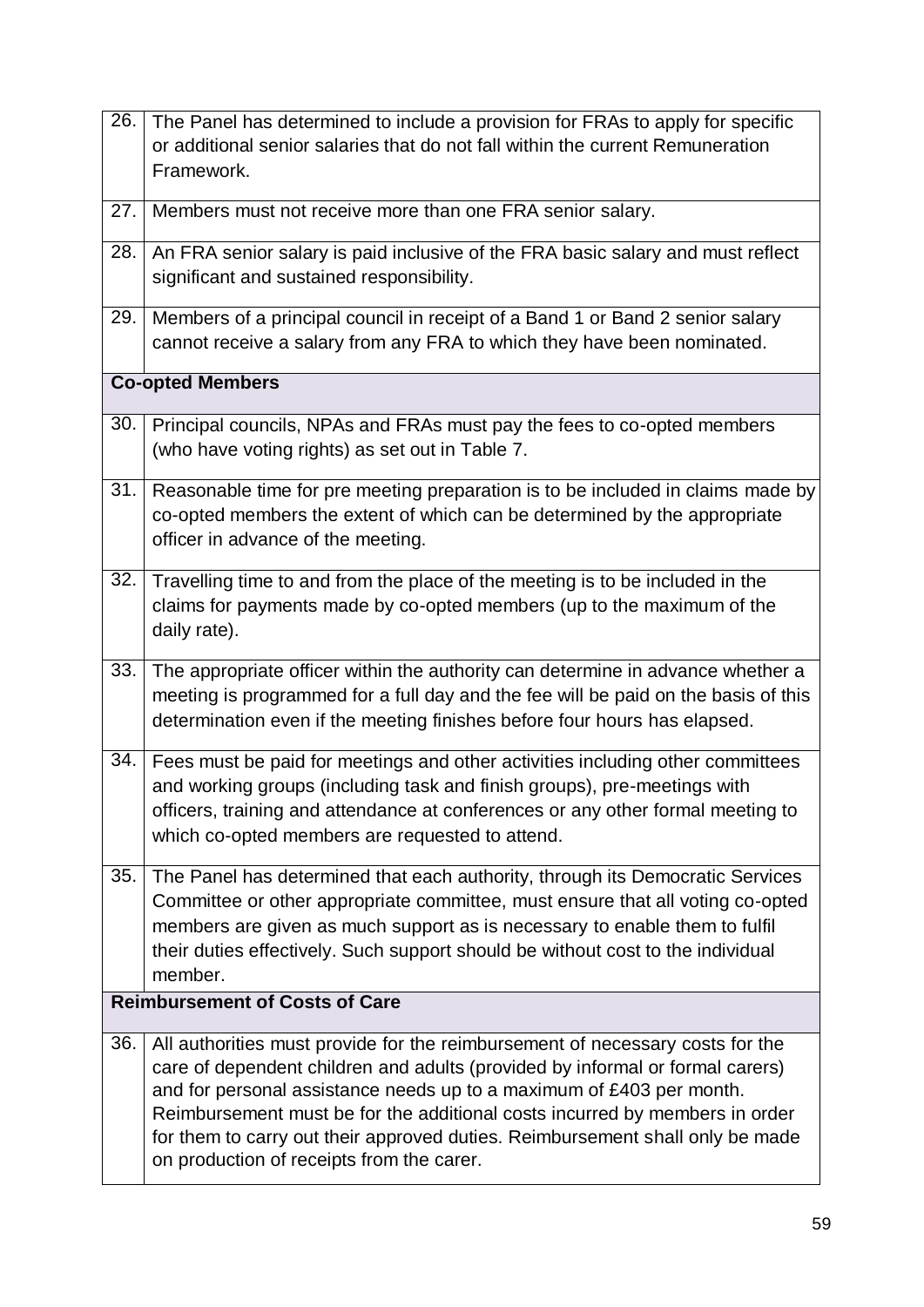|     | <b>Community and Town Councils</b>                                                                                                                                                                                                                                    |
|-----|-----------------------------------------------------------------------------------------------------------------------------------------------------------------------------------------------------------------------------------------------------------------------|
| 37. | All Community and Town councils must make available a payment to each of<br>their members of £150 per year as a contribution to costs and expenses.                                                                                                                   |
| 38. | Community and Town councils in Group A must make available an annual<br>payment of £500 each to a minimum of 1 and a maximum of 5 members in<br>recognition of specific responsibilities. This is in addition to the £150 payment<br>for costs and expenses.          |
| 39. | Community and Town councils in Groups B or C can make an annual payment<br>of £500 each to up to 5 members in recognition of specific responsibilities. This<br>is in addition to the £150 payment for costs and expenses.                                            |
| 40. | Community and Town councils can make payments to each of their members in<br>respect of travel costs for attending approved duties. <sup>10</sup> Such payments must be<br>the actual costs of travel by public transport or the HMRC mileage allowances as<br>below: |
|     | 45p per mile up to 10,000 miles in the year.<br>$\bullet$                                                                                                                                                                                                             |
|     | 25p per mile over 10,000 miles.<br>$\bullet$                                                                                                                                                                                                                          |
|     | 5p per mile per passenger carried on authority business.<br>٠                                                                                                                                                                                                         |
|     | 24p per mile for private motor cycles.<br>$\bullet$                                                                                                                                                                                                                   |
| 41. | 20p per mile for bicycles.                                                                                                                                                                                                                                            |
|     | If a Community or Town council resolves that a particular duty requires an<br>overnight stay, it can authorise reimbursement of subsistence expenses to its<br>members at the maximum rates set out below on the basis of receipted claims:                           |
|     | £28 per 24-hour period allowance for meals, including breakfast where not<br>$\bullet$<br>provided.                                                                                                                                                                   |
|     | £200 - London overnight.<br>٠                                                                                                                                                                                                                                         |
|     | £95 - elsewhere overnight.<br>$\bullet$                                                                                                                                                                                                                               |
|     | £30 – staying with friends and/or family overnight.<br>$\bullet$                                                                                                                                                                                                      |
| 42. | Community and Town councils can pay financial loss compensation to each of<br>their members, where such loss has actually occurred, for attending approved<br>duties as follows:                                                                                      |
|     | Up to £54.00 for each period not exceeding 4 hours.<br>٠                                                                                                                                                                                                              |
|     | Up to £108.00 for each period exceeding 4 hours but not exceeding<br>24 hours.                                                                                                                                                                                        |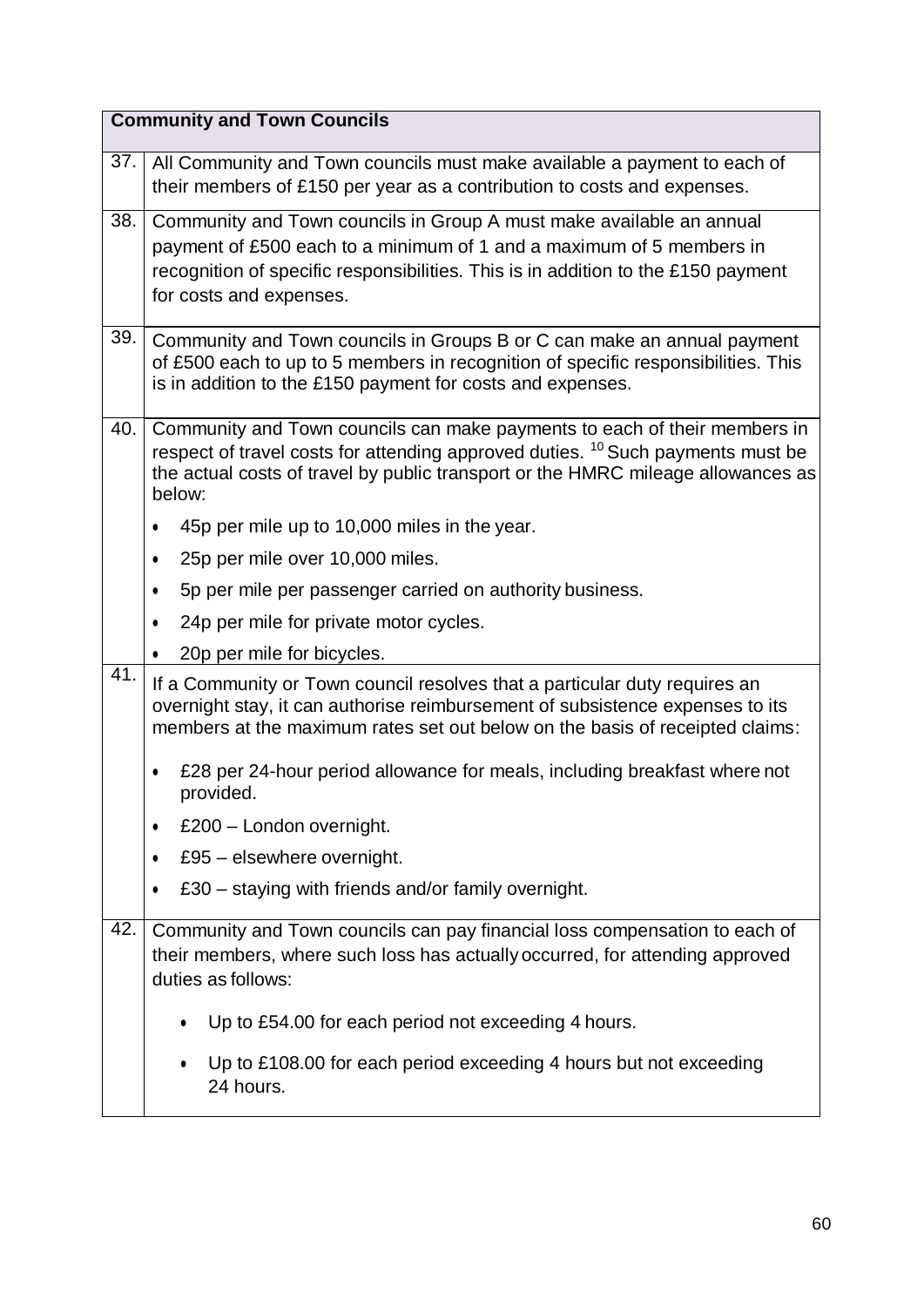| 43. | All Community and Town councils must provide for the reimbursement of<br>necessary costs for the care of dependent children and adults (provided by<br>informal or formal carers) and for personal assistance needs up to a maximum<br>of £403 per month. Reimbursement must be for the additional costs incurred by<br>members in order for them to carry out their approved duties. Reimbursement<br>shall only be made on production of receipts from the carer. |
|-----|---------------------------------------------------------------------------------------------------------------------------------------------------------------------------------------------------------------------------------------------------------------------------------------------------------------------------------------------------------------------------------------------------------------------------------------------------------------------|
| 44. | Community and Town councils can provide a Civic Head payment to the<br>mayor/chair of the council up to a maximum of £1,500. This is in addition to the<br>£150 payment for costs and expenses and the £500 senior salary if these are<br>claimed.                                                                                                                                                                                                                  |
| 45. | Community and Town councils can provide a Deputy Civic Head payment to<br>the deputy mayor/deputy chair of the council up to a maximum of £500. This is<br>in addition to the £150 payment for costs and expenses and the £500 senior<br>salary if these are claimed.                                                                                                                                                                                               |

 $^{10}$  Where a member who is on official business is driven by a third party (not a member or officer of that authority), the member can claim mileage at the prescribed rates plus any parking or toll fees provided the authority is satisfied that the member has incurred these costs.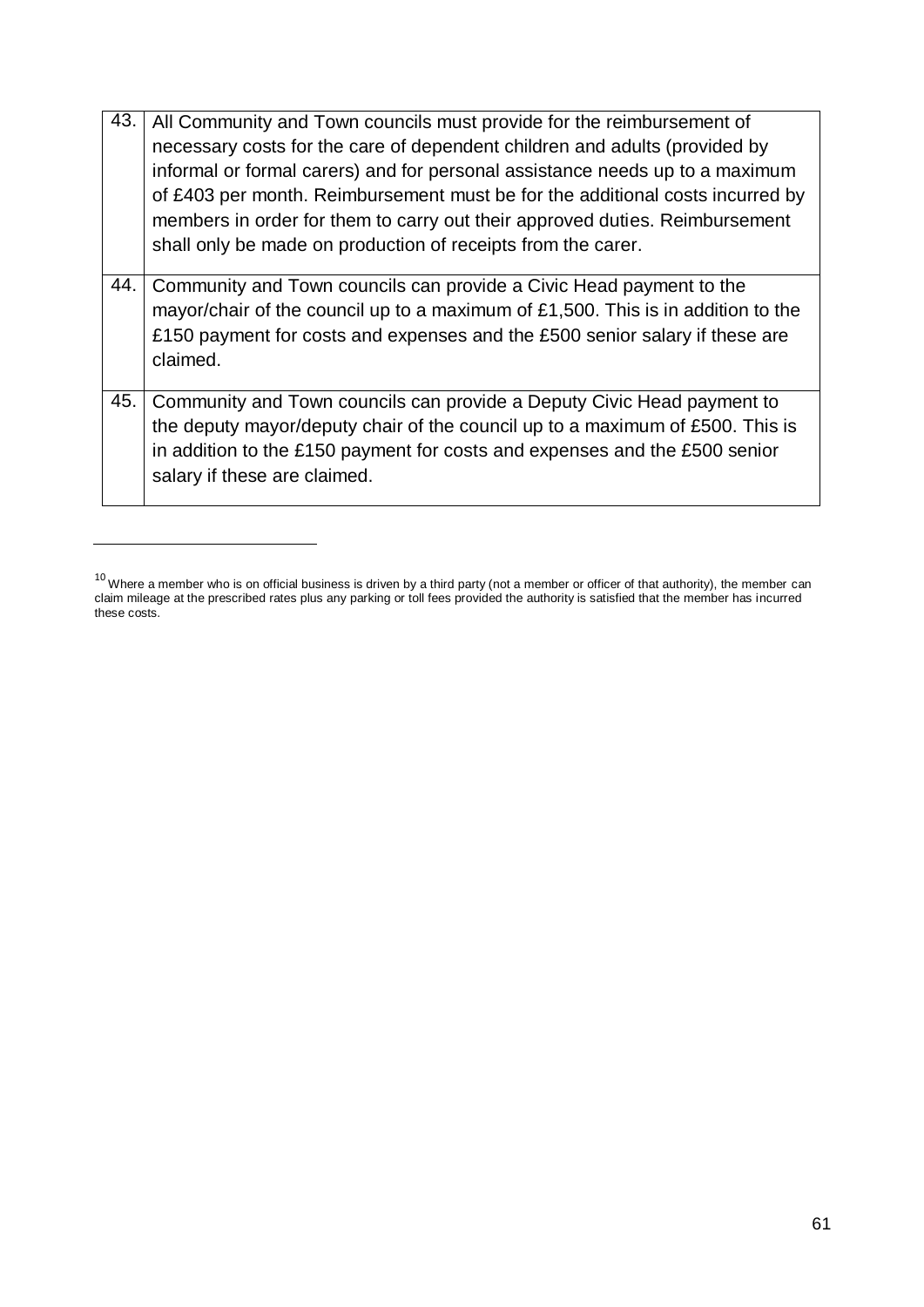# **Annex 2: Independent Remuneration Panel for Wales (IRPW) Regulations:**

- **a) for the remuneration of members and co-opted members of relevant authorities**
- **b) for functions relating to the salaries of Heads of Paid Service of Principal Councils and Fire and Rescue Authorities**
- **c) Chief officers of Principal Councils**

### **Introduction**

Part 8 (sections 141 to 160) and schedules 2 and 3 of the Local Government (Wales) Measure 2011 (*the Measure*) set out the arrangements for the payments and pensions for members of relevant authorities and the functions and responsibilities of the Independent Remuneration Panel for Wales (the Panel).

Sections 62 to 67 of the Local Government (Democracy) (Wales) Act 2013 amends sections 142, 143, 144, 147, 148 and 151 of the Measure and confers additional powers on the Panel.

The powers contained in part 8 and schedules 2 and 3 of the Measure (as amended) have replaced the following Statutory Instruments:

- The Local Authorities (Allowances for Members of County and County Borough Councils and National Park Authorities) (Wales) Regulations 2002 (No. 1895 (W.196)).
- The Local Authorities (Allowances for Members of Fire Authorities) (Wales) Regulations 2004 (No. 2555 (W.227)).
- The Local Authorities (Allowances for Members) (Wales) Regulations 2007 (No.1086 (W.115)).

The Measure also has replaced the sections of the Local Government Act 1972, the Local Government and Housing Act 1989 and the Local Government Act 2000 relating to payments to councillors in Wales.

Allowances for members of community and town councils are set out in Part 5 of these Regulations. The Local Authorities (Allowances for Members of Community Councils) (Wales) Regulations 2003 (No. 895(W.115)) were revoked from 1<sup>st</sup> April 2013.

### **Part 1**

### **General**

1. a. The short title of these Regulations is: "IRPW Regulations".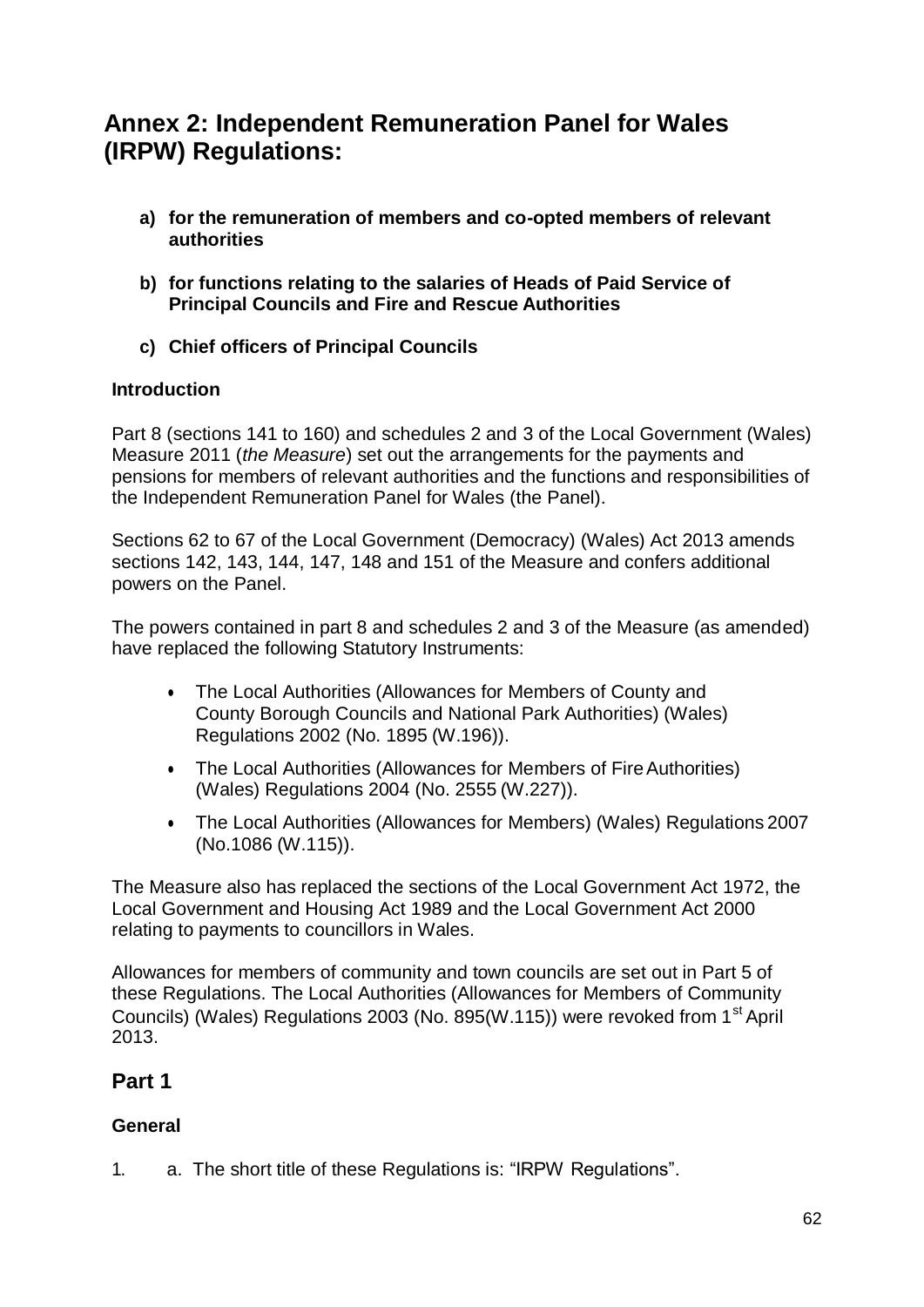- b. The IRPW Regulations came into force on 1 April 2012. The implementation date for each of the relevant authorities is set out in the Annual Report or Supplementary Report of the Panel.
- c. Authorities are required to produce a schedule of payments to members and co-opted members no later than the 31<sup>st</sup> July each year, for submission to the Panel and publication (see paragraph 46).

### **Interpretation**

- 2. In the IRPW Regulations:
	- "The 1972 Act" means the Local Government Act 1972.
	- "The 2000 Act" means the Local Government Act 2000.
	- "The 2013 Act" means the Local Government (Democracy) (Wales) Act 2013.
	- "Allowance" means the actual or maximum amount which may be reimbursed to members and co-opted members of a relevant authority for expenses necessarily incurred when carrying out the official business of the relevant authority.
	- "Annual report" means a report produced by the Panel in accordance with section 145 of the Measure.
	- "Approved duty" in relation to community and town councils has the meaning as set out in Part 5 of these Regulations.
	- "Attendance Allowance" in relation to community or town councils has the meaning set out in Part 5 of these Regulations.
	- "Authority" means a relevant authority in Wales as defined in Section 144(2) of the Measure, and includes a local authority (county or county borough council), a national park authority and a Welsh fire and rescue authority, a community or town council.
	- "Basic Salary" has the same meaning as set out in paragraph 6 of these Regulations, and may be qualified as "LA Basic Salary" to refer to the basic salary of a member of a principal council; "NPA Basic Salary" to refer to the basic salary of a member of a national park authority; and "FRA Basic Salary" to refer to the basic salary of a member of a Welsh fire and rescue authority.
	- "Chief Officer" of a principal authority has the meaning as defined in the Localism Act 2011.
	- "Civic Head" is the person elected by the council to carry out the functions of the chair of that council and is designated as mayor or chair.
	- "Committee" includes a sub-committee.
	- "Community or town council" means in relation to Part 8 of the Measure, a community council as defined in section 33 of the Local Government Act 1972 or a town council in accord with section 245B of the same Act.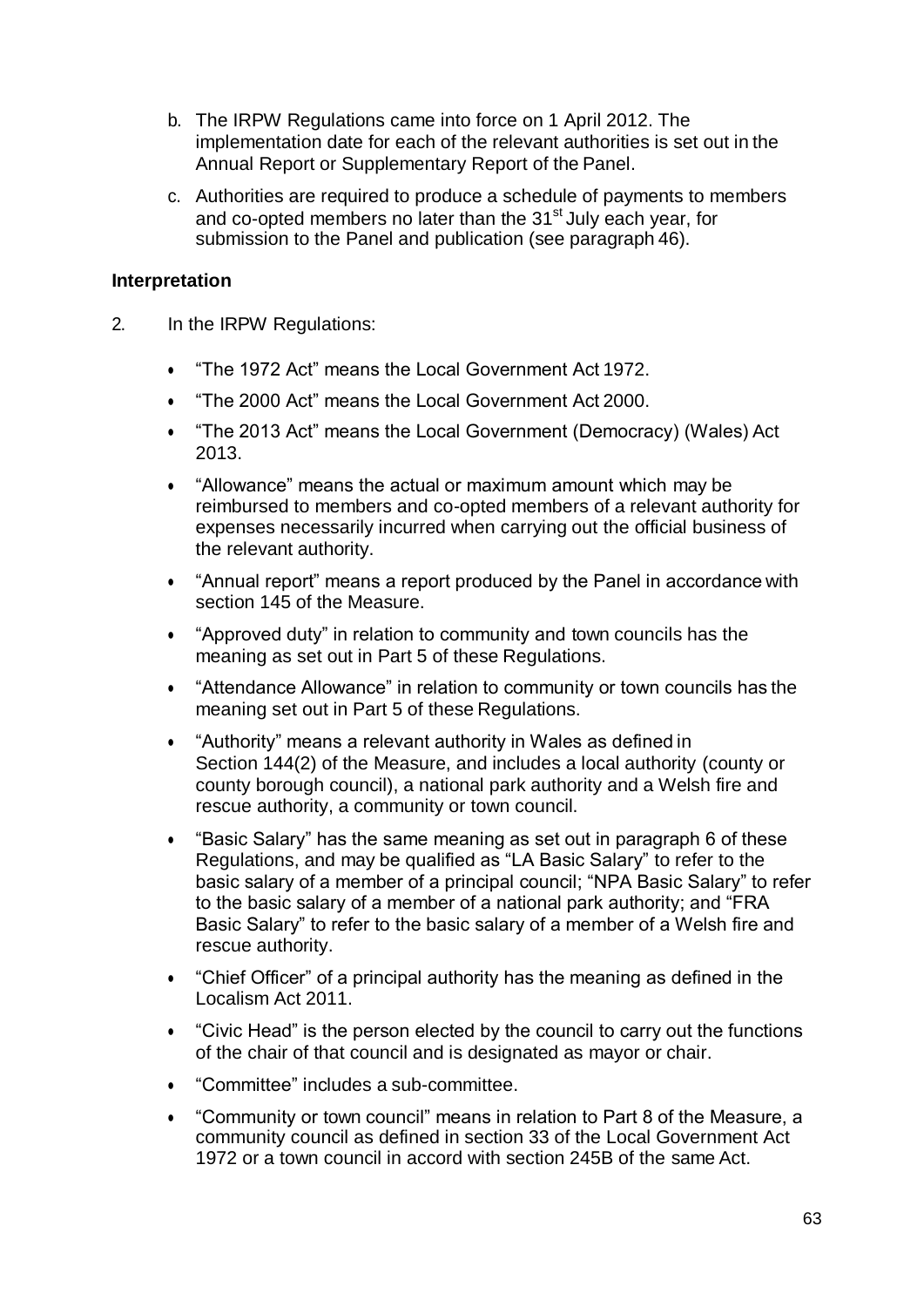- "Consultation draft" means the draft of an Annual or Supplementary report under Section 146 (7) or 147(8) of the Measure, representations on which must be taken into account by the Panel.
- "Constituent authority" for national park authorities this is a local authority falling within the area of a national park authority; for Welsh fire and rescue authorities it is a local authority falling within the area of a fire and rescue authority.
- "Controlling group" means a political group in a local authority where any of its members form part of the executive.
- "Co-opted Member" has the meaning contained in section 144 (5) of the Measure, that is those with the right to vote on matters within the purview of the committee on which they serve.
- "Co-opted Member fee" has the same meaning as set out in paragraph 19 of these Regulations.
- "Costs of Care" has the same meaning as set out in paragraph 21 of these Regulations.
- "Democratic Services Committee" means the local authority committee established under section 11 of the Measure.
- "Deputy Civic Head" is a person elected by the council to deputise for the mayor or chair of that council.
- "Executive" means the executive of an authority in a form as specified in sections 11(2) to (5) of the 2000 Act, as amended by section 34 of the Measure.
- "Executive arrangements" has the meaning given by section 10(1) of the 2000 Act.
- "Family absence" as defined in Section 142 (2) (b) of the Measure has the meaning given to it by Part 2 of the Measure, and contained in the Regulations relating thereto.
- "Financial Loss Allowance in relation to community or town councils has the meaning as set out in Part 5 of the Regulations.
- "Fire and rescue authority" means an authority constituted by a scheme under section 2 of the Fire and Rescue Services Act 2004 or a scheme to which section 4 of that Act applies.
- "Head of paid service" means as designated under section 4(1) of the Local Government and Housing Act 1989.
- Joint Overview and Scrutiny Committee means a committee or sub committee set up by two or more principal councils under the Local Authority (Joint Overview and Scrutiny Committees) (Wales) Regulations 2013.
- "Largest opposition group" means a political group other than a controlling group which has a greater number of members than any other political group in the authority.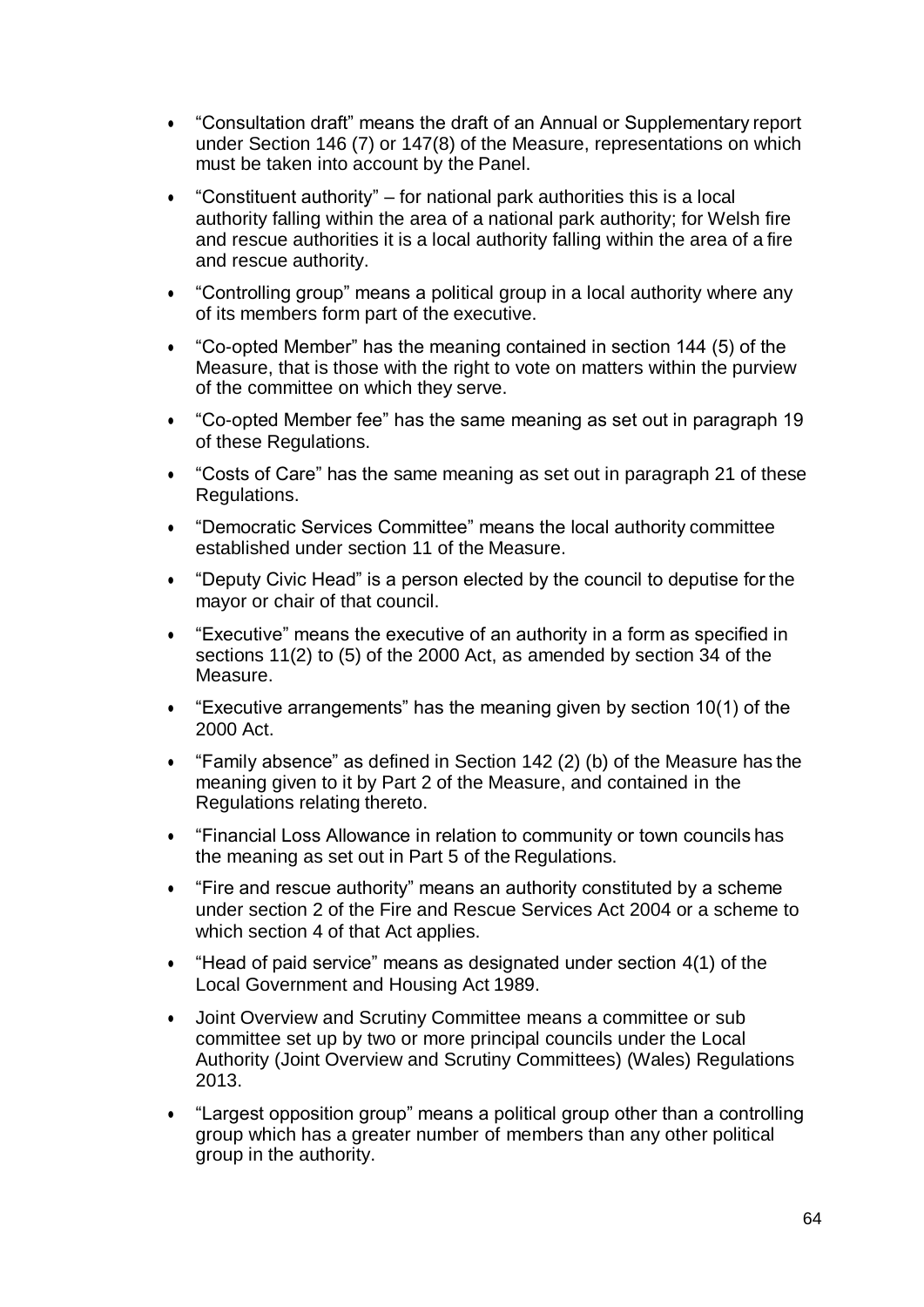- "Local authority" means a county or county borough council.
- "Member" means in respect of a local authority or a community or town council a person who has been elected to serve as a councillor for that authority; for a national park authority means a member appointed by a constituent authority and also a person appointed by Welsh Ministers; for Welsh fire and rescue authorities means a member appointed by a constituent authority.
- "National Park Authority" means a national park authority established under section 63 of the Environment Act 1995.
- "Official business" has the meaning contained in Section 142 (10) of the Measure in relation to the payment of allowances for care, travel and subsistence as reimbursement of expenses necessarily incurred by members and co-opted members of a relevant authority (excluding community and town councils) when:
	- a. Attending a meeting of the authority or any committee of the authority or any body to which the authority makes appointments or nominations or of any committee of such a body.
	- b. Attending a meeting of any association of authorities of which the authority is a member.
	- c. Attending a meeting the holding of which is authorised by the authority or by a committee of the authority or by a joint committee of the authority and one or more other authorities.
	- d. Attending any training or development event approved by the authority or its executive.
	- e. A duty undertaken for the purpose of or in connection with the discharge of the functions of an executive within the meaning of Part 2 of the 2000 Act, as amended.
	- f. A duty undertaken in pursuance of a standing order which requires a member or members to be present when tender documents are opened.
	- g. A duty undertaken in connection with the discharge of any function of the authority to inspect or authorise the inspection of premises.
	- h. A duty undertaken by members of principal councils in connection with constituency or ward responsibilities which arise from the discharge of local authority functions.
	- i. Any other duty approved by the authority, or any duty of class so approved, undertaken for the purpose of, or in connection with, the discharge of the functions of the authority or any of its committees.
- "Other political group" means a political group other than a controlling group or the largest opposition group (if any) which comprises not less than ten per cent of the members of that authority.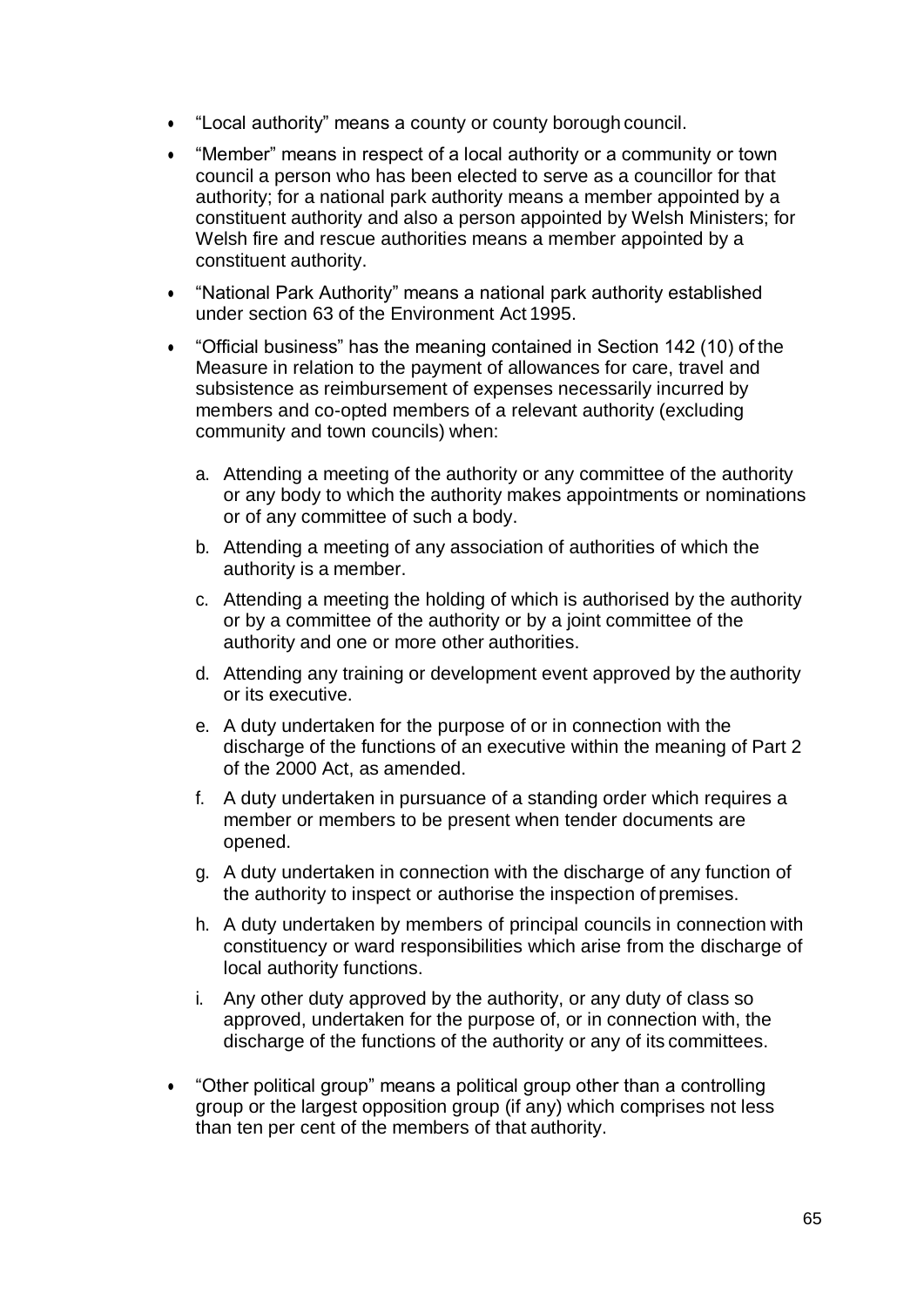- "Overview and Scrutiny Committee" means a committee of the authority which has the powers set out in sections 21(2) and (3) of the 2000 Act, as amended by Part 6 of the Measure.
- "Panel" means the Independent Remuneration Panel for Wales as set out in section 141(1) and schedule 2 of the Measure.
- "Pay policy statement" means a statement produced by a relevant authority under section 38 of the Localism Act 2011.
- "Presiding Member" means a member of a principal council who has been designated by that council to carry out functions in relation to the chairing of its meetings and proceedings.
- "Principal council" means a county or county borough council.
- "Proper officer" has the same meaning as in section 270(3) of the 1972 Act.
- "Public body" means a body as defined in section 67(b) of the 2013 Act.
- "Qualifying provision" means a provision that makes a variation to a previous decision of the Panel. (Section 65 (c) of the 2013 Act).
- "Qualifying relevant authority" is an authority within the meaning of section 63 of the 2013 Act, required to produce a pay policy statement.
- "Relevant authority" is set out in Section 144(2) of the Measure (as amended) and in section 64 of the 2013 Act and, for the purposes of these Regulations, includes a local authority/principal council, a community or town council, a national park authority and a Welsh fire and rescue authority.
- "Relevant matters" are as defined in Section 142(2) of the Measure.
- "Schedule" means a list setting out the authority's decisions in respect of payments to be made during the year (as relating to that authority) to all members and co-opted members of that authority.
- "Senior Salary" has the same meaning as set out in paragraph 11 of these Regulations and may be qualified as "Local Authority/Principal council Senior Salary" to refer to the senior salary of a member of a principal council; "National Park Senior Salary" to refer to the senior salary of a member of a national park authority; or "Fire and Rescue authority Senior Salary" to refer to the senior salary of a member of a Fire and Rescue authority.
- "Sickness absence" means the arrangements as set out in theAnnual Report.
- "Supplementary report" has the meaning contained in section 146(4 to 8) of the Measure.
- "Travelling and subsistence allowance" has the same meaning as set out in paragraph 25 of these Regulations.
- "Year" has the following meanings: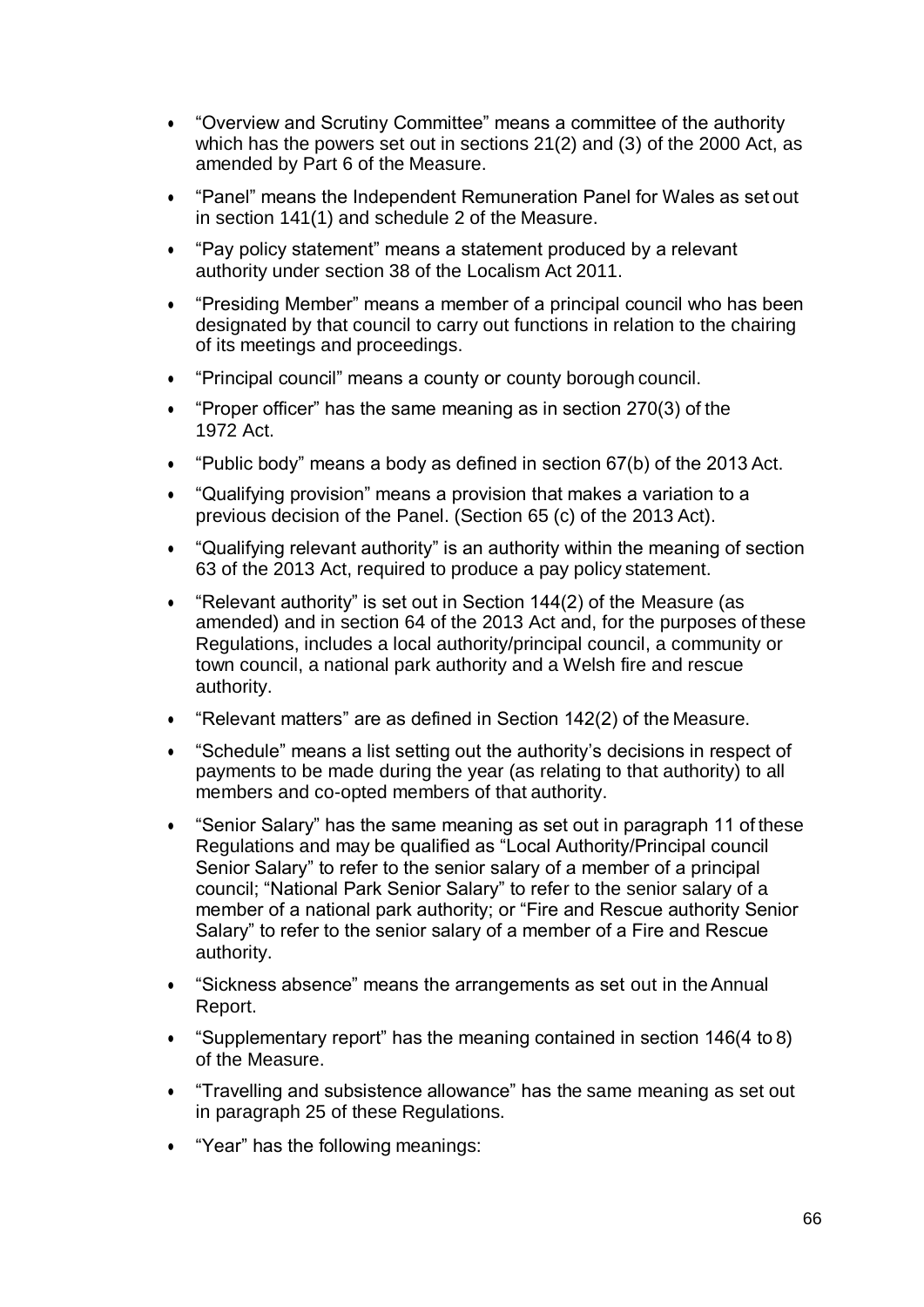"financial year" – the period of twelve months ending 31 March;

"calendar year" – the period of twelve months ending 31 December;

"municipal year" – the year commencing on the date of the annual meeting of the local authority and ending the day before the annual meeting of the following year; for national park authorities and Welsh fire and rescue authorities it is the period of up to twelve months following the annual meeting of the authority.

### **Part 2: Schedule of member/co-opted member remuneration**

### **Commencement of term of office**

- 3. The term of office of:
	- A member of a local authority or community or town council begins 4days following the election subject to making the declaration of acceptance of that office under section 83(1) of the 1972 Act.
	- A councillor member of a national park authority begins on the date on which that member is appointed as such by a constituent authority and the term of office of a Welsh Government appointed member begins on the date of that appointment. The term of office of the chair and deputy chair of the national park authority begins on the date of election by that authority to that office.
	- A councillor member of a Welsh fire and rescue authority begins on the date on which that member is appointed as such by a constituent authority and the term of office of the chair and deputy chair of the fire and rescue authority begins on the date of election by that authority to that office.
	- A co-opted member of a relevant authority begins on the date of appointment by the relevant authority.

### **Schedule of member remuneration (the Schedule) (does not apply to community or town councils – see Part 5)**

4. An authority must produce annually, a schedule of payments it intends to make to its members and co-opted members. The amount of those payments must accord with the Panel's determinations made for that year in its Annual or Supplementary Reports. The Schedule must be produced no later thanfour weeks following the annual meeting of the authority.

### **Amendment to the Schedule**

5. An authority may amend the Schedule at any time during the year (as relating to the authority) provided that such amendments accord with the Panel's determinations for that year.

### **Basic salary**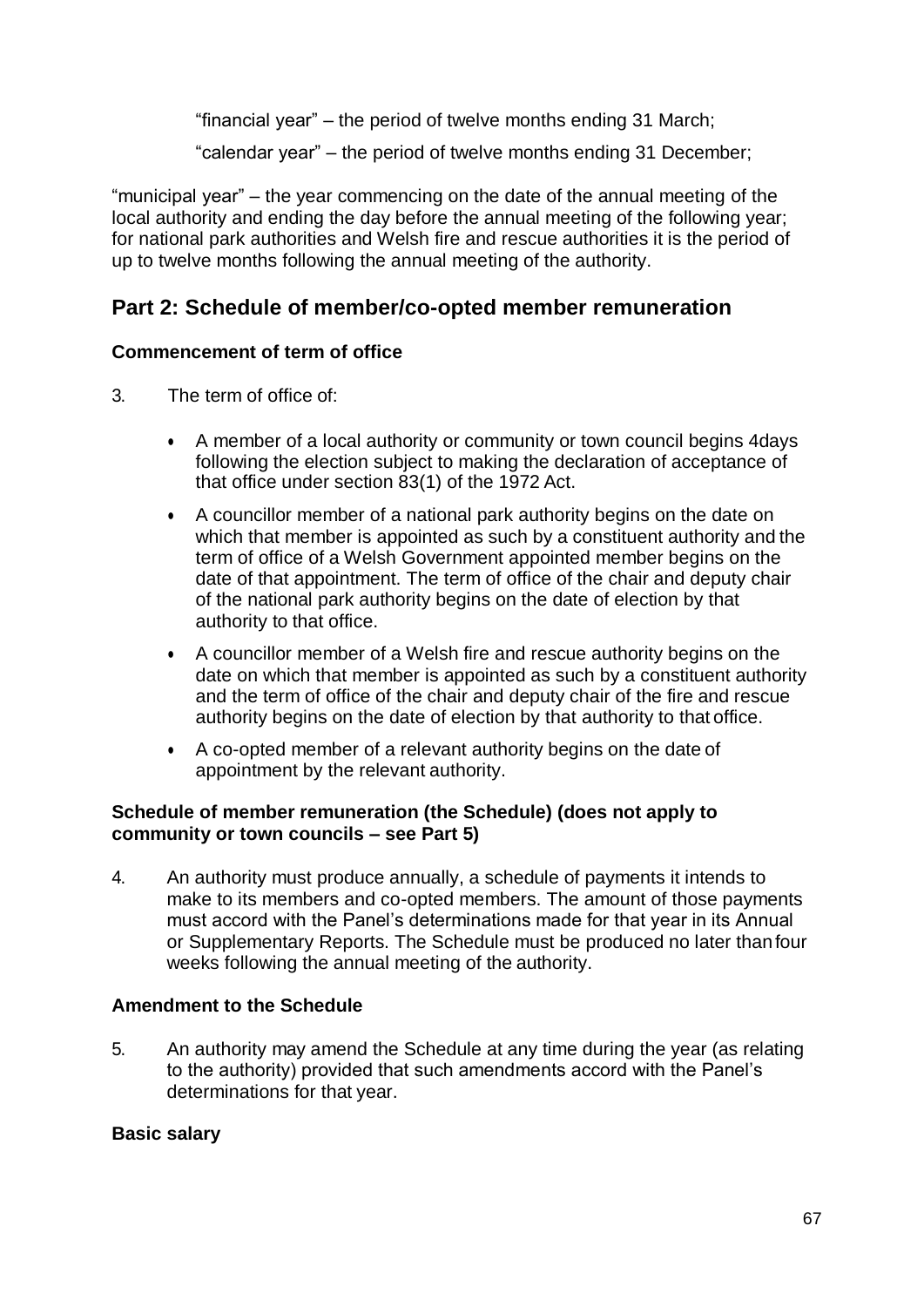- 6. An authority must provide for the payment of a basic salary, as determined by the Panel in its Annual or Supplementary Reports, to each of its members. The amount of the salary must be the same for each member. For principal councils only, this salary remains payable during a period of family absence.
- 7. A member may not receive more than one basic salary from a relevant authority, but a member of one relevant authority may receive a further basic salary by being appointed as a member of another relevant authority (except in the case as indicated in paragraph 16).
- 8. The amount of the basic salary will be set in accordance with Section 142(3) of the Measure and will be one of the following:
	- The amount the authority must pay to a member of the authority.
	- The maximum amount that the authority may pay to a member of the authority.
- 9. Where the term of office of a member begins or ends other than at the beginning or end of the year (as relating to the authority), the entitlement of that member is to such proportion of the basic salary as the number of days during which the member's term of office subsists during that year bears to the number of days in that year.
- 10. Where a member is suspended or partially suspended from being a member of an authority (Part 3 of the 2000 Act refers) the part of the basic salary payable to that member in respect of the responsibilities or duties from which that member is suspended or partially suspended must be withheld by the authority (Section 155(1) of the Measure).

### **Senior salary**

- 11. Subject to paragraphs 12 to 18 an authority can make payments of a senior salary to members that it has given specific responsibilities. Such payments must accord with the Panel's determination for the year (as relating to the authority) that the payments are made and must be set out in the Schedule of that authority. For principal councils only, a senior salary will remain payable during the family absence of the office holder.
- 12. The Panel will prescribe in its Annual or Supplementary Reports the following:
	- The categories of members eligible for the payment of a senior salary which may not be the same for all authorities or categories of authorities.
	- The discretion available to authorities in relation to the payment of senior salaries which may not be the same for all authorities or categories of authorities.
- 13. The amount of the senior salaries payable will be in accordance with section 142(3) of the Measure and specify: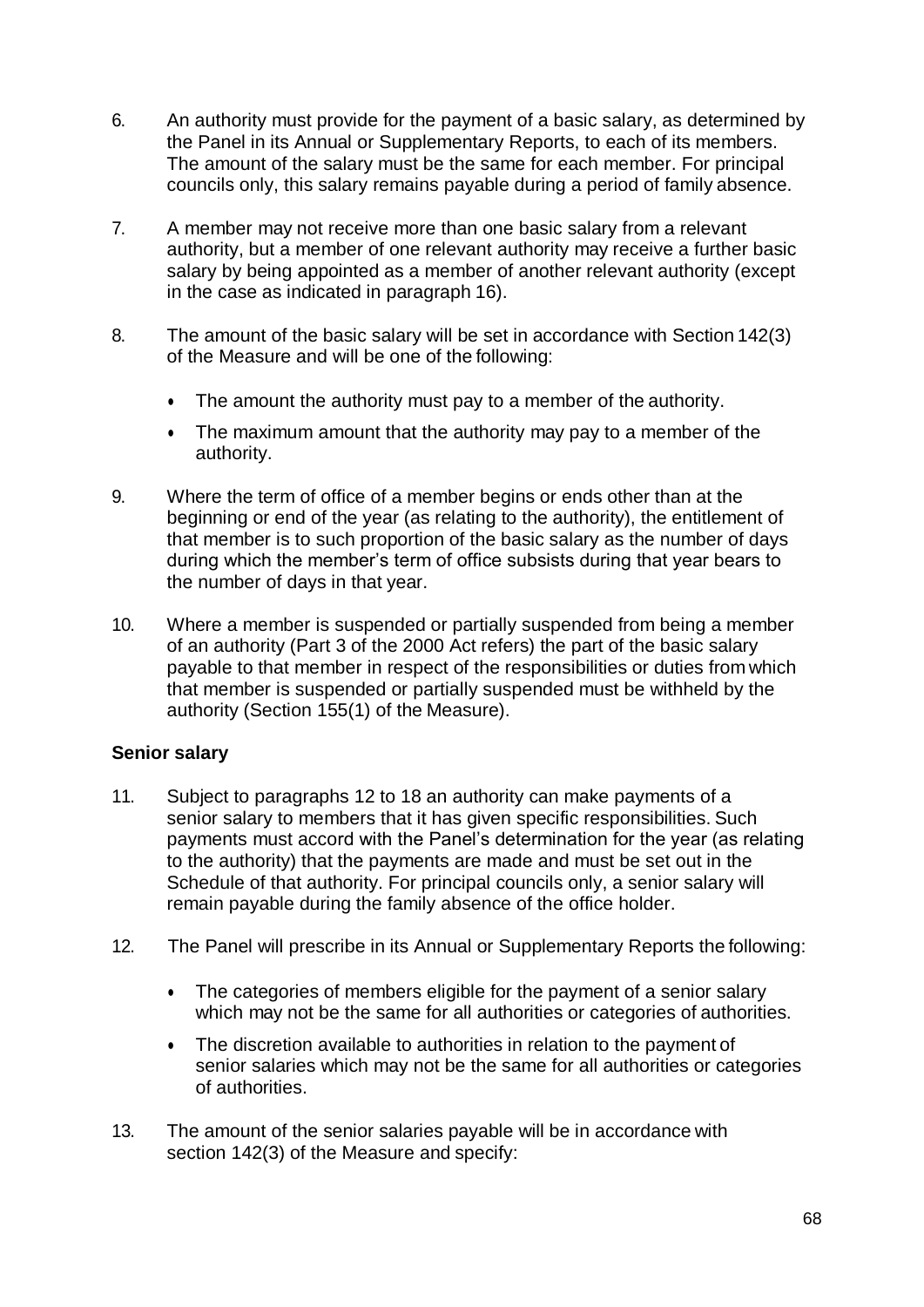- The amount that a relevant authority must pay to a member of the authority.
- The maximum amount that a relevant authority may pay to a member of the authority.
- 14. The Senior Salary will comprise an amalgam of the basic salary and an additional amount for the relevant specific responsibility determined by the Panel in its Annual or Supplementary Reports. This may not be the same for all authorities or categories of authorities.
- 15. The Panel in its Annual or Supplementary Reports will determine either the maximum proportion of its membership or the total number of members that an authority can pay as senior salaries. The percentage may not exceed fifty percent without the express approval of Welsh Ministers (Section 142(5) of the Measure). For principal councils only, the maximum proportion or number may be exceeded to include payment of a senior salary to an additional member who is appointed to provide temporary cover for the family absence of a senior salary office holder (subject to the 50% limit).
- 15(a). For principal councils, Fire and Rescue Authorities and National Park Authorities the maximum proportion or number may be exceeded to include the payment of a senior salary to an additional member who is appointed to provide temporary cover for the sickness absence of a senior salary holder as determined in the Annual Report or a Supplementary Report.
- 15(b). Payments to chairs of Joint Overview and Scrutiny Committees or Sub Committees are additional to the maximum proportion of its membership that an authority can pay as senior salaries subject to the overall maximum of fifty percent as contained in Section 142(5) of the Measure. The Panel will determine the amounts of such payments in an Annual or Supplementary Report.
- 16. An authority must not pay more than one senior salary to any member. A principal council member in receipt of a senior salary as leader or executive member of a local authority (determined as full-time by the Panel) may not receive a second salary as a member appointed to serve on a national park authority or a Welsh fire and rescue authority.
- 16(a). Paragraph 16 does not apply to payments made to a chair of a Joint Overview and Scrutiny Committee or Sub Committee who is in receipt of a senior salary for a role that is not classified as full time equivalent. It continues to apply to leaders or members of the executive.
- 17. Where a member does not have, throughout the year specific responsibilities that allow entitlement to a senior salary, that member's payment is to be such proportion of the salary as the number of days during which that member has such special responsibility bears to the number of days in that year.
- 18. Where a member is suspended or partially suspended from being amember of the authority (Part 3 of the 2000 Act refers) the authority must not make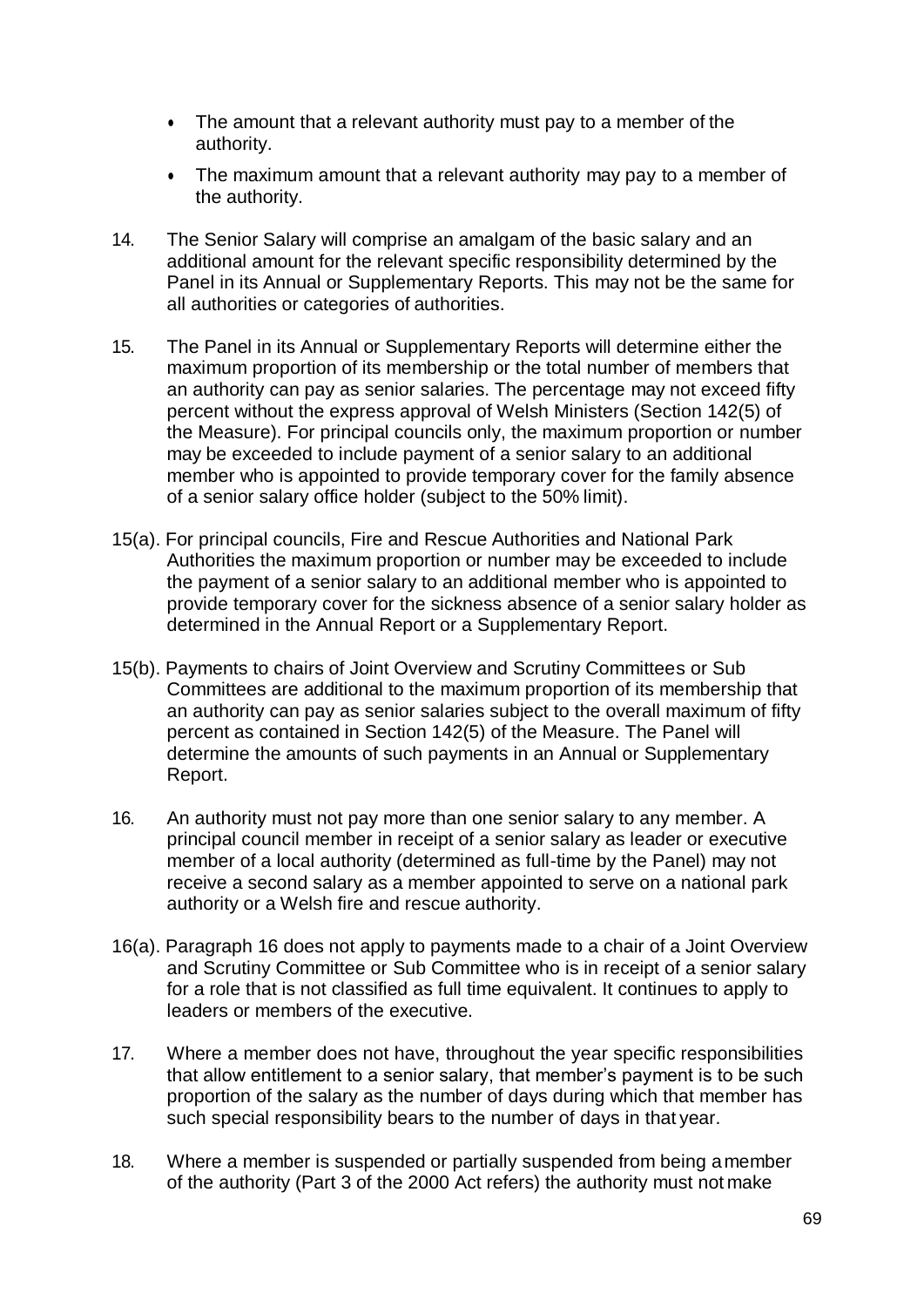payments of the member's senior salary for the duration of the suspension (Section 155(1) of the Measure). If the partial suspension relates only to the specific responsibility element of the payment, the member may retain the basic salary.

### **Co-opted member payment**

- 19. A relevant authority must provide for the payment of a fee to a co-opted member as determined by the Panel in its Annual or Supplementary Reports. In relation to this regulation 'co-opted member' means a member as determined in Section 144(5) of the Measure and set out in paragraph 2 of these Regulations.
- 20. Where a co-opted member is suspended or partially suspended from an authority (Part 3 of the 2000 Act refers) the authority must not make payment of a co-opted member fee for the duration of the suspension (Section 155(1) of the Measure).

### **Allowances**

### **Costs of Care**

- 21. Authorities must provide for the payment to members and co-opted members of an authority the reimbursement in respect of such expenses of arranging the care of children or dependants or for the individual member as are necessarily incurred in carrying out official business as a member or co-opted member of that authority. Payments under this paragraph must not bemade:
	- In respect of any child over the age of fifteen years or dependant unless the member/co-opted member satisfies the authority that the child or dependant required supervision which has caused the member to incur expenses that were necessary in respect of the care of that child or dependant in the carrying out of the duties of a member or co-opted member.
	- To more than one member/co-opted member of the authority in relation to the care of the same child or dependant.
	- Of more than one reimbursement for care to a member or co-opted member of the authority who is unable to demonstrate to the satisfaction of the authority that the member/co-opted member has to make separate arrangements for the care of different children or dependants.
- 22. The maximum amount of the cost of care payable by an authority is to be determined by the Panel in its Annual or Supplementary Reports.
- 23. Where a member/co-opted member is suspended or partially suspended from being a member or co-opted member of the authority (Part 3 of the 2000 Act refers) the part of the reimbursement of the cost of care payable to that member/co-opted member in receipt of the responsibilities or duties from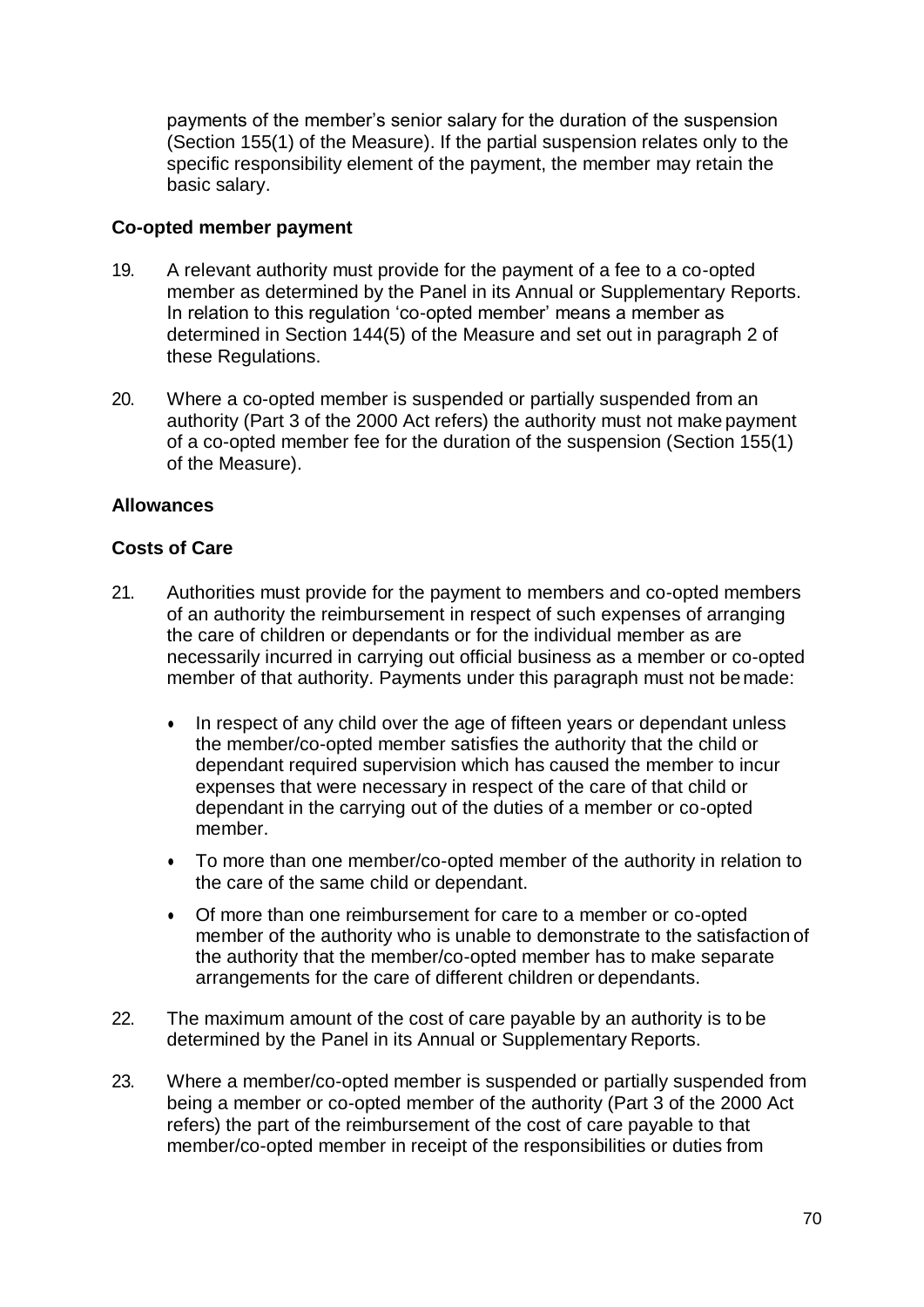which that member/co-opted member is suspended or partially suspended must be withheld by the authority (Section 155(1) of the Measure).

24. An authority's Schedule must stipulate the maximum amount of the reimbursement of costs of care payable each month and its arrangements for making claims, taking full account of the Panel's determinations in this respect.

### **Travel and subsistence allowances**

25. Subject to paragraphs 26 and 27 below a member or co-opted member is entitled to receive payments from the authority by way of travelling and subsistence allowances at rates determined by the Panel in its Annual or Supplementary Reports. Such allowances are in respect of expenditure incurred by a member or co-opted member in the performance of the official business of the authority.

### **(Paragraphs 26 & 27 apply only to principal councils)**

- 26. Payment of a subsistence allowance to a local authority member for the performance of official business within the boundaries of a county or county borough where s/he is a member should only be made when the authority is satisfied that it can be justified on economic grounds. This does not apply in respect of co-opted members of a local authority who live outside that authority.
- 27. A local authority may make provision, subject to any limitations it thinks fit, for members to claim mileage expenses for official business in connection with constituency or ward responsibilities where they arise out of the discharge of the functions of the county or county borough.
- 28. Where a member or co-opted member is suspended or partially suspended from being a member or co-opted member of the authority (Part 3 of the 2000 Act refers), travelling and subsistence allowances payable to that member/coopted member in respect of the responsibilities or duties from which that member is suspended or partially suspended must be withheld by the authority (Section 155(1) of the Measure).

### **Part 3: Further provisions**

### **Pensions**

- 29. Under Section 143 of the Measure, the Panel may make determinations in respect of pension arrangements for local authority members in its Annual or Supplementary Reports. Such determinations may:
	- Describe the description of members for whom a local authority will be required to pay a pension.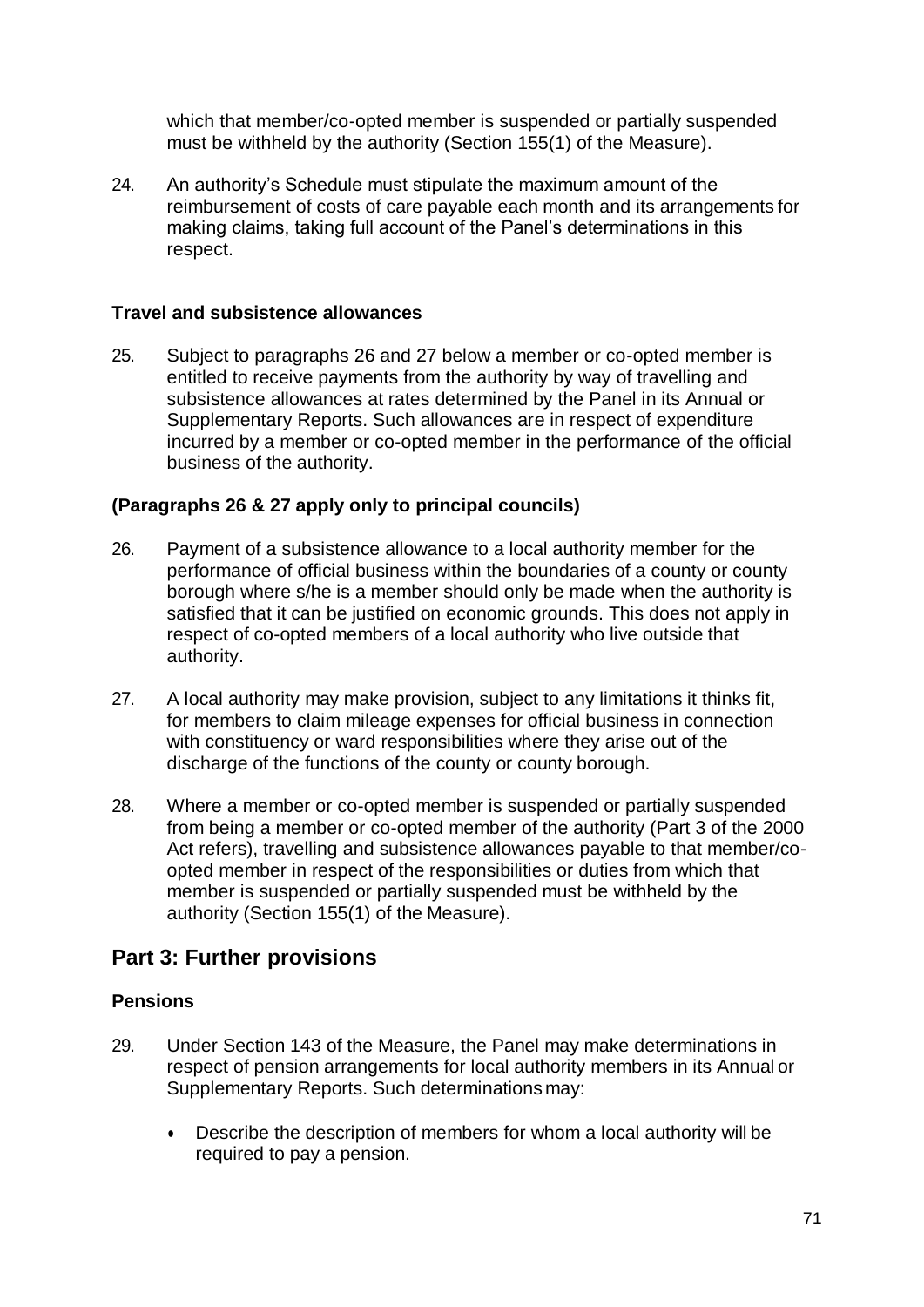- Describe the relevant matters in respect of which a local authority will be required to pay a pension.
- Make different decisions for different principal councils.

## **Allowances to support the function of a local authority member**

30. A local authority must provide for the requirements of a member to undertake their role and responsibilities more effectively. The way in which this support should be provided is determined by the Panel in its Annual or Supplementary Reports.

### **Payment of expenses for official and courtesy visits**

31. The arrangements contained in Section 176 of the Local Government Act 1972 will continue to apply but no payment may be made to a person under that arrangement when a payment has been made to that person pursuant to any payment made under these Regulations.

### **Arrangements in relation to family absence**

32. Part 2 of the Measure sets out the rights of local authority members in relation to family absence. The Panel will set out its determinations and the administrative arrangements in relation to the payment of salaries and allowances by principal councils in this respect in its Annual or Supplementary Reports.

### **Sickness Absence**

32(a) Arrangements in respect of the long term sickness absence of senior salary holders of principal authorities, Fire and Rescue Authorities and National Park Authorities will be as set out in the Panel's Annual Report or Supplementary Report.

# **Part 4: Salaries, allowances or fees**

### **Repayment of salaries, allowances or fees**

- 33. An authority must require that such part of a salary, allowance or fee be repaid where payment has already been made in respect of any period during which the member or co-opted member concerned:
	- is suspended or partially suspended from that member's/co-opted member's duties or responsibilities in accordance with Part 3 of the 2000 Act or Regulations made under that Act.
	- ceases to be a member or co-opted member of the authority.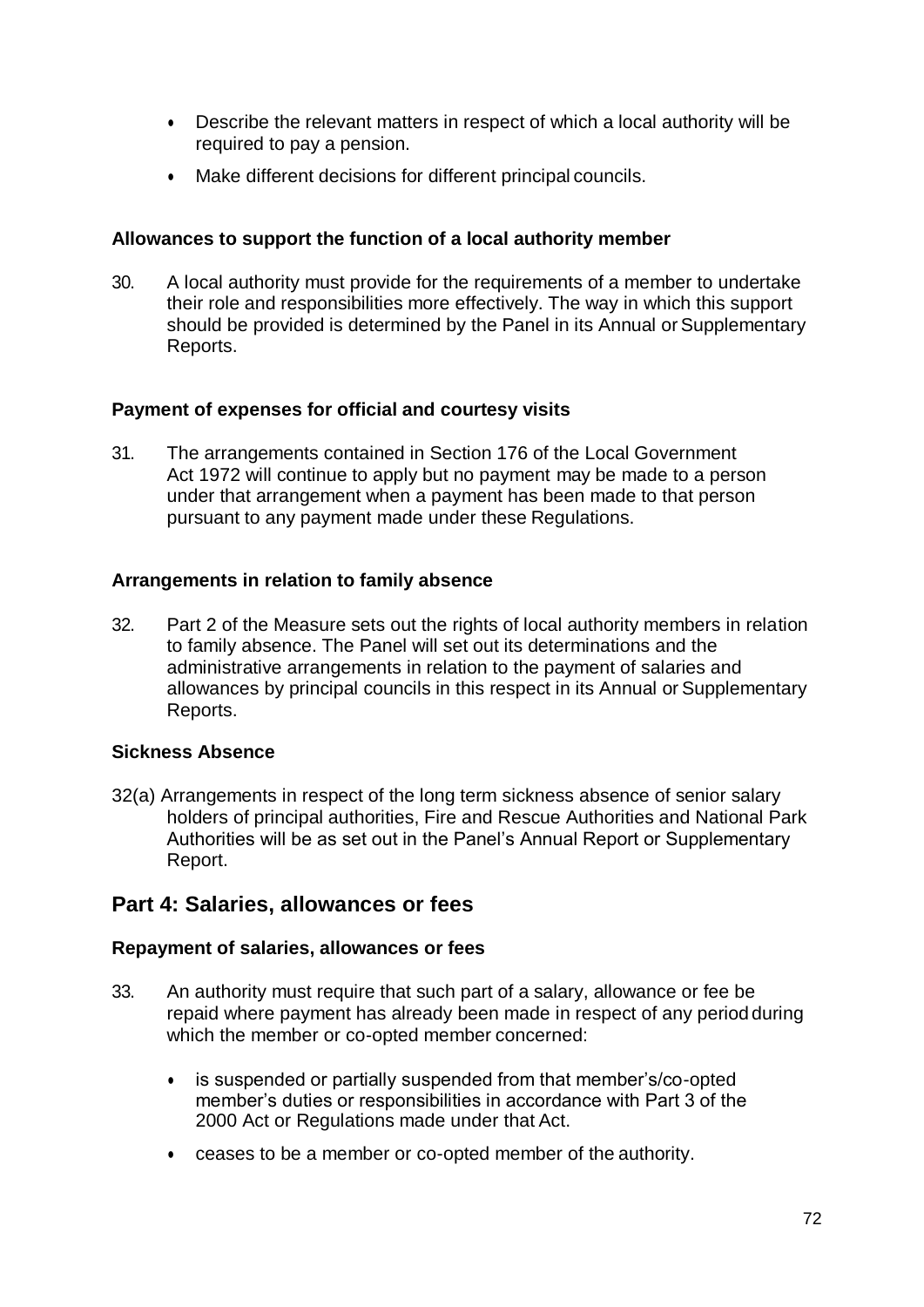or in any way is not entitled to receive a salary, allowance or fee in respect of that period.

### **Forgoing salaries, allowances or fees**

34. Under Section 154 of the Measure, any member or co-opted member may by notice in writing to the proper officer of the authority elect to forgo any part of their entitlement to a salary, allowance or fee under the determination of the Panel for that particular year (as relating to the authority).

# **Part 5: Specific provisions relating to community and town councils ("the council")**

### **Interpretation**

35. For the purposes of this Part the term member means both an elected member and a co-opted member.

### **Allowances**

- 36. Allowances:
	- a) The Annual Report or a Supplementary Report determines the arrangements and amount of an annual payment to members in respect of costs incurred in carrying out the role of a member and if appropriate take account of the variation in size or financial circumstances of different councils.
	- b) The council can if it so decides make payments to members in respect of costs of travel for attending approved duties within or outside the area of the council. The amounts claimable will be set out in the Annual or Supplementary Report of the Panel.
	- c) The council can if it so decides reimburse subsistence expenses to its members when attending approved duties within or outside the area of the council. The arrangements for reimbursement will be set out in the Annual or Supplementary Report of the Panel.
	- d) The council can if it so decides pay compensation for Financial Loss to its members where such loss has occurred for attending approved duties within or outside the area of the council. The Allowances will be set out in the Annual or Supplementary Report of the Panel.
	- e) The council can if it so decides pay an allowance to the chair or mayor and deputy chair or mayor of the council for the purposes of undertaking the role of that office. The allowance will be set out in the Annual or Supplementary Report of the Panel.
	- f) The Annual Report or a Supplementary Report determines the arrangements to pay a responsibility allowance to members of a council and if appropriate take account of the variation in size or financial circumstances of different councils.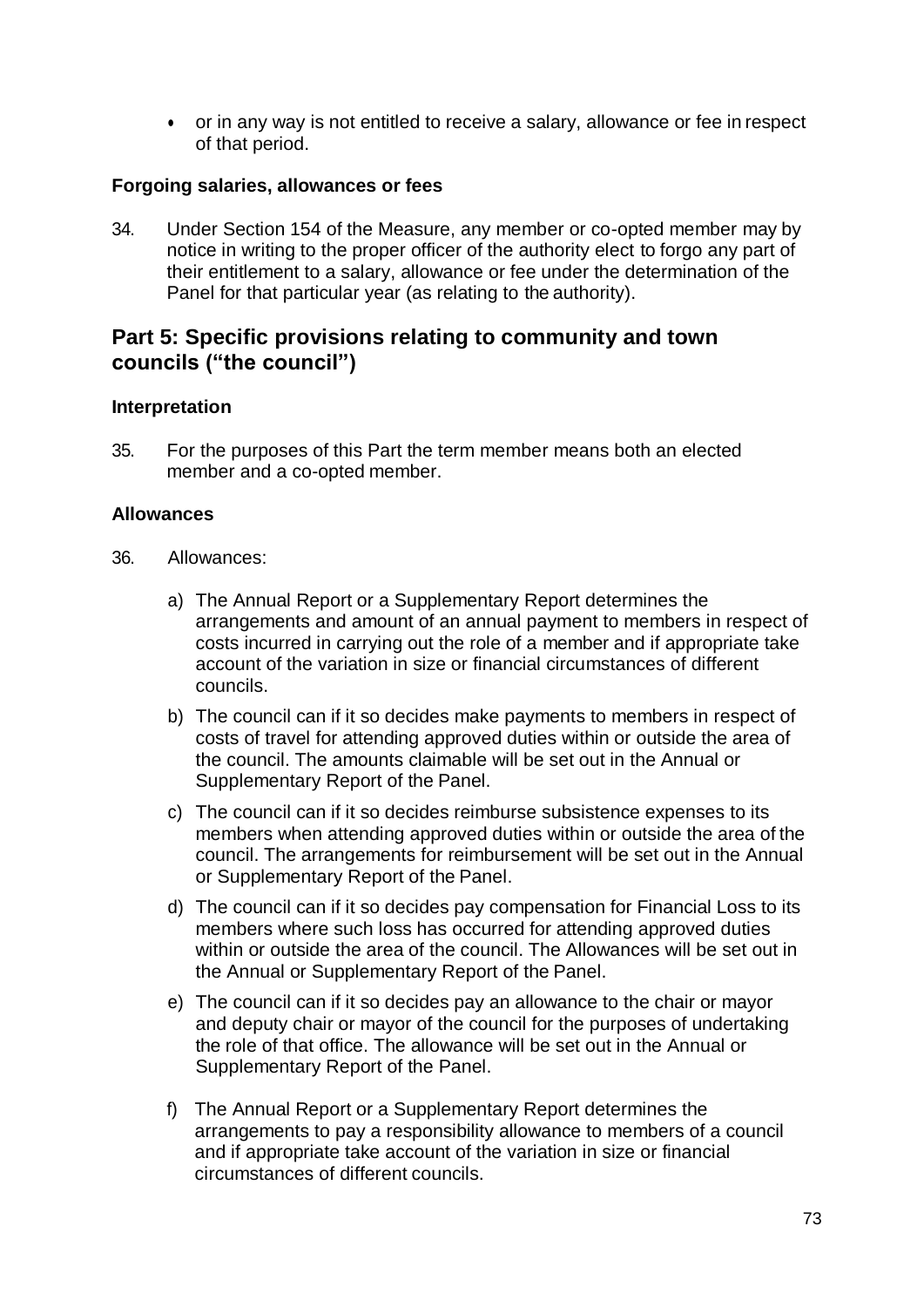- g) The council must reimburse the costs of care to a member if claimed, as determined in the Annual Report of the Panel.
- 37. A member may elect to forgo any part of an entitlement to an allowance under these Regulations by giving notice in writing to the proper officer of the council.
- 38. A member making a claim for compensation for Financial Loss must sign a statement that the member has not made and will not make any other claim in respect of the matter to which the claim relates.
- 39. "Approved Duty" under this Part means
	- i. Attendance at a meeting of the council or of any committee or subcommittee of the council or of any other body to which the council makes appointments or nominations or of any committee or sub-committee of such a body.
	- ii. Attendance at any other meeting the holding of which is authorised by the council or a committee or sub-committee of the council, or a joint committee of the council and one or more councils, or a sub-committee of such a joint committee provided that at least two members of the council have been invited and where the council is divided into political groupings at least two such groups have been invited.
	- iii. Attendance at a meeting of any association of councils of which the council is a member.
	- iv. Attendance at any training or development event approved by the council.
	- v. Any other duty approved by the council or duty of a class approved by the council for the discharge of its functions or any of its committees or sub-committees.

# **Part 6: Miscellaneous**

### **Arrangements for payments**

40. The Schedule of an authority must set out the arrangements for the payment of salaries, allowances and fees to all members and co-opted members of that authority. Such payments may be made at such times and at such intervals as determined by the authority.

### **Claims**

41. An authority must specify a time limit from the date on which an entitlement to travelling or subsistence allowance arises during which a claim for those allowances must be made by the person to whom they are payable. However, this does not prevent an authority from making a payment where the allowance is not claimed within the period specified.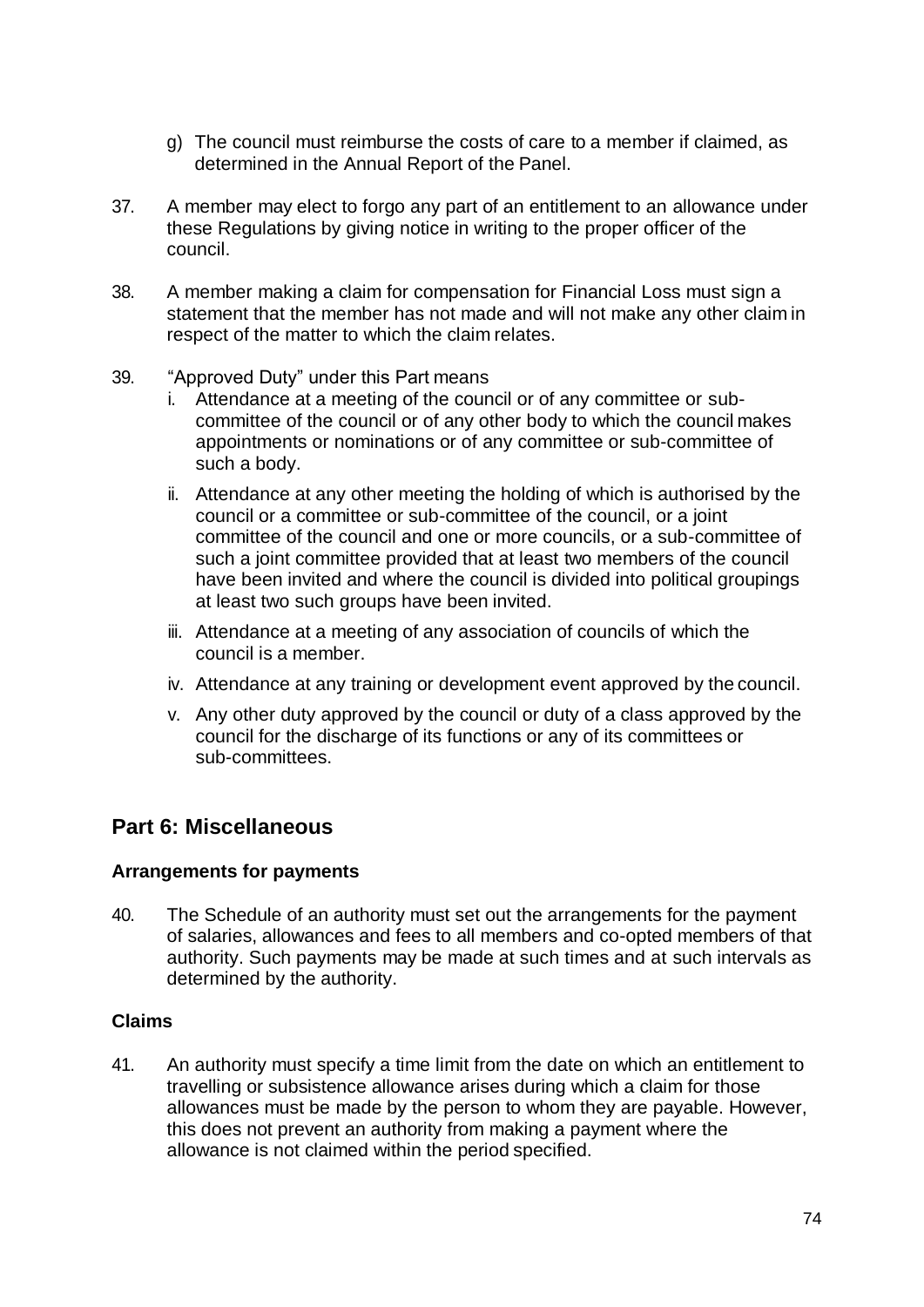42. Any claim for payment of travelling or subsistence allowance in accordance with these Regulations (excluding claims for travel by private motor vehicle) shall be accompanied by appropriate receipts proving actual expenses.

# **Avoidance of duplication**

43. A claim for a payment of travelling allowance or subsistence allowance must include, or be accompanied by, a statement signed by the member or coopted member that the member/co-opted member has not made and will not make any other claim in respect of the matter to which the claim relates.

### **Records of salaries, allowances and fees**

- 44. An authority must keep a record of the payments made in accordance with these Regulations. Such record must:
	- Specify the name of the recipient and the amount and nature of each payment.
	- Be available, at all reasonable times, for inspection (without charge) by any local government elector (within the meaning of section 270(1) of the 1972 Act) for the area of the authority.
	- Allow a person who is entitled to inspect the record to make a copy of any part of it upon payment of such reasonable fee as the authority may require.

# **Publicity requirements**

(The required content of publicity requirements is contained in an annex to the Annual Report)

- **45.** An authority must, as soon as practicable after determining its Schedule of Remuneration for the year under these Regulations and any Report of the Panel and not later than 31 July of the year to which the Schedule refers, make arrangements for the Schedule's publication within the authority's area. **(This section does not apply to community and town councils).**
- **46.** As soon as practicable and no later than 30 September following the end of the financial year an authority must make arrangements for the publication within the authority's area, the total sum paid by it to each member/co-opted member in respect of basic salary, senior salary, co-opted member fee, reimbursement of costs of care, travel and subsistence allowances. **(This section applies to all relevant authorities).**
- **47.** In the same timescale and in the same manner, a local authority must make arrangements for the publication of any further remuneration received by a member nominated or appointed to another relevant authority. **(This section applies only to principal councils).**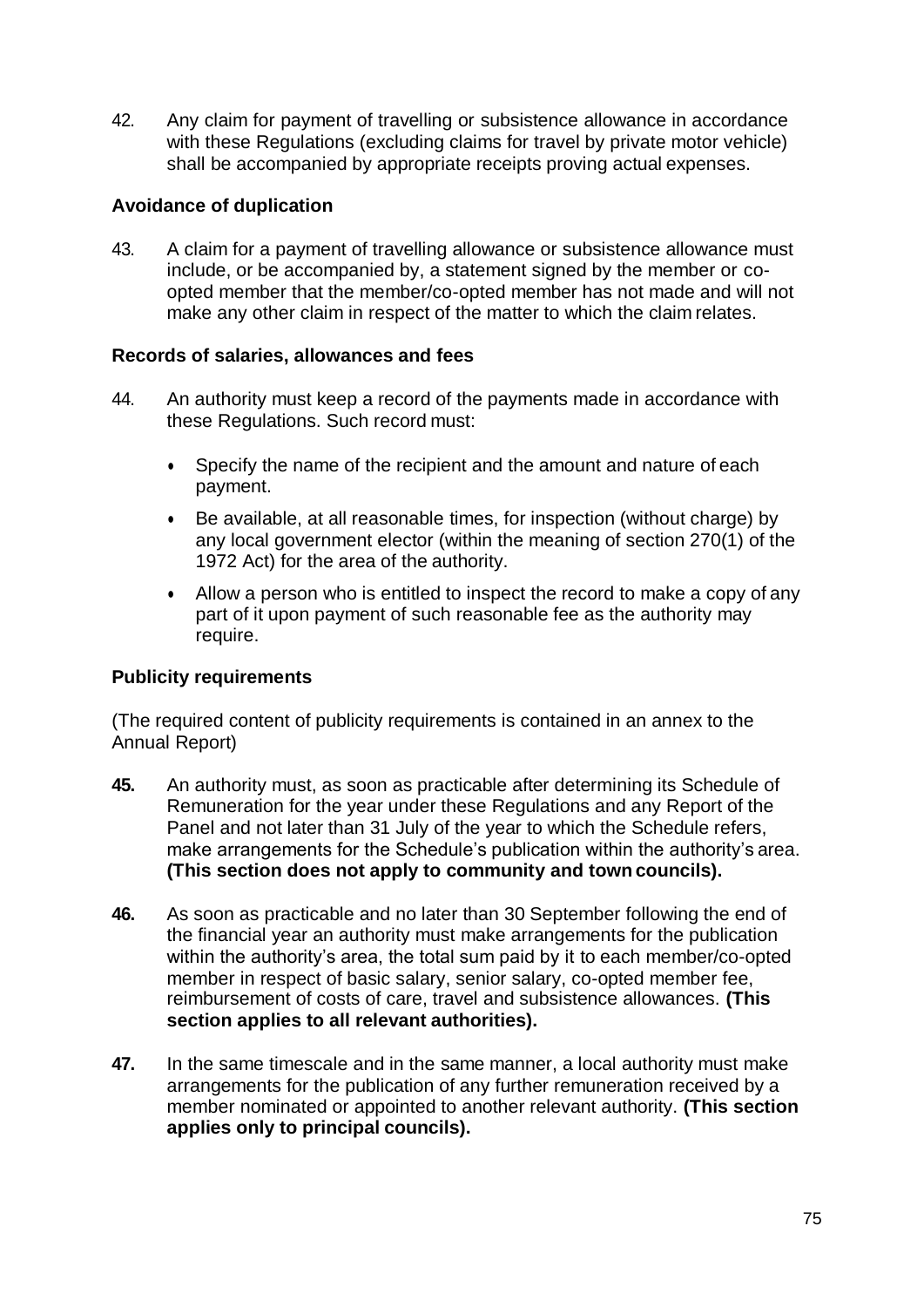## **Publicising the reports of the Panel**

- 48. Under Section 146(7) (a) and (b) of the Measure, the Panel will send a consultation draft of its Annual Report or Supplementary Report to all relevant authorities for circulation to authority members and co-opted members, so that representations can be made by members/co-opted members to the Panel, normally in a period of eight weeks.
- 49. The Panel will determine in its Annual or Supplementary Reports the arrangements publicising its Reports in accordance with Section 151 and 152 of the Measure.

### **Monitoring compliance with the Panel's determinations**

50. Section 153 of the Measure determines that relevant authorities must comply with the requirements imposed by the Panel in its Annual Reports. It also empowers the Panel to monitor the payments made by relevant authorities and for it to require the provision of information that it specifies. The requirements under this section will be set out in the Annual Report of the Panel.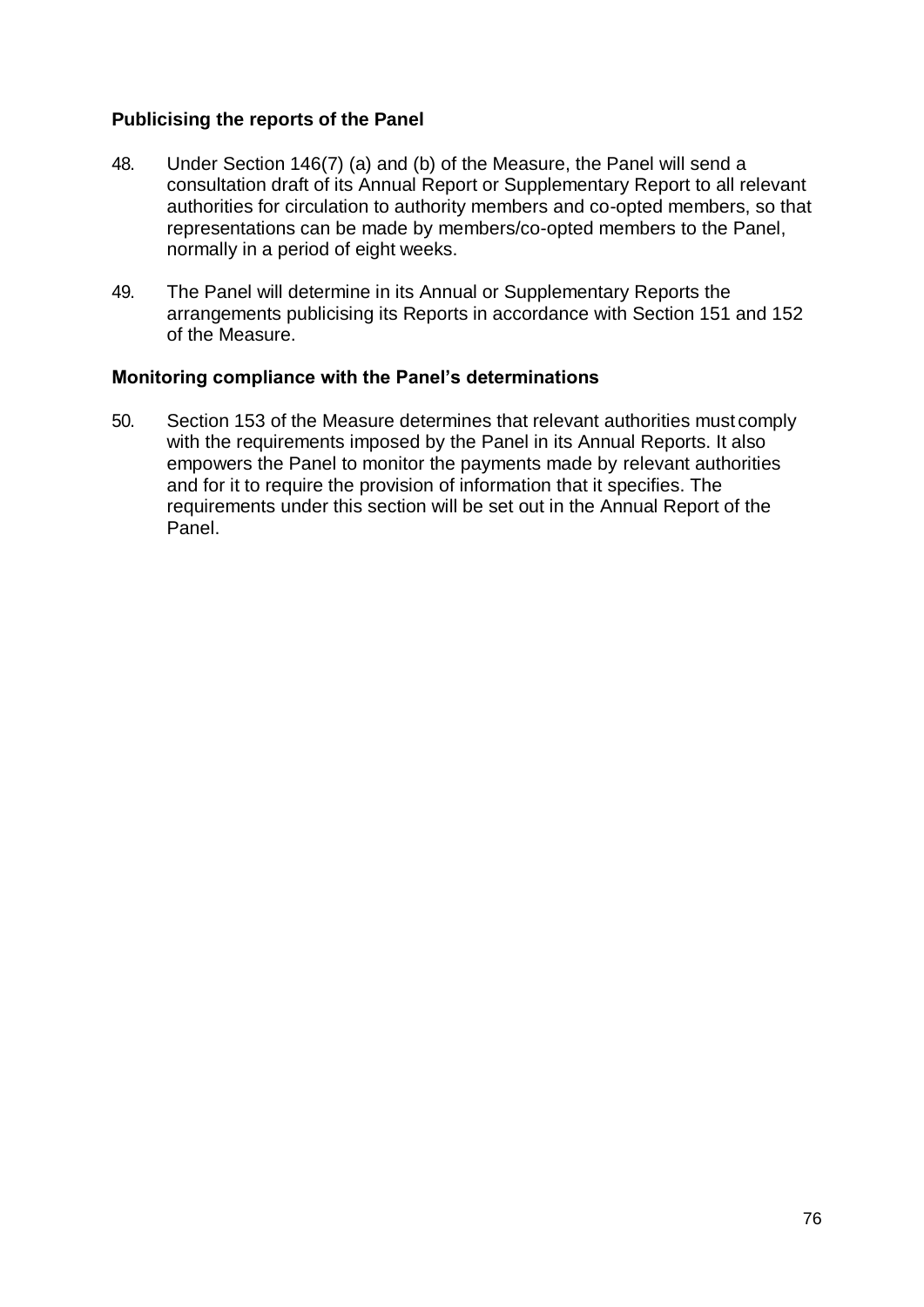# **Annex 3: Schedule of member remuneration**

1. Principal councils, national park authorities (NPAs) and Welsh fire and rescue authorities (FRAs) (but not community and town councils) must maintain an annual Schedule of Member Remuneration (the 'Schedule') which is in accord with the Panel's determinations on member salary and co-opted member payments and which must contain the following information:

In respect of a principal council:

- a. Named members who are to receive only the basic salary and the amount to be paid.
- b. Named members who are to receive a Band 1 and Band 2 senior salary, the office and portfolio held and the amount to be paid.
- c. Named members who are to receive a Band 3, Band 4 and Band 5 senior salary, the office and portfolio held and the amount to be paid.
- d. Named members who are to receive a civic salary and the amount to be paid.
- e. Named members who are to receive the co-opted member fee and whether chair or ordinary member and the amount to be paid.
- f. Named members who are to receive a senior salary as a chair of a Joint Overview and Scrutiny Committee or Sub Committee and the amount to be paid.
- g. Named members in receipt of a specific or additional senior salary approved by the Panel and the amount to be paid.

In respect of National Park and Fire and Rescue Authorities:

- a. Named members who are to receive a basic salary and the amount to be paid.
- b. Named member who is to receive a senior salary as a chair of the authority and the amount to be paid.
- c. Named members who are to receive a senior salary as deputy chair of a committee and the amount to be paid.
- d. Named members who are to receive the co-opted member fee and whether a chair or ordinary member and the amounts to be paid.
- 2. Amendments made to the Schedule during the municipal year must be communicated to the Panel as soon as it is practicable.
- 3. Principal councils must confirm in their annual Schedule that the maximum limit of senior salaries set for the council has not been exceeded.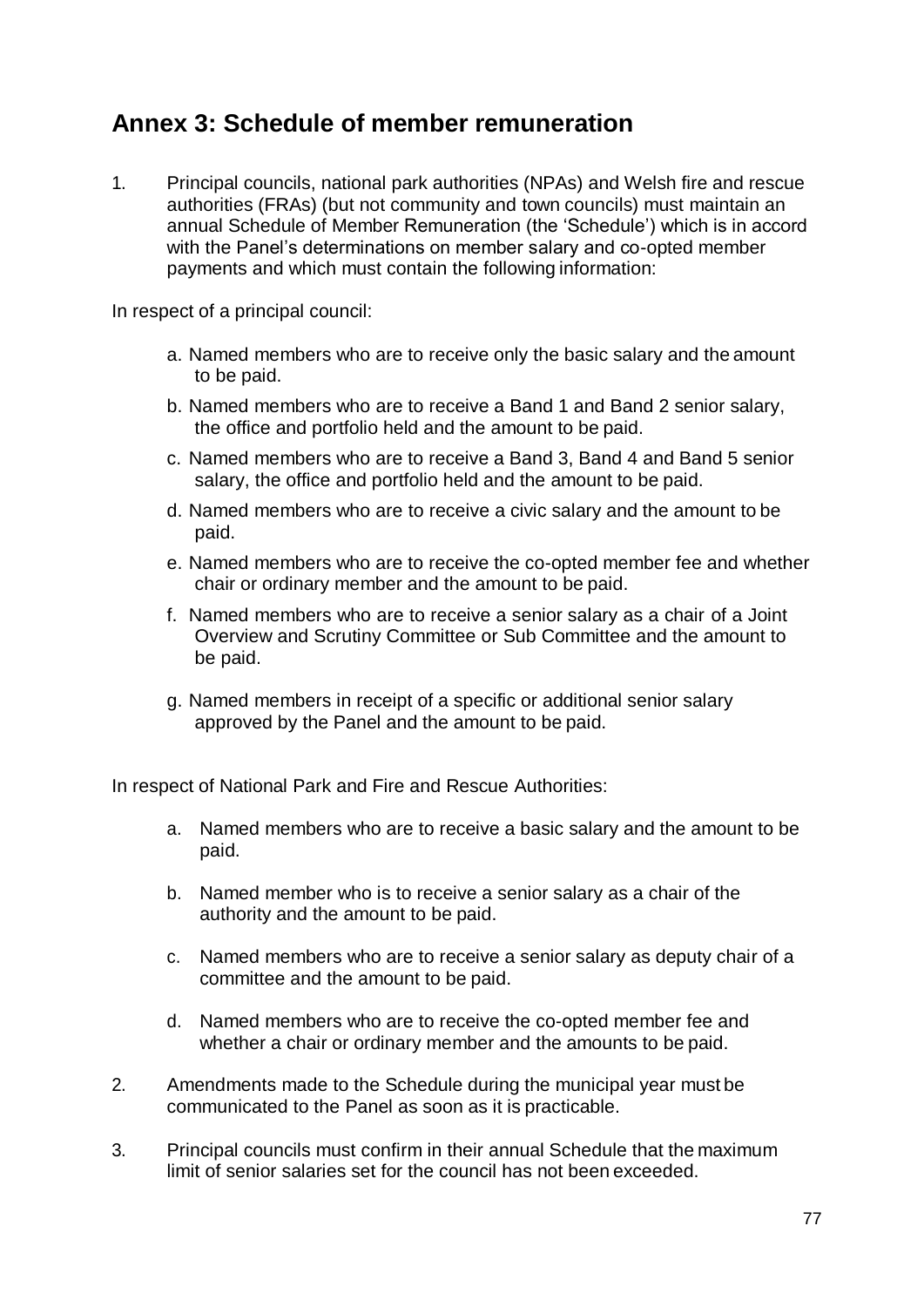- 4. Principal councils, NPAs and FRAs must include a statement of allowable expenses and the duties for which they may be claimed for care, travel and subsistence in their annual Schedule which is in accord with the Panel's determinations.
- 5. The Schedule must set out the arrangements for the payment of salaries, allowances and fees to all members and co-opted members of the relevant authority (IRPW Regulation 35); arrangements for making claims for care, travel and subsistence expenses (IRPW Regulations 24 and 36-37); arrangements for the avoidance of duplication (IRPW Regulation 38) and arrangements for re-payment of salaries, allowances and fees (IRPW Regulation 33). This schedule must also include the duties for which members and co-opted members are able to claim travel, subsistence and reimbursement of care costs.
- 6. Principal councils must declare in the Schedule whether:
	- A statement of the basic responsibility of a councillor is in place.
	- Role descriptors of senior salary office holders are in place.
	- Records are kept of councillor attendance.
- 7. Principal councils, NPAs and FRAs must make arrangements for the publication of the Schedule of Member Remuneration as soon as practicable after its determination and no later than 31 July of the year to which it applies. The Schedule should be published in a manner that provides ready access for members of the public.
- 8. The **Schedule** must also be sent to the Panel Secretariat to be received by 31 July.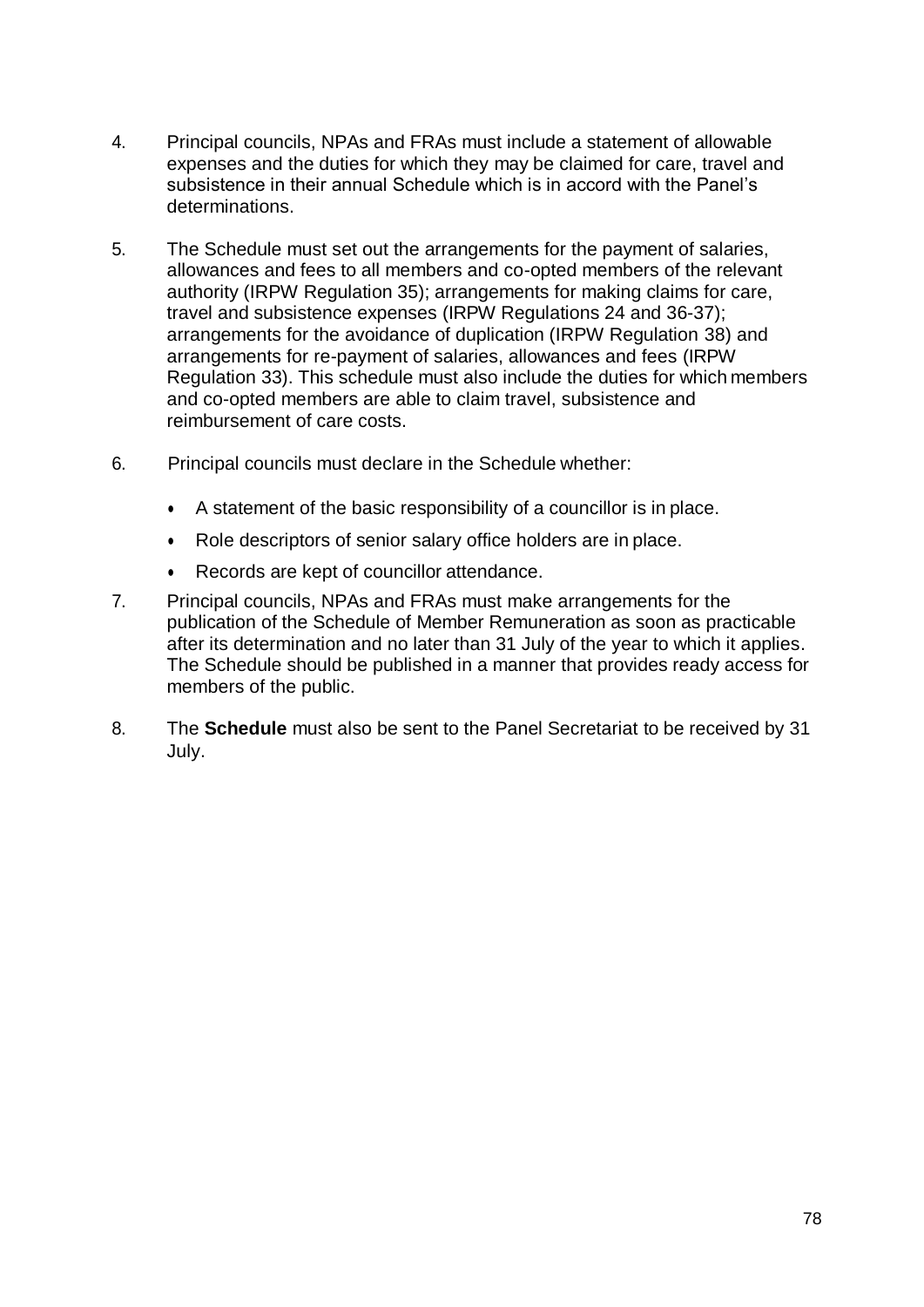# **Annex 4: Publication of Remuneration – the Panel's Requirements**

In accordance with Section 151 of the Measure the Panel requires that:

- 1. Relevant authorities must publish a Statement of Payments made to its members for each financial year. This information must be published in a form and location that is easily accessible to members of the public no later than 30 September following the end of the previous financial year and in the same timescale also provided to the Panel. The following information must be provided:
	- a. The amount of basic salary, senior salary, civic salary and co-opted member fee paid to each named member/co-opted member of the relevant authority, including where the member had chosen to forego all or part of the salary, or fee for the municipal year in question. Where a senior salary has been paid, the title of the senior office held is to be provided.
	- b. The payments made by community and town councils to named members as:
		- Payments in respect of telephone usage, information technology, consumables etc.
		- Responsibility payments
		- Allowances made to a mayor/chair and deputy mayor/deputy chair
		- Compensation for Financial Loss
		- Costs incurred in respect of travel and subsistence
		- Reimbursement of the costs of care (see paragraph f below)
	- c. All travel and subsistence expenses, reimbursement of the costs of care (see paragraph f below) and other payments received by each named member and co-opted member of the relevant authority, with each category identified separately.
	- d. The amount of any further payments received by any named member nominated to, or appointed by, another relevant authority or other public body as defined by Section 67 of the Local Government (Democracy) (Wales) Act 2013, namely:
		- a local health board
		- a police and crime panel
		- a relevant authority
		- a body designated as a public body in an order made by the Welsh Ministers.
	- e. Names of members who did not receive basic or senior salary because they were suspended for all or part of the annual period to which the Schedule applies.